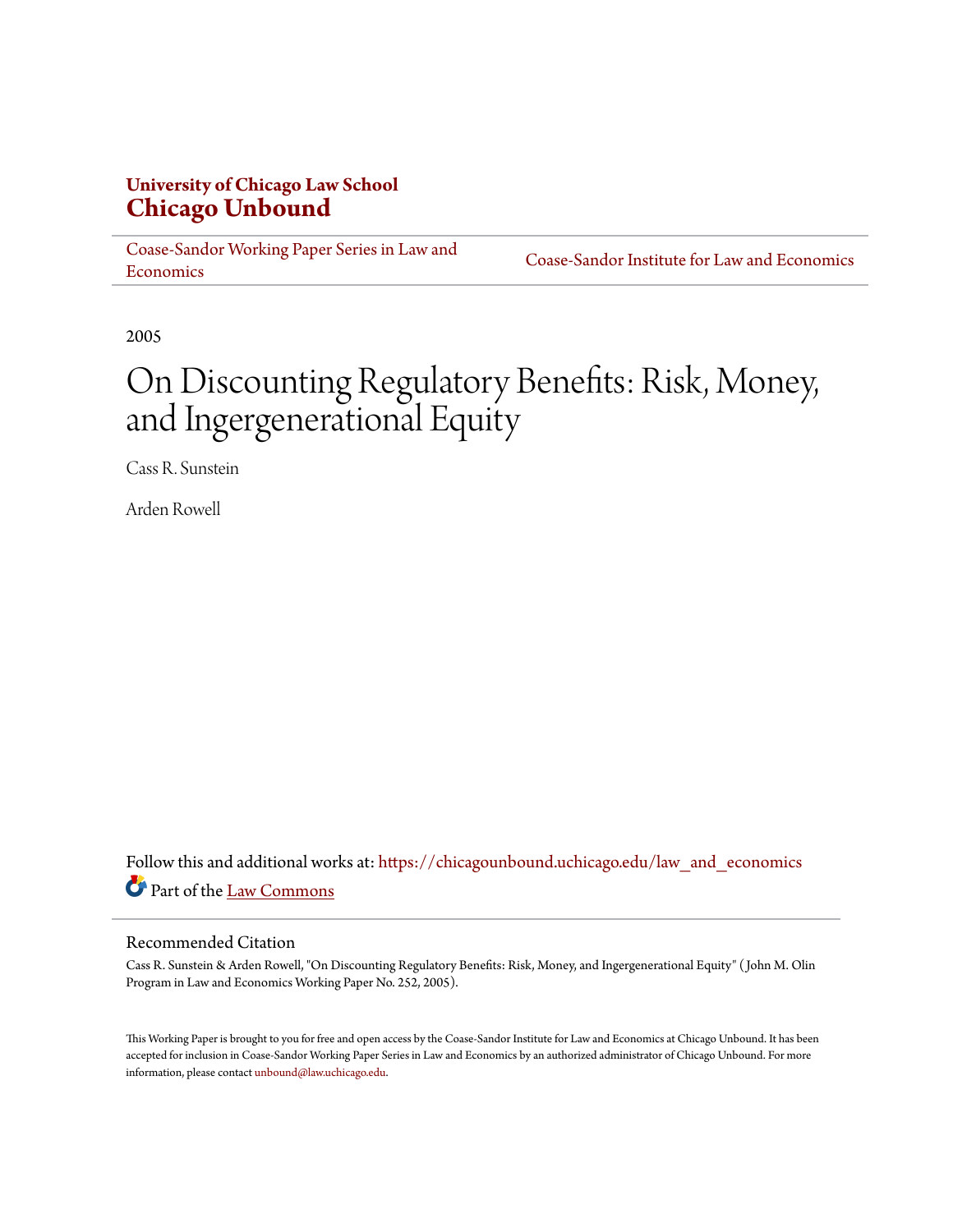# CHICAGO

#### **JOHN M. OLIN LAW & ECONOMICS WORKING PAPER NO. 252 (2D SERIES)**



# On Discounting Regulatory Benefits: Risk, Money, and Intergenerational Equity

*Cass R. Sunstein and Arden Rowell*

### **THE LAW SCHOOL THE UNIVERSITY OF CHICAGO**

July 2005

This paper can be downloaded without charge at: The Chicago Working Paper Series Index: http://www.law.uchicago.edu/Lawecon/index.html and at the Social Science Research Network Electronic Paper Collection: http://ssrn.com/abstract\_id=759804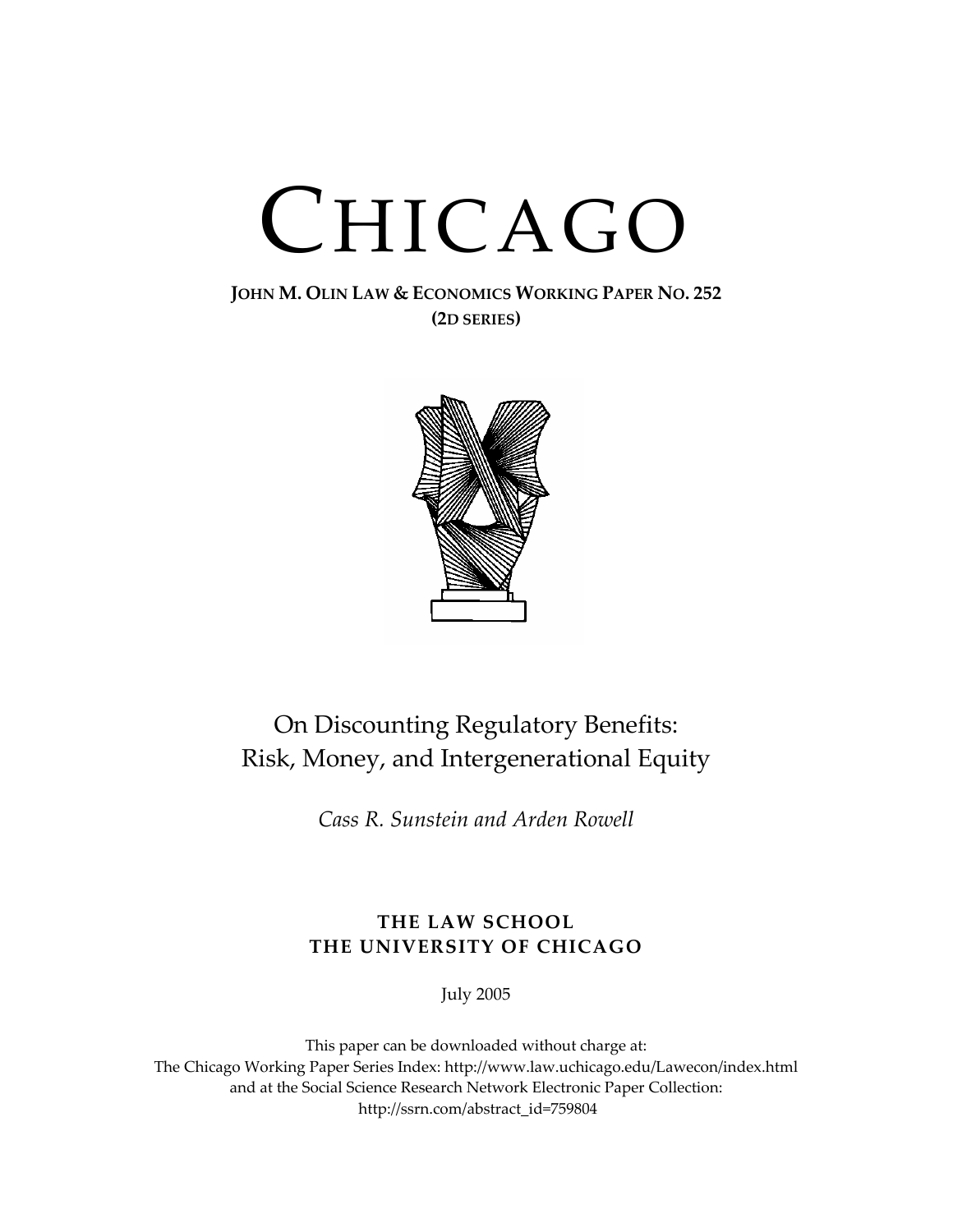Preliminary draft 7/3/05 All rights reserved

#### **On Discounting Regulatory Benefits: Risk, Money, and Intergenerational Equity**

Cass R. Sunstein\* and Arden Rowell\*\*

#### **Abstract**

 *There is an elaborate debate over the practice of "discounting" regulatory benefits, such as environmental improvements and decreased risks to health and life, when those benefits will not be enjoyed until some future date. Economists tend to think that, as a general rule, such benefits should be discounted in the same way as money; many philosophers and lawyers doubt that conclusion on empirical and normative grounds. Both sides neglect a simple point: Once government has converted regulatory benefits into monetary equivalents, what is being discounted is merely money, not regulatory benefits as such. No one seeks to discount health and life—only the money that might be used to reduce threats to these goods. To be sure, cost-benefit analysis with discounting can produce serious problems of intergenerational equity; but those problems, involving the obligations of the present to the future, require an independent analysis. Failing to discount will often hurt, rather than help, future generations. Solutions to the problem of intergenerational equity should not be conflated with the question whether to discount.* 

Suppose that a proposed regulation will not produce benefits for some period of years; suppose too that an agency is asked to engage in some form of cost-benefit analysis before it proceeds with the regulation. Costs will be discounted, on the theory that a dollar today is worth more than a dollar in twenty years. But what should the agency do about future benefits, such as improved health or averted deaths? Should these too be "discounted," or should a death in 2025 be treated the same as a death today?

In terms of ultimate outcomes, the choice matters a great deal. If an agency chooses not to discount, the benefits calculation will shift dramatically from what it would be if the agency chose a discount rate of, for example, 10%. If a human life is valued at \$8 million, and no discount rate is applied, a life saved 100 years from now is

\* \* Karl N. Llewellyn Distinguished Service Professor, Law School and Department of Political Science, University of Chicago.<br>\*\* University of Chicago Law School, J.D. expected 2006. Thanks to Blake Roberts for excellent

research assistance; to Matthew Adler, Robert Hahn, Bernard Harcourt, John Morrall, Eric Posner, Richard Posner, and David Weisbach for valuable comments; and to participants in an exceedingly helpful work-inprogress lunch at the University of Chicago Law School.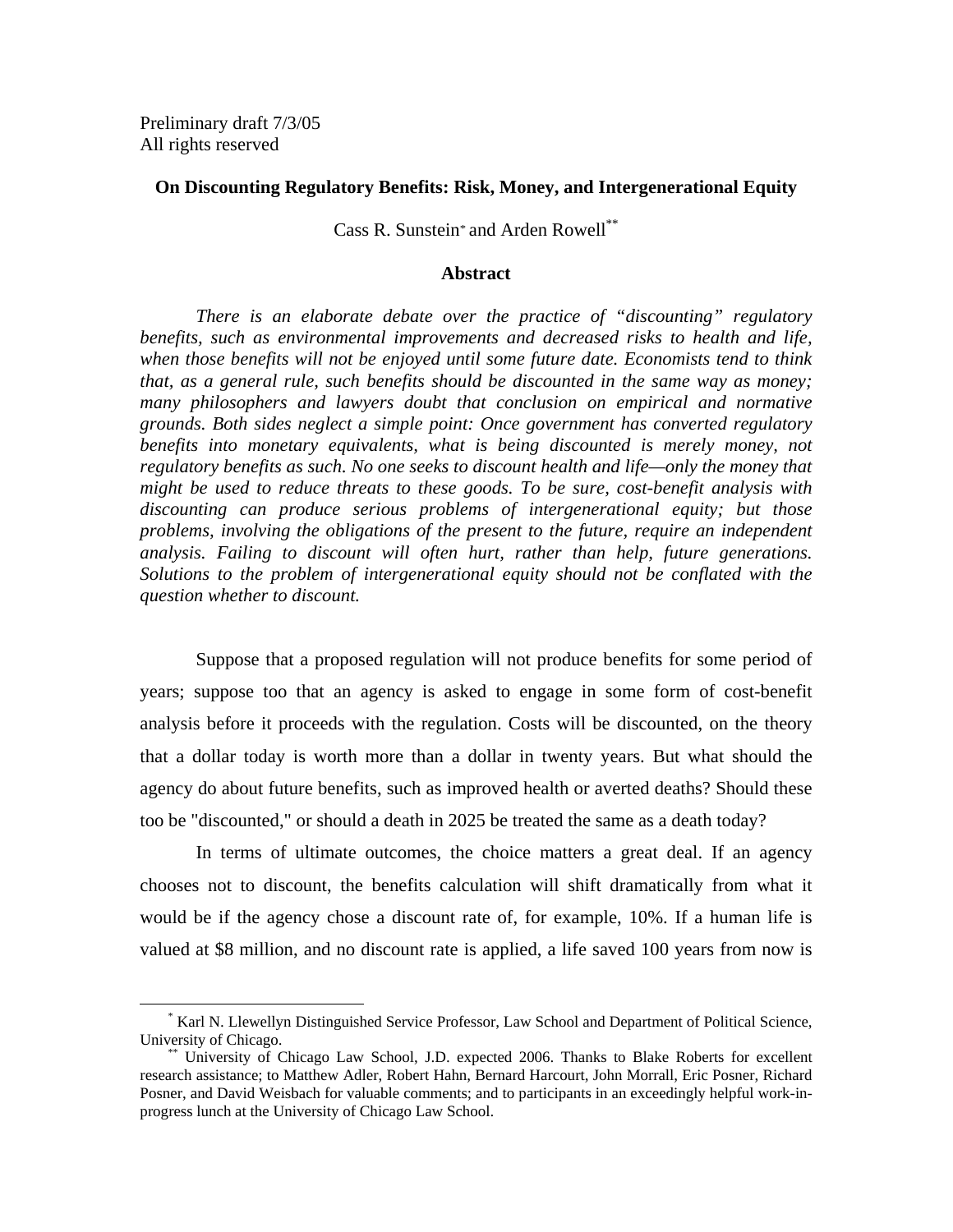worth the same expenditure today as a life saved now: \$8 million. But at a discount rate of 10%, the same life would justify a modern expenditure of only \$581.<sup>1</sup> For regulation whose effects would be felt centuries from now, any reasonable discount rate will reduce substantial benefits, including the populations of large nations, to close to nothing. $2$  The Office of Management and Budget ("OMB") suggests that agencies should prepare analyses using rates of both  $3\%$  and  $7\%$ ,<sup>3</sup> departing from its suggested 10% rate in the 1980s. But these numbers remain controversial. $4$  Consider the fact that the midpoint— 5%—would ensure that, if a human life is valued at \$8 million, one hundred lives in one hundred years would be worth a total amount of only \$6.25 million today.

In any case, agencies are not bound by OMB guidelines, and in recent years, their own rates have ranged from as low as 3% (Food and Drug Administration, Department of Housing and Urban Development) to as high as 10% (Environmental Protection Agency).<sup>5</sup> In fact, the same agency sometimes uses different discount rates for no apparent reason—with the EPA, for example, using the 10% rate for regulation of emissions from locomotives, but selecting 7% for regulation of drinking water and 3% for regulation of lead-based paint.<sup>6</sup> In this domain, government practice seems inexplicably erratic. Key questions are therefore: What discount rate, if any, should agencies choose?<sup>7</sup> Do life and health require some special discount rate—or no discount rate at all? What is the relationship between discount rates and the rights and interests of future generations?

We shall attempt to make progress on these questions by offering two claims. First, regulatory benefits should be discounted at the same rate as money, and for a

<sup>&</sup>lt;sup>1</sup> See Michael Gerrard, *Demons and Angels in Hazardous Waste Regulation*, 92 Nw. U. L. Rev. 706, 742-43 (1998).

<sup>&</sup>lt;sup>2</sup> See Martin L. Weitzman, *"Just Keeping Discounting, But . . ."*, in DISCOUNTING AND INTERGENERATIONAL EQUITY 23 (Paul R. Portney & John P. Weyant eds., 1999). 3

 $3$  For the 7% rate, see Office of Management and Budget, Benefit-Cost Analysis of Federal Programs, 57 Fed. Reg. at 53,520 (Nov. 10, 1992); for a more recent suggestion that agencies use both 3% and 7%, see Circular A-4, 33-34 (September, 2003), *available at*

<sup>&</sup>lt;sup>4</sup> See Richard W. Parker, *Grading the Government*, 70 U. CHI. L. REV. 1345, 1373 (2003).<br><sup>5</sup> See Edward R. Morrison, Comment, *Judicial Review of Discount Rates Used in Regulatory Cost-Benefit Analysis*, 65 U. CHI. L. REV. 1333 (1998). <sup>6</sup> *Id.* at 1337.

Valuable treatments include Richard Revesz, *Environmental Regulation, Cost-Benefit Analysis, and the Discounting of Human Lives*, 99 COL. L. REV. 941 (1999); Morrison, Comment, *supra* note 5.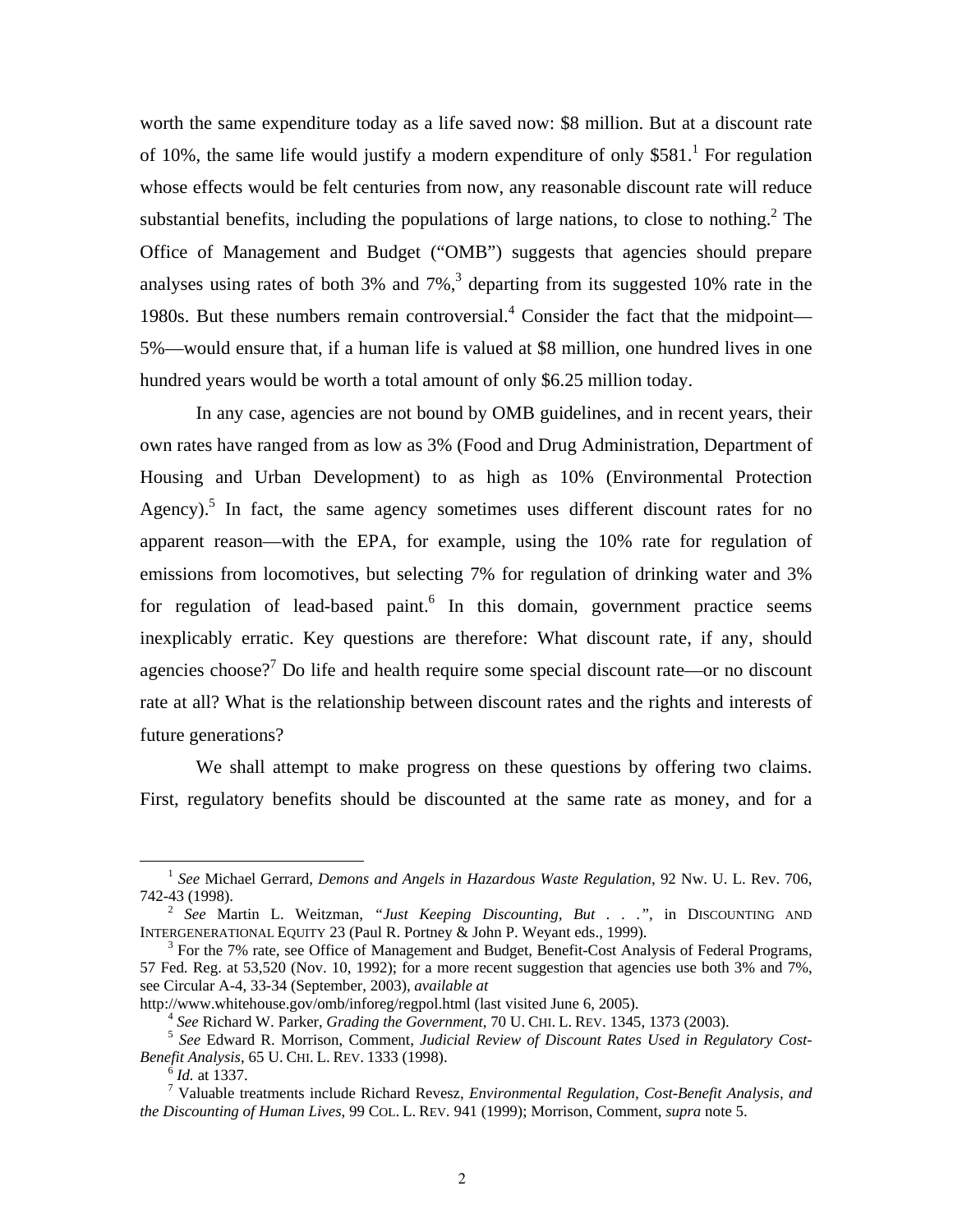reason neglected by all sides in the debate: *money is inevitably what is being discounted*. 8 When regulators appear to "discount" mortality or morbidity, they are actually discounting people's willingness to pay to reduce statistical risks; and willingness to pay to reduce risks should be discounted like all other expenditures. Second, cost-benefit analysis with discounting can produce serious problems of intergenerational equity, but these problems are poorly addressed by refusing to discount. It is true that regulatory decisions based on discounting can produce morally unjustified actions by the present generation at the expense of posterity. But a refusal to discount does not solve this problem; in many cases, it could injure, rather than promote, the interests of future generations. The task of fulfilling the obligations owed by the present to the future should be addressed directly. It is not appropriately handled by a refusal to discount.

To understand these claims, and their implications for administrative agencies, reviewing courts, and the general idea of "sustainable development," we need to back up a bit.

#### **I. Debates**

Everyone agrees that money should be discounted. It is better to have \$1000 today than \$1000 in ten years, if only because \$1000 today can be invested and made to be worth much more than \$1000 a decade hence. But for life and health, discounting is greatly disputed in both theory and practice. In an important case, a federal court said that discounting is necessary to provide an "apples to apples" comparison of costs and benefits, suggesting that agencies are legally required to use the same discount rate for health and safety benefits as for dollars.<sup>9</sup> Other decisions have insisted on careful explanations for whatever discount rates agencies choose.<sup>10</sup> Economists tend to believe that the argument for discounting is obvious, though the consensus has started to unravel

 $\frac{1}{8}$ <sup>8</sup> We do not attempt to specify the appropriate monetary discount rate. For discussion, see DISCOUNTING AND INTERGENERATIONAL EQUITY, *supra* note 2; RICHARD A. POSNER, CATASTROPHE: RISK AND RESPONSE 150-55 (2004); Daniel Farber & Paul A. Hemmersbaugh, *The Shadow of the Future: Discount Rates, Later Generations, and the Environment*, 46 VAND. L. REV. 267 (1993); William J. Baumol, *On the Social Rate of Discount*, 58 AM. ECON. REV. 788 (1968).

 $^9$  Corrosion Proof Fittings v. EPA, 947 F.2d 1201 (5th Cir. 1991).

<sup>&</sup>lt;sup>10</sup> Natural Resources Defense Council, Inc v. Herrington, 768 F.2d 1355, 1410-14 (D.C. Cir. 1985); Northern California Power Agency v. FERC, 37 F.3d 1517 (D.C. Cir. 1994).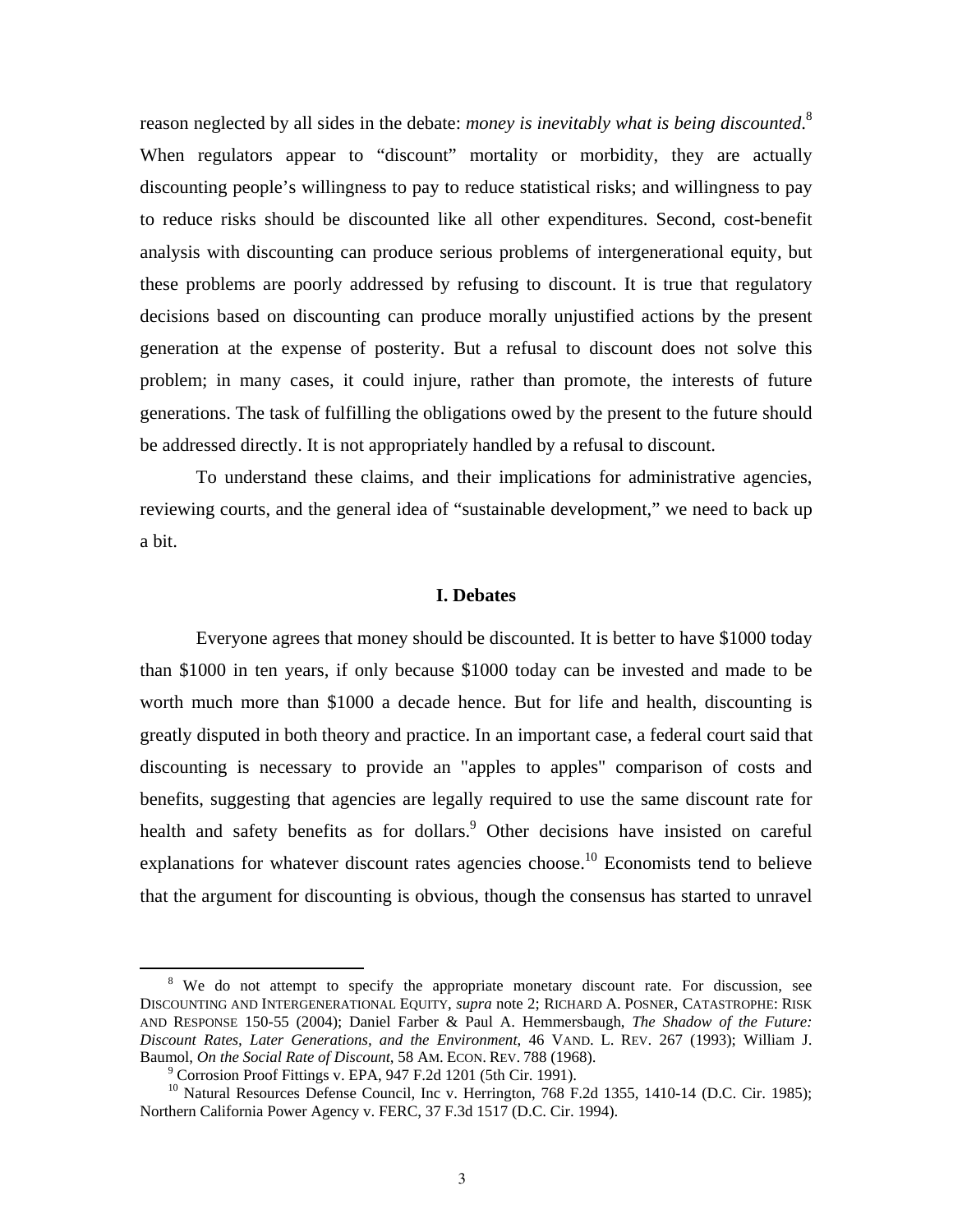in the last decade.<sup>11</sup> Philosophers<sup>12</sup> and lawyers<sup>13</sup> are often skeptical about discounting. Philosophers have raised serious doubts about the idea that a future death or illness should be discounted in the same way as money.<sup>14</sup> Lawyers as well have questioned that idea, suggesting that it depends on contentious empirical or normative assumptions.<sup>15</sup>

#### **A. Objections and Paradoxes**

A central objection is that a life in 2025 is not obviously "worth less" than a life today. If ten people are killed twenty years hence, the outcome is not worse than if ten people are killed tomorrow. Thus one critic asks: "What is wrong with discounting numbers of lives saved? One obvious problem is that death does not recognize human accounting conventions and death does not discount."16 In the same vein, Ackerman and Heinzerling object that "the choice implicit in discounting is between preventing harms to the current generation and preventing similar harms to future generations. Seen in this way, discounting looks like a fancy justification for foisting our problems off onto the people who come after us."<sup>17</sup> They emphasize that with "a discount rate of five percent, for example, the death of a billion people 500 years from now becomes less serious than the death of one person today."<sup>18</sup>

Defenders of discounting have responded that a refusal to use a discount rate creates a number of logical and practical conundrums. For instance, a refusal to discount might require truly extraordinary sacrifices from the present for the sake of the (infinite)

<sup>11</sup> *See* Robert W. Hahn, *The Economic Analysis of Regulation: A Response to the Critics*, 71 U. CHI. L. REV. 1021, 1026-27 (2004); John J. Donohue III, *Why We Should Discount the Views of Those Who Discount Discounting*, 108 Yale L.J. 1901 (1998). Various positions are presented in DISCOUNTING AND INTERGENERATIONAL EQUITY, *supra* note 2, with recognition of some of the underlying complexities. See the Introduction by Paul R. Portney and John P. Weyant, which stresses in particular, "the unease even the best minds of the profession feel about discounting, due to the technical complexity of the issues and to their ethical ramifications," *id.* at 5. 12 Tyler Cowen & Derek Parfit, *Against the Social Discount Rate*, *in* JUSTICE BETWEEN AGE GROUPS

AND GENERATIONS 144, 148 (Peter Laslett & James S. Fishkin eds., 1992); DEREK PARFIT, REASONS AND PERSONS 357 (1984). 13 *See* SIDNEY SHAPIRO & ROBERT GLICKSMAN, RISK REGULATION AT RISK: RESTORING A PRAGMATIC

APPROACH 118-119 (2003); Frank Ackerman & Lisa Heinzerling, *Pricing the Priceless*, 150 U. PA. L. REV. 1553, 1570-73 (2002); FRANK ACKERMAN & LISA HEINZERLING, PRICELESS (2004).<br><sup>14</sup> See Cowen & Parfit, *supra* note 12.<br><sup>15</sup> See Revesz, *supra* note 7.<br><sup>15</sup> See Parker, *supra* note 4, at1374.<br><sup>17</sup> See Ackerman & Heinzerlin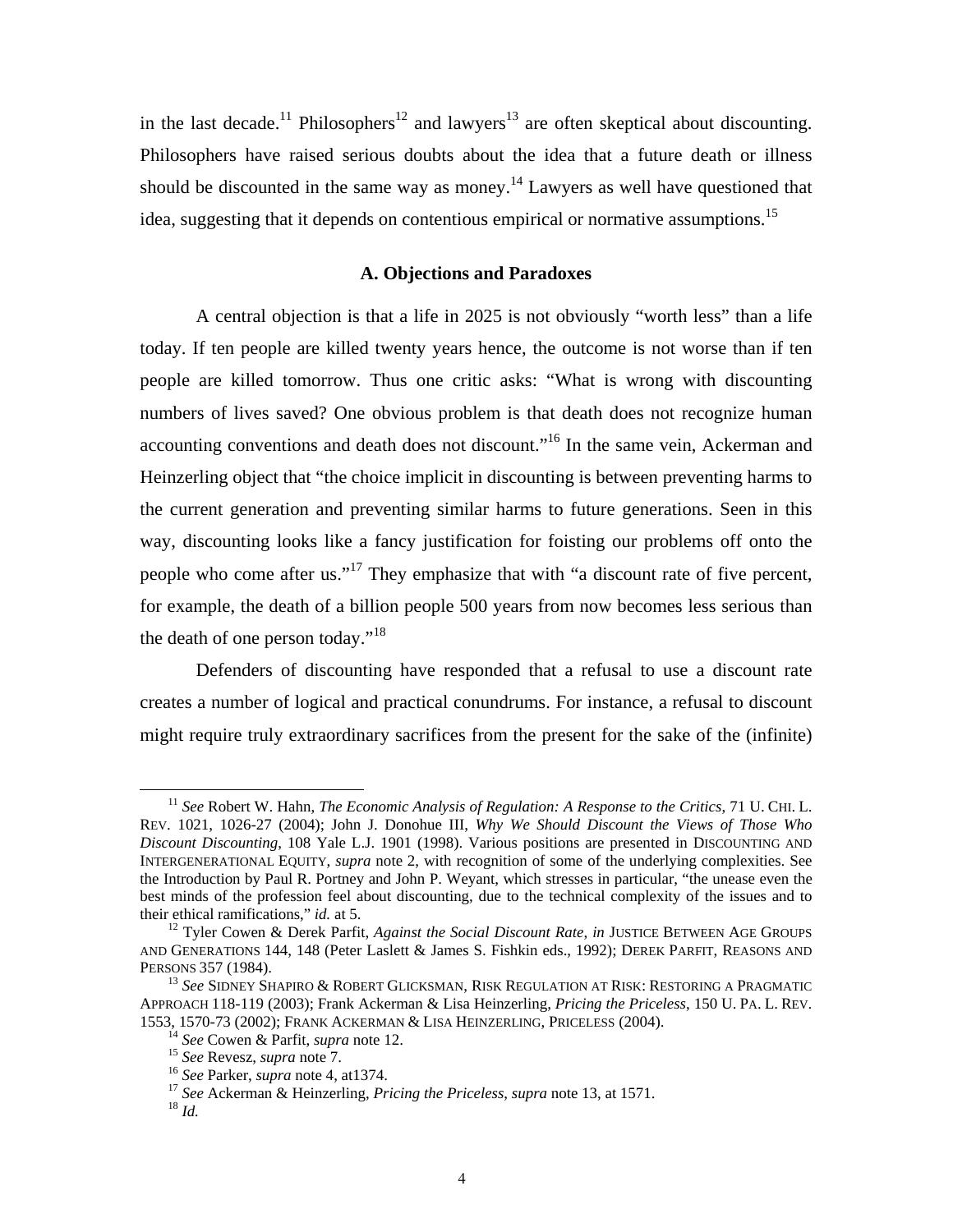future. On one view, the "failure to discount would leave all generations at a subsistence level of existence, because benefits would be postponed perpetually for the future."<sup>19</sup> At the very least, a zero discount rate might bias "cost-benefit analysis in favor of rules that impose excessive sacrifices on the current generation."20 On the other hand, it also has been argued that a failure to discount the monetized equivalent of regulatory benefits would lead to less regulation, not more. Suppose that regulators are indifferent as between lives saved now and lives saved in the future, but discount costs at some positive rate. If so, it makes sense for them to delay life-saving expenditures indefinitely, simply because the cost-benefit ratio will (always) be better in the future.<sup>21</sup> "[T]he discounting of costs but not benefits . . . has a paralyzing effect on a decisionmaker. . . . For any attractive program, there is always a superior delayed program which should be funded first. The result is that no program with a finite starting date can be selected."<sup>22</sup>

In any case, defenders of discounting have argued that instead of discounting lives and health as such, regulators might simply use the future discounted (monetary) cost of saving lives and health at the time when these are actually saved—an approach that is mathematically identical to ordinary discounting and hence produces the same analysis.<sup>23</sup> Summarizing a range of arguments, a general overview suggests that failure to permit a discount rate will ensure that any cost-benefit "analysis fails to account for the opportunity cost of resources that are diverted from private investment toward investment in the proposed rule," and could therefore "lead the agency to adopt rules that reduce the welfare of future generations, because the resources could have been invested in assets with higher rates of return."<sup>24</sup> But these arguments have yet to convince the numerous

<sup>19</sup> *See* DAVID PEARCE & R. KELLY TURNER, ECONOMICS OF NATURAL RESOURCES AND THE ENVIRONMENT 223-24 (1990).<br><sup>20</sup> *Id.* 21 Emmett B. Keeler & Shan Cretin, *Discounting of Life-Saving and Other Nonmonetary Effects*, 29

MANAGEMENT SCIENCE 300 (1983). Ackerman and Heinzerling discuss this claim and reject it, PRICELESS, *supra* note 13, at 193-94, in part on the ground that allowing numerous current deaths would be politically unacceptable; but the claim is one of the logical implications of refusing to discount, and the fact that it entails a politically unacceptable outcome does not mean that it is wrong.<br><sup>22</sup> Keeler & Cretin, *supra* note 21, at 303. The argument is criticized in Revesz, *supra* note 7, at 989-

<sup>992.&</sup>lt;br><sup>23</sup> John F. Morrall III, *Saving Lives: A Review of the Record*, 27 J. RISK AND UNCERTAINTY 221 (2003).<br><sup>24</sup> Morrison, Comment, *supra* note 5, at 1349. This argument has been used by OMB itself, *see infra* 

TAN 45, and it is the closest to the argument we make here; but if our argument is correct, it is unnecessary to speak of opportunity costs, because what is being discounted is the monetary value of the risk itself. For questions of intergenerational equity, the argument from opportunity costs is insufficient, because we do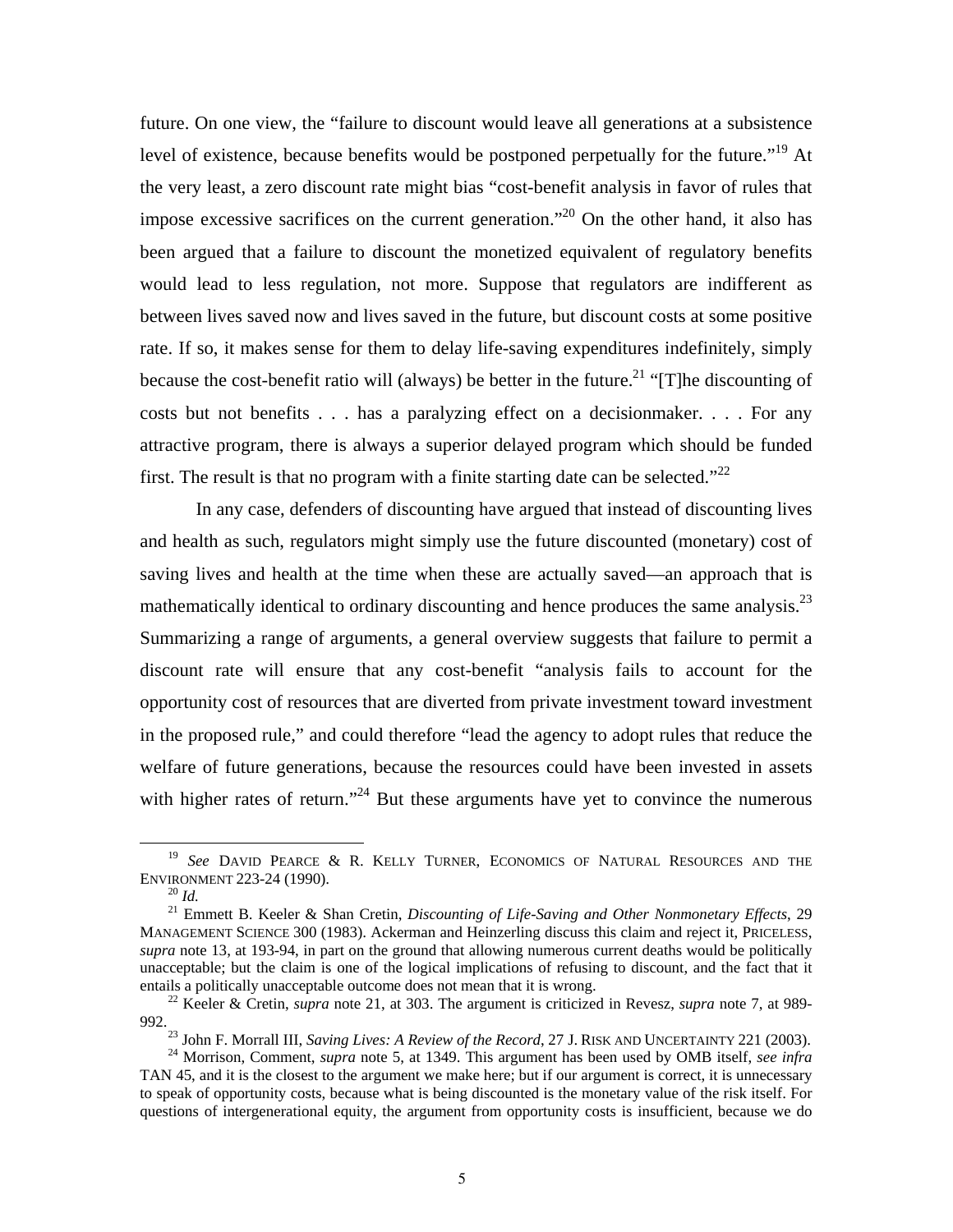critics of discounting. As we shall see, it is by no means clear that the relevant resources will be "invested" for the benefit of future generations.

Responding to the controversy, some prominent analysts have distinguished between "descriptive" and "prescriptive" approaches.<sup>25</sup> Under descriptive approaches, the discount rate is chosen by examining the rate of return to capital that has been invested in a range of possible assets. This is the standard approach of those who advocate discounting.<sup>26</sup> Under prescriptive approaches, the discount rate is selected on the basis of ethical judgments about the duties of one generation to those that succeed it. These approaches can lead to dramatically different rates.<sup>27</sup> The difficulty is that to be worthy of adoption, any "descriptive" approach must ultimately be defended in "prescriptive" terms. It remains disputed whether the best prescriptive arguments require abandonment of what emerges from the preferred descriptive approach.

#### **B. Building on Preferences**

An alternative possibility is to attempt to bracket the moral debates by investigating people's actual preferences in this domain.<sup>28</sup> Emphasizing the importance of those preferences, some defenders of discounting have attempted to show that people do discount future lives. On a standard view, "a zero discount rate is inconsistent with the observable behavior of individuals, which is arguably the best guide for policy in a democratic state."29 But the word "arguably" suggests the normative problem in this context: Why should the interests of future generations be determined by consulting the preferences of the present generation? Those preferences might well be self-interested.

 $\overline{a}$ 

not know that those savings will be invested for posterity's benefit rather than consumed. *See* Cowen & Parfit, *supra* note 12, at 152. Note that many people believe that because of technological advances, future risks are unlikely to come to fruition, simply because new technologies will permit us to prevent them. As later discussed in the text, however, this is not a point about discounting itself. 25 *See* Kenneth J. Arrow et al., *Intertemporal Equity, Discounting, and Economic Efficiency*, *in*

CLIMATE CHANGE 1995: ECONOMIC AND SOCIAL DIMENSIONS OF CLIMATE CHANGE ch. 4 (J.P. Bruce et al. eds., 1996); William Cline, *Discounting for the Very Long Term*, *in* DISCOUNTING AND INTERGENERATIONAL EQUITY, *supra* note 2, at 131, 135, 137-39 (Paul R. Portney et al. eds., 1999).

<sup>&</sup>lt;sup>26</sup> See Robert C. Lind, *A Primer on the Major Issues Relating to the Discount Rate for Evaluating National Energy Options*, *in* ROBERT C. LIND ET AL., DISCOUNTING FOR TIME AND RISK IN ENERGY POLICY (1982). 27 *See* Portney & Weyant, Introduction, *in* DISCOUNTING AND INTERGENERATIONAL EQUITY, supra note

<sup>2,</sup> at 4. 28 *See* Raymond J. Kopp & Paul R. Portney, *Mock Referenda and Intergenerational Decisionmaking*,

*in* DISCOUNTING AND INTERGENERATIONAL EQUITY, supra note 2, at 87.

<sup>29</sup> *Id.*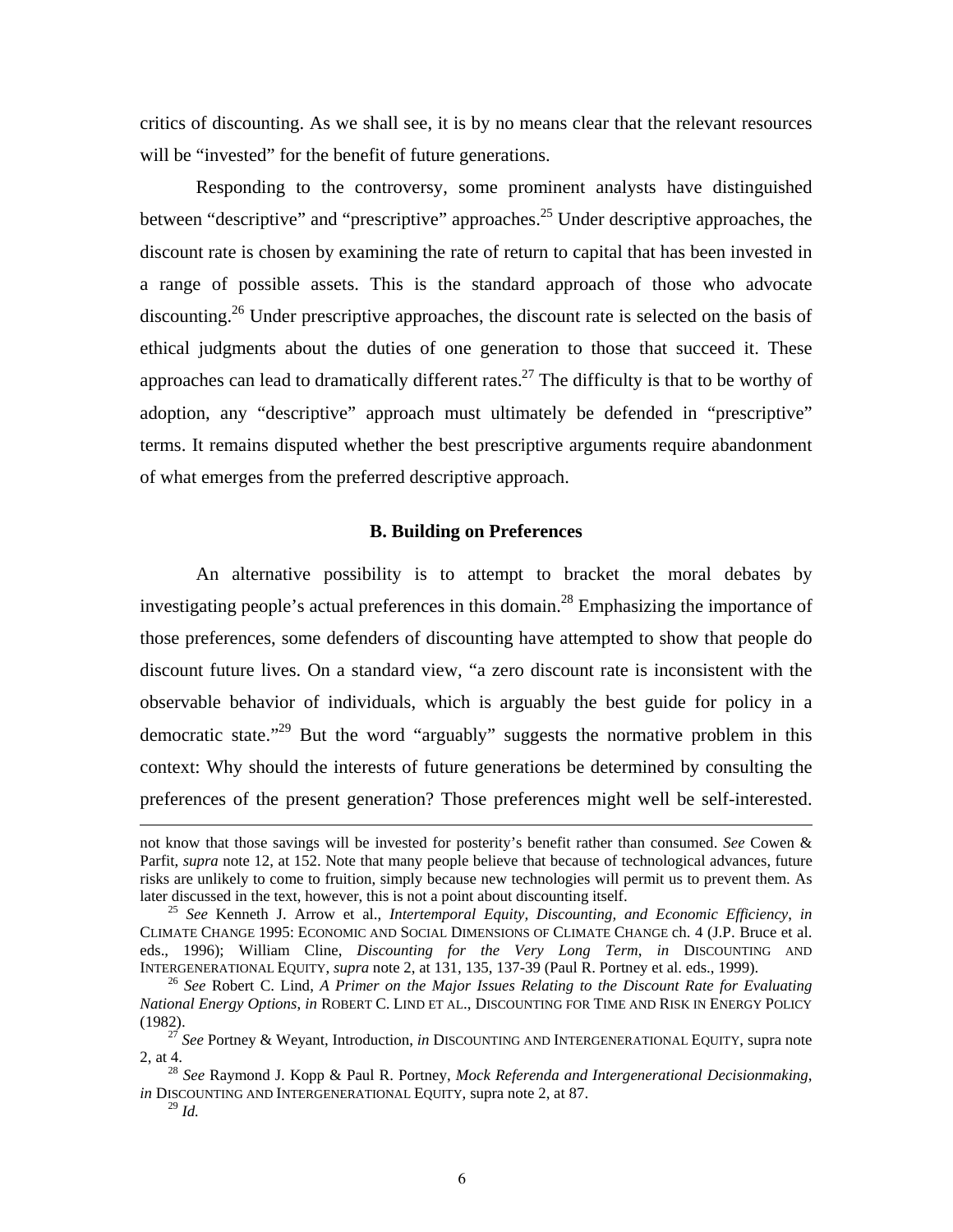Even if there is a degree of altruism, there is no reason to think that the (bounded) altruism of the present should settle the moral entitlements of the future.<sup>30</sup>

In any case, individual preferences in this context are not easy to identify, and they appear to be subject to framing effects. In an influential paper, Maureen Cropper and her coauthors conclude that people are indifferent between saving one life today and saving 45 lives in 100 years—a conclusion that has concrete implications for the appropriate discount rate.<sup>31</sup> This conclusion was based on a study that asked people whether they would prefer a program that saves "100 people now" or one that saves a substantially larger number "100 years from now." But other ways of framing the same problem yield radically different results.<sup>32</sup> For example, most people consider "equally bad" a single death from pollution next year and a single death from pollution in 100 years—a finding that implies no preference for members of the current generation. In these ways, measurements of people's judgments about obligations to future generations are influenced by framing effects.<sup>33</sup> For this reason, it is far from clear that judgments about discounting can be rooted in actual preferences. Even if those preferences have moral weight, they are too labile to be a reliable basis for public policy.

#### **C. Health v. Money, Latent Harms v. Future Generations**

Within the legal literature, the most influential and elaborate treatment of discounting future benefits has been offered by Dean Richard Revesz.<sup>34</sup> Revesz makes two central arguments. First, he contends that the primary reasons for discounting monetary benefits do not apply to risks to life and health.<sup>35</sup> Money is discounted for two reasons: first, it can be invested, and second, most people have a "pure" time preference

<sup>&</sup>lt;sup>30</sup> This objection raises serious questions about the approach in *id*. For a related criticism of democratic arguments for discounting, *see* Cowen & Parfit, *supra* note 12, at 144-45 ("When those affected have no

<sup>&</sup>lt;sup>31</sup> Maureen L. Cropper et al., *Preferences for Life Saving Programs: How the Public Discounts Time and Age*, 8 J. RISK & UNCERTAINTY 243, 244, 254 (1993).

<sup>&</sup>lt;sup>32</sup> Shane Frederick, *Measuring Intergenerational Time Preference: Are Future Lives Valued Less?*, 26 J. RISK AND UNCERTAINTY 1 (2003). 33 For a similar result, see Jonathan Baron, *Can We Use Human Judgments To Determine the Discount* 

*Rate?*, 20 RISK ANALYSIS 861 (2000). 34 *See* Revesz, *supra* note 7. 35 *Id.* at 974-77.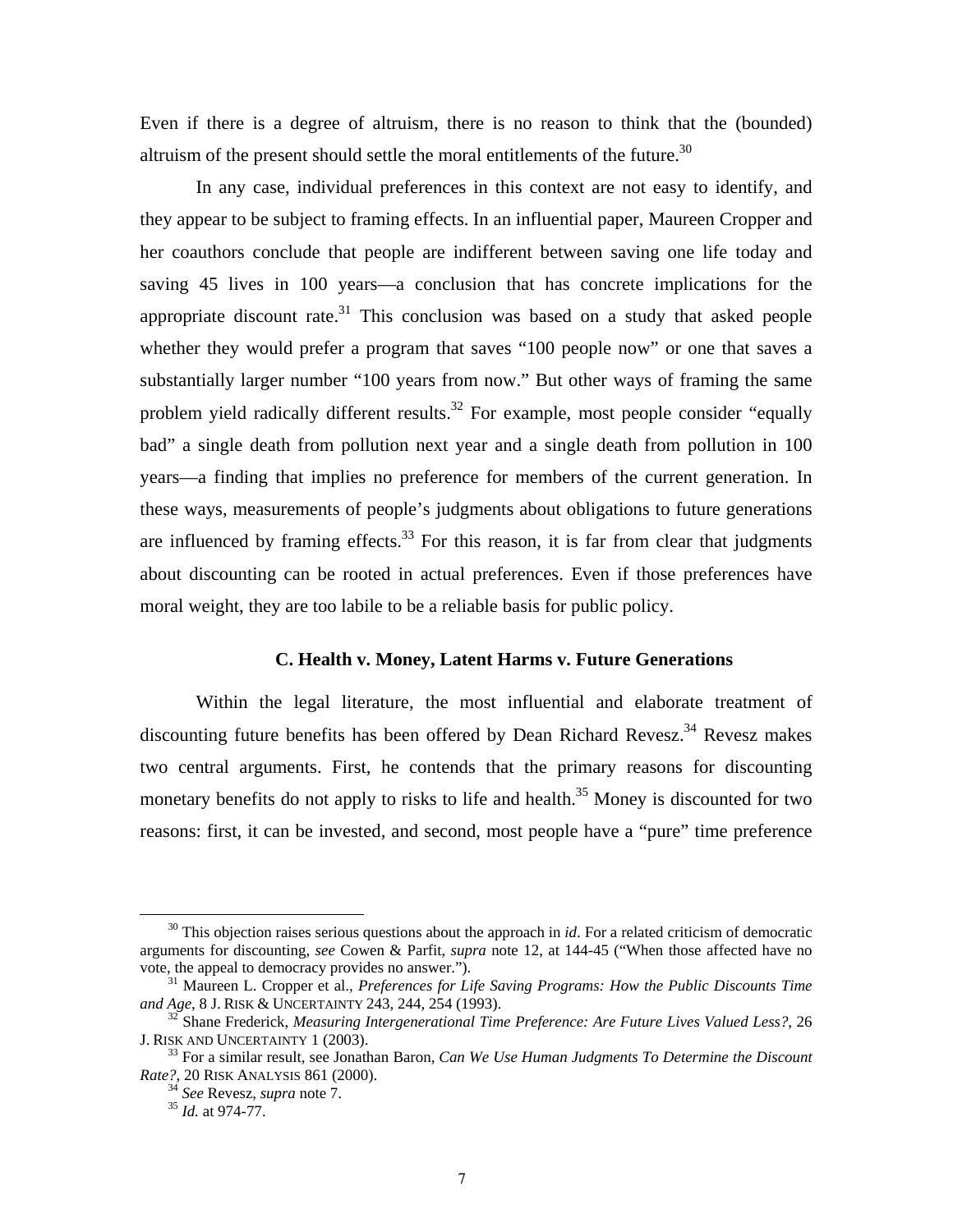for current over future consumption.<sup>36</sup> But human lives cannot be invested, and a life lost twenty years hence cannot be "recovered" by investing some sum, or some person, in the present. Nevertheless, Revesz acknowledges that people may well have a "pure" time preference that would treat a future risk as less troublesome than a present risk.<sup>37</sup> Moore and Viscusi, for example, have investigated the empirical question, and find a real discount rate of about 2%, one that "accords roughly with financial market interest rates for the period, once these nominal rates are adjusted for inflation.<sup>38</sup> Revesz argues that the existence of time preference justifies some discount rate for future harms that will affect people now living.<sup>39</sup>

To see the practical implication, consider the case of arsenic regulation. In its rationale for the regulation, the EPA treated an arsenic death in the future as equivalent to an arsenic death in the present, even though an arsenic death is likely to come, if it does come, decades after current exposures.<sup>40</sup> In refusing to discount the latent harms from arsenic exposure, Revesz's argument suggests that the EPA's judgment was wrong, even arbitrary; some kind of discount rate is clearly appropriate. But Revesz does not argue that the EPA should adopt a discount rate that is equivalent to the appropriate discount rate for money. He contends, not implausibly, that there is no reason in the abstract to think that the time preference for health risks is the same as the time preference for dollars; and because there is no investment opportunity, any discount rate for health risks is likely to be much smaller than the market rate of return typically used to discount money. Hence the use of a market rate of return, on Revesz's view, is likely to produce a significant undervaluation of regulatory benefits that will be enjoyed in the future.<sup>41</sup> This is an important conclusion, because it suggests that current government practice should be substantially changed. The result would be to justify a number of regulations that cannot now satisfy a cost-benefit test.

36 For a suggestion that a pure time preference is irrational, see Cowen and Parfit, *supra* note 12, at 155. 37 Revesz, *supra* note 7, at 975-76. 38 Michael J. Moore & W. Kip Viscusi, *Discounting Environmental Health Risks: New Evidence and* 

*Policy Implications*, 18 J. ENVTL. ECON. & MGMT. S-59, S-61 (1990).

<sup>&</sup>lt;sup>39</sup> Revesz, *supra* note 7, at 983-87.<br><sup>40</sup> 66 Fed. Reg. at 7013.

<sup>41</sup> Revesz, *supra* note 7, at 983.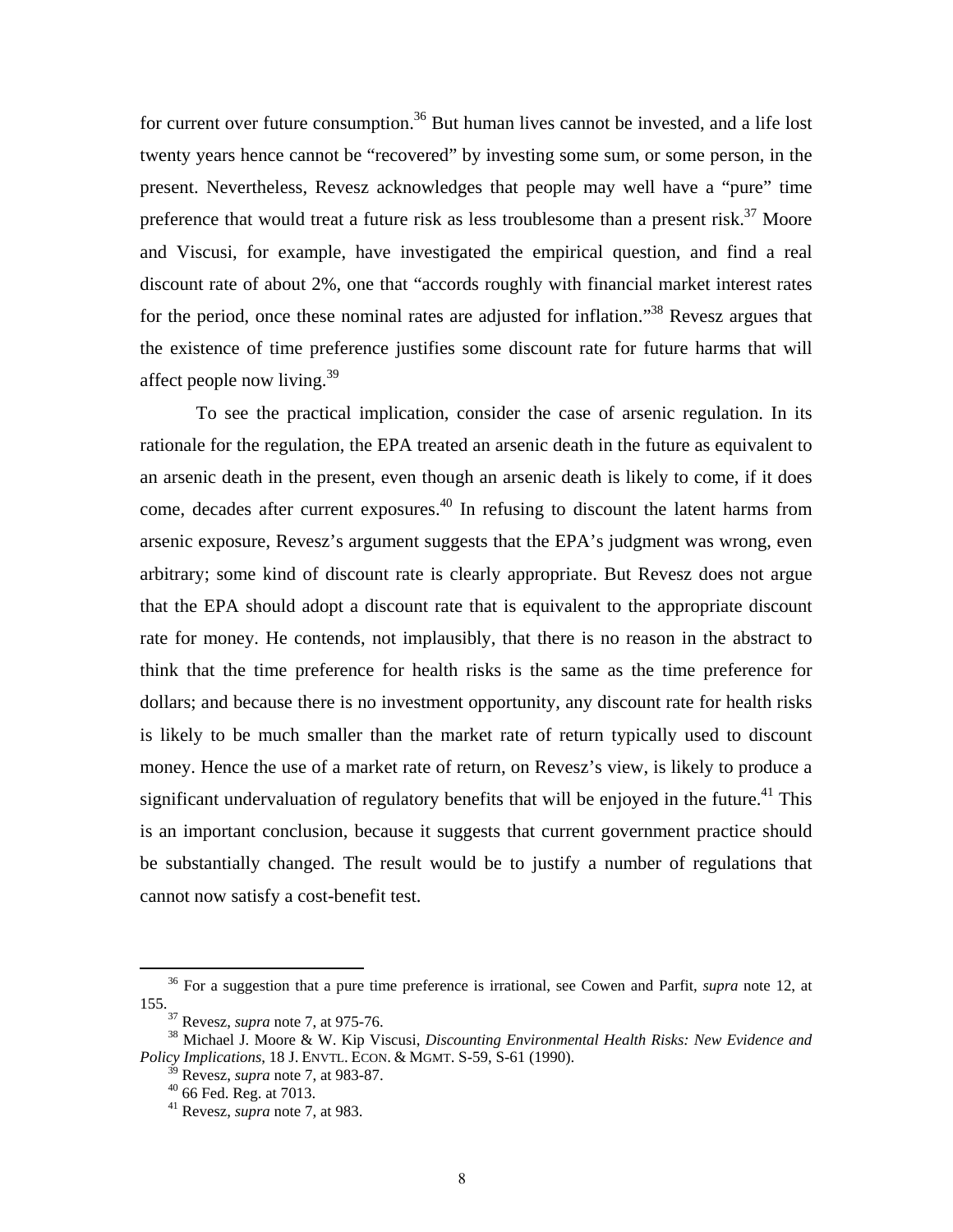Second, Revesz contends that it is important to distinguish between latent harms and risks to future generations.<sup>42</sup> An environmentally-induced illness that will come to fruition today is worse than an environmentally-induced illness that will come to fruition in twenty years; it is for this reason that some kind of discount rate makes a great deal of sense for latent harms. But for risks to future generations, Revesz believes that the argument for discounting is much more fragile.<sup>43</sup> Why should a death of a ten-year-old in 2040 count less than a death of a ten-year-old today? Revesz concludes that there is no good answer to this question, and hence that the standard idea of discounting is not properly applied to harms faced by members of future generations.<sup>44</sup>

In its guidance to federal agencies, the Office of Management and Budget (OMB) is alert to Revesz's concerns but disagrees, calling for the same discount rate for money as for other goods, with a brief reference to opportunity costs: "It is true that lives saved today cannot be invested in a bank to save more lives in the future. But the resources that would have been used to save those lives can be invested to earn a higher payoff in future lives saved."<sup>45</sup> In any case people prefer immediate health gains to equivalent health gains in the future.<sup>46</sup> And because a failure to discount would produce "perverse" results, OMB suggests that agencies should follow the "professional consensus that future health effects, including both benefits and costs, should be discounted at the same rate."<sup>47</sup>

#### **II. Discounting Money: The Last Generation**

We believe that both the defenders and the critics of discounting neglect an exceedingly simple point, one that supports the conclusion that an "apples to apples" comparison is indeed necessary. The point is this: *Once a risk has been translated into a* 

<sup>&</sup>lt;sup>42</sup> *Id.* at 987.<br><sup>43</sup> *Id.* at 988-1003.<br><sup>44</sup> *Id.* at 1005-1009. Revesz does argue for a limited role for discounting in the intergenerational context, suggesting, for example, that present generations should not "spend more when we can achieve the same result for less," *id.* at 1008, and that present generations might well prefer to face environmental harms in return for "the fruits of greater investments in technological innovation." *Id.* These suggestions are

very much in the spirit of our discussion in Part IV below.<br>
<sup>45</sup> See Circular A-4, *supra* note 3, at 35.<br>
<sup>46</sup> Id.<br>
<sup>47</sup> Id. OMB overstates the professional consensus. See DISCOUNTING AND INTERGENERATIONAL EQUITY, *supra* note 2.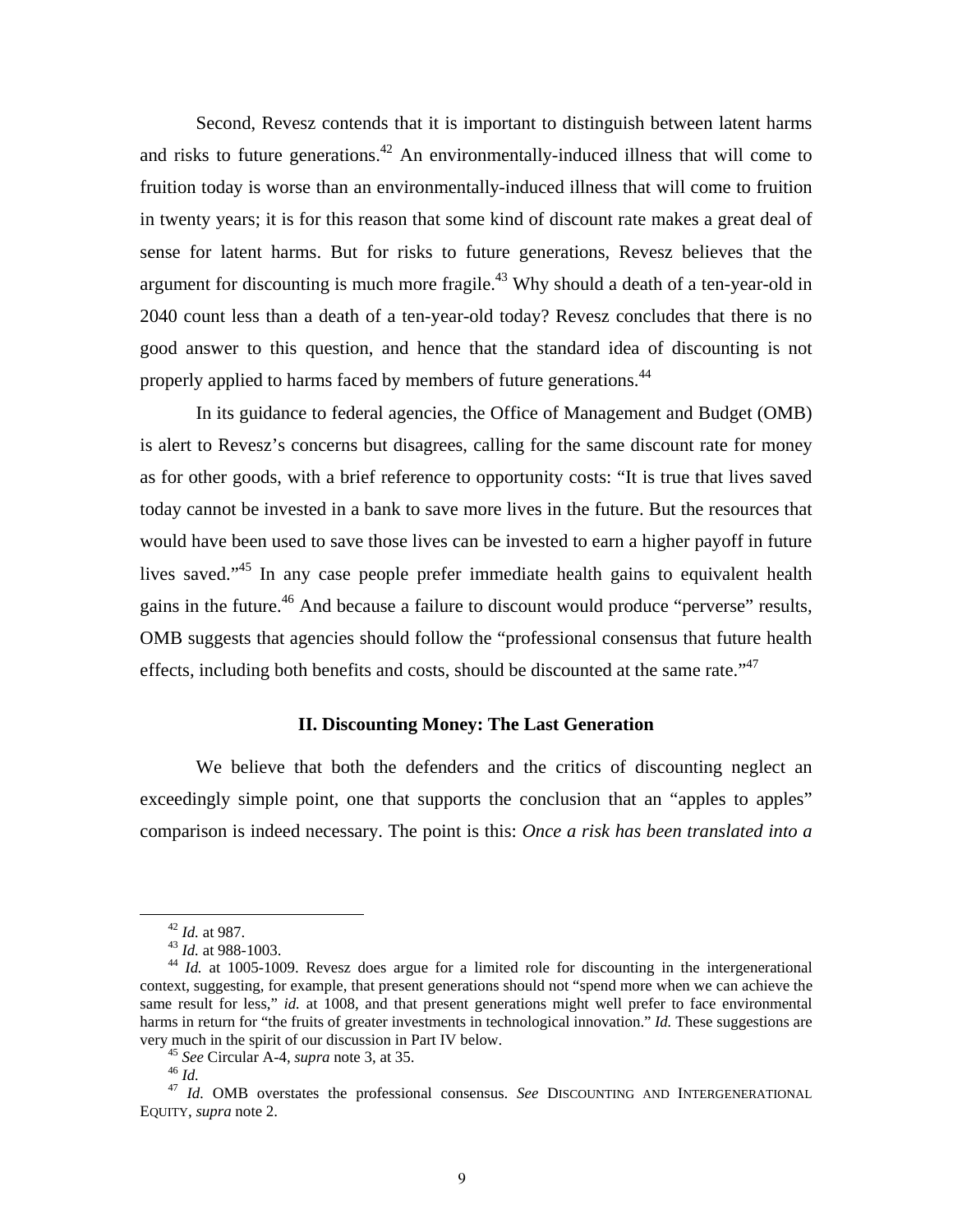*monetary equivalent, it should be discounted as such; there is no need for a separate analysis of the problem of discounting life and health*.

To separate this argument from intergenerational issues, to which we turn in Part IV, let us suppose that the practice of discounting is proposed, but only for those people who are now living. Imagine that the question involves the practices of what is, in some part of the world, the Last Generation—a generation of living people who will have no successors.<sup>48</sup>

For the Last Generation, the argument for discounting requires only one step: acceptance of the claim, now standard in the federal government and endorsed by many critics of discounting, that statistical risks should be turned into monetary equivalents. Once that claim is accepted, $49$  the case for a discount rate, one that cuts across all relevant costs and benefits, follows as a matter of course. It is entirely unnecessary to speak of opportunity costs, as OMB does, or to ask, as Revesz does, whether the arguments that apply to money also apply to health and life. The reason is that what is being discounted is always money, and never health or life as such. When agencies apply a discount rate to monetized regulatory benefits, they are discounting the relevant monetary amounts, not life or health.

To understand this point, it is necessary to see how regulators translate reductions of risk into monetary equivalents. The answer comes from two kinds of evidence. The first and most important involves real-world markets, producing evidence of compensation levels for actual risks.<sup>50</sup> In the workplace and for consumer goods, additional safety has a price; market evidence is investigated to identify that price.<sup>51</sup> The second kind of evidence comes from contingent valuation studies, asking people how

<sup>48</sup> *Cf.* Richard Dubourg & David Pearce, *Paradigms for Environmental Choice: Sustainability versus Optimality*, *in* MODELS OF SUSTAINABLE DEVELOPMENT 21, 24 (Sylvie Faucheux et al. eds., 1996) ("For maximizing a single utility function . . . over infinite time cannot help but suggest that we are dealing with a single generation which exists forever, or even a single individual").

Perhaps it should not be. But the objection to monetization as such is far more general than the % objection to discounting, and we are focusing on the latter objection here.<br><sup>50</sup> See W. KIP VISCUSI, FATAL TRADEOFFS: PUBLIC AND PRIVATE RESPONSIBILITIES FOR RISK (1992).<br><sup>51</sup> A valuable and comprehensive overview can b

*Value of a Statistical Life: A Critical Review of Market Estimates Throughout the World*, 27 J. RISK & UNCERTAINTY 5 (2003).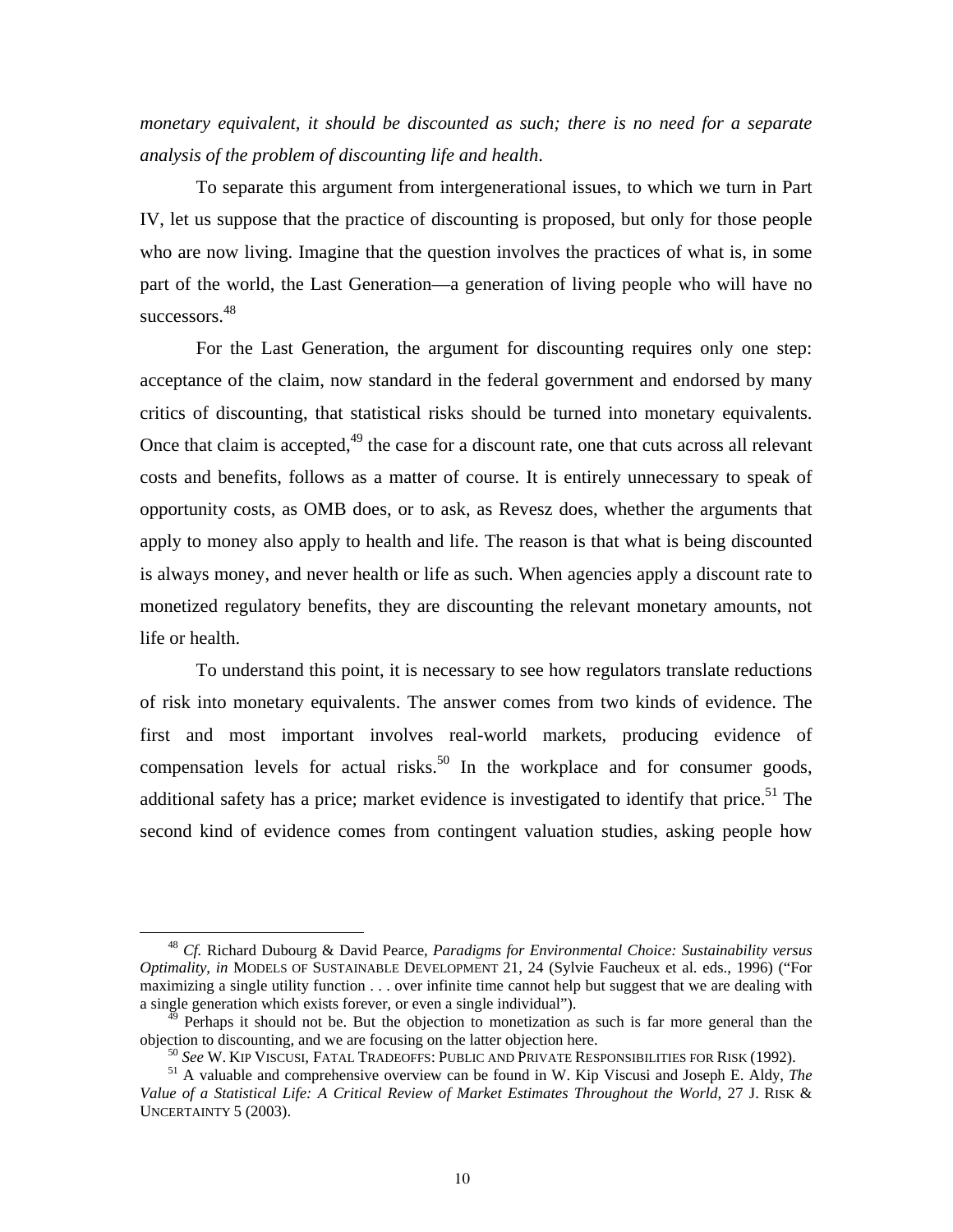much they are willing to pay to reduce statistical risks.<sup>52</sup> Both of these approaches are controversial, of course, and we do not mean to resolve the controversy here<sup>53</sup>; the use of the relevant figures grows out of the simple idea that people should not be forced to pay for risk protection they do not want.<sup>54</sup>

Currently, regulators use this evidence to calculate the amounts that people are willing to pay to avoid certain categories and levels of risk.<sup>55</sup> The most frequently used calculation involves the "value of a statistical life" (VSL). Once an agency has identified the relevant studies, the calculation of VSL is a product of simple arithmetic. The EPA, for instance, relies on studies of actual workplace risk, attempting to determine how much workers are paid to assume mortality hazards.<sup>56</sup> If workers must be paid \$600, on average, to eliminate a risk of 1/10,000, the value of a statistical life would be said to be \$6 million. It should be clear, however, that the very idea of valuing a statistical life is highly misleading; no one is "valuing life." The real issue involves the valuation of statistical risks. It would be much more accurate to say that for risks of 1/10,000, the median monetary value in the relevant population is \$600—or that for risks of 1/100,000, the median monetary value is \$60.

Once regulatory benefits have been monetized in this way, regulators are no longer discounting actual risks to life or health; they are merely discounting the amounts of money that people are willing to pay to avoid those risks. In discounting these monetized regulatory benefits, regulators are doing nothing more controversial than discounting money. It is appropriate to discount the money that people will be willing to spend on refrigerators, automobiles, movies, books, education, and medicine; the same is true of the money that people are willing to spend to avoid risks. All money can be invested and made to grow; it is for this reason that \$100 today is worth more than \$100 in 2020. To accept discounting for the Last Generation, there is no need to identify logical conundrums or implausible outcomes that seem to follow from a failure to

<sup>52</sup> *See, e.g.*, James Hammitt & Jin-Tau Liu, *Effects of Disease Type and Latency on the Value of* 

<sup>&</sup>lt;sup>53</sup> See Ackerman & Heinzerling, *supra* note 13. <sup>54</sup> Of course this claim would not justify current practice if the figures are based on a lack of information or bounded rationality. For discussion, see Cass R. Sunstein, *Valuing Life: A Plea for Disaggregation*, 54 DUKE L.J. 385 (2004).<br><sup>55</sup> For an overview, see *id*.<br><sup>56</sup> See VISCUSI, *supra* note 50, for discussion.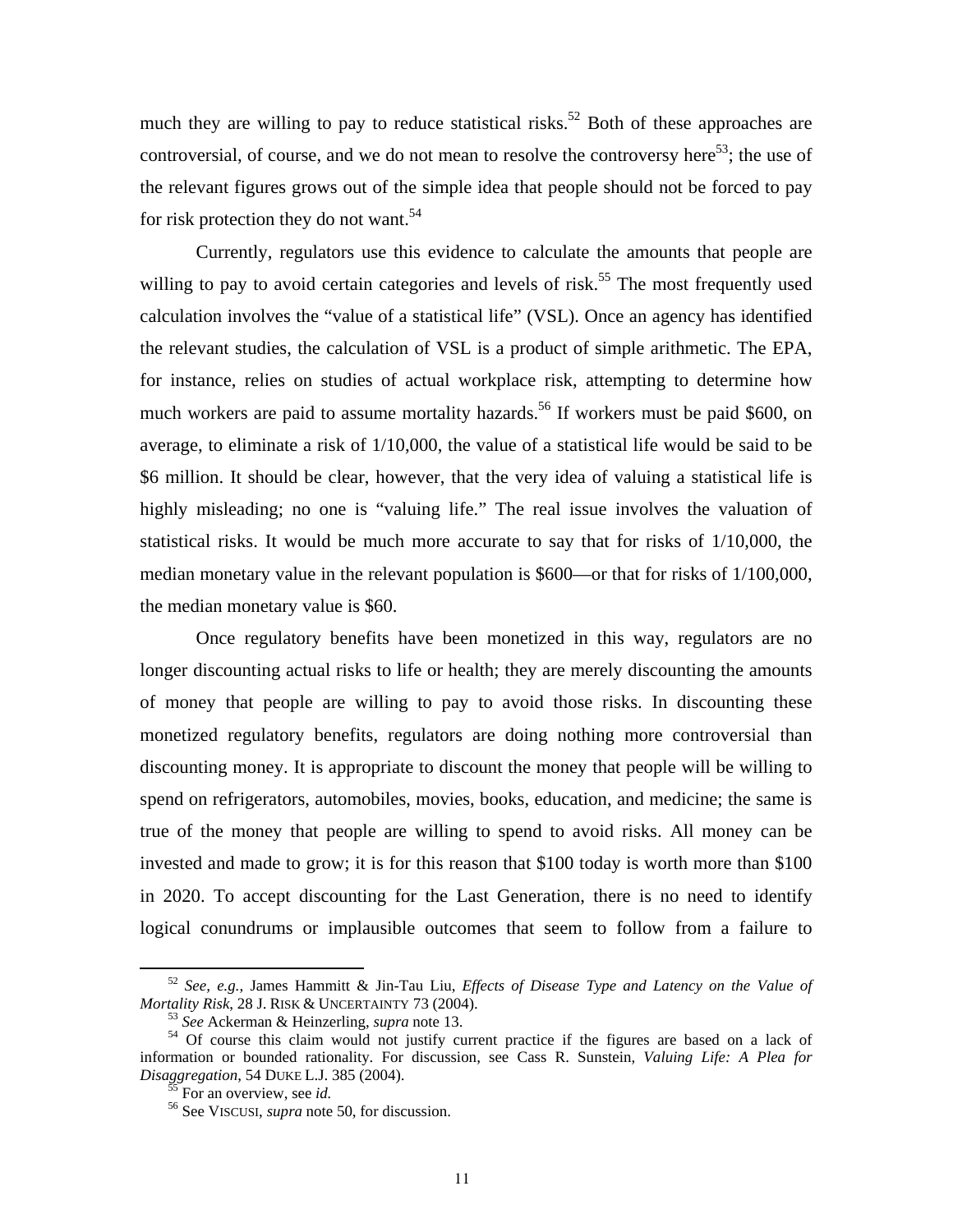discount. It is not necessary to embark on complex and disputed empirical studies about how people compare a health risk in 2020 to a health risk today. Only two steps are necessary: An appreciation of the theory that underlies current practice, and an understanding that what is being discounted, always, is money, and not life, health, or the environment as such.

Return in this light to the question of latent harms and suppose that for the Last Generation, it is necessary to assign monetary values to a risk that will come to fruition in 2020. Suppose that ordinarily \$8 million is the appropriate VSL. If the issue is the value of eliminating a risk of 1/100,000 in 2020, and if the answer, in 2020, will be \$80, that amount must be subject to the appropriate discount rate for money—and hence the VSL of \$8 million must be discounted too. The reason has nothing to do with discounting risks or health; it is that an expenditure of \$8 million in 2020 is worth only a fraction of \$8 million today. Recall that \$8 million in 2020 is worth some fraction of that figure now not for any exotic or theoretically contentious reason, but because the fraction can be invested and made to grow.

#### **III. Counterarguments**

How might this argument be resisted? It is correct to say that national wealth tends to increase over time, and hence people will likely be wealthier in 2020 than they now are. Because they will be wealthier, they will demand more to be subject to statistical risks. For this reason, use of the current VSL to calculate monetary amounts in the future likely produces unjustifiably low numbers.<sup>57</sup> But these are not points against discounting. They simply suggest that the numbers that must be discounted are higher than regulators currently recognize. The proper analysis uses a multiplier for national income growth and other relevant factors, and applies a discount rate from that point.

<sup>57</sup> *See* Revesz, *supra* note 7; Dora L. Costa & Matthew E. Kahn, *The Rising Price of Nonmarket Goods*, 93 AM. ECON. REV. PAPERS & PROC. 227, 229 tbl.1 (2003) (suggesting a likely current value of \$12 million). In the context of arsenic regulation, the EPA also noted in its sensitivity analysis that the appropriate adjustment would increase the VSL from \$6.1 million to \$6.7 million. National Primary Drinking Water Regulations; Arsenic and Clarifications to Compliance and New Source Contaminants Monitoring, 66 Fed. Reg. 6976, 7012 (Jan. 22, 2001) (codified at 40 C.F.R. pts. 9, 141, and 142). Note also that wealthier people might not merely be willing spend more because they are wealthier; certain goods, such as environmental protection, might be especially appealing to wealthier people, whose preferences and tastes might change as a result of their relative wealth.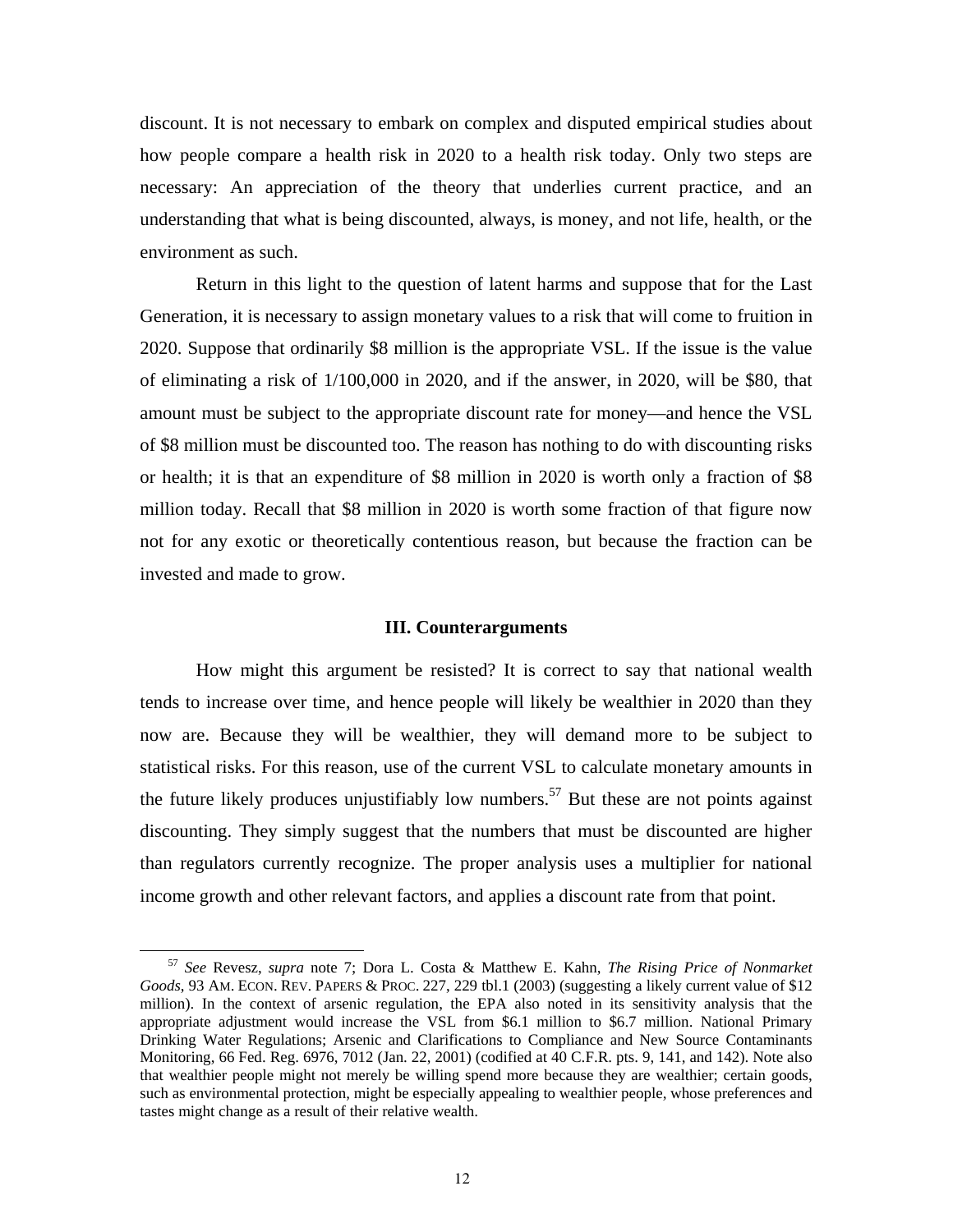Similarly, it might be objected that agencies are on fragile ground in using labor market studies to estimate VSL.<sup>58</sup> Perhaps workers, accepting a \$60 premium to face a risk of 1/100,000, are insufficiently informed or are subject to some form of coercion. Perhaps the proper premium is \$70, or \$100, or \$200. If so, agency practice would have to change significantly; but discounting itself would be unaffected. What would be discounted would be the proper monetary amounts rather than the improper ones. So long as *any* monetary valuation is used, discounting generally follows. To repeat: When discounting occurs, it is money that is being discounted, not the goods to which monetary amounts are being assigned.

A separate objection would stress that in the future, technological, medical, and other changes will produce a range of improvements with respect to health, safety, and the environment. Harms that we now project, holding current practices constant, might well not materialize, simply because posterity will be in a position to prevent them. This objection is plausible in itself, but it is not a claim about discounting. It is true that regulators who are projecting future harms should attempt to make an accurate projection, and accuracy requires an appreciation of technological innovation. But a "probabilistic discount rate,"<sup>59</sup> reflecting a judgment about such innovation, should not be confused with the issues of discounting on which we are focusing here.

A more ambitious counterargument would suggest that the monetary values of human beings are not the proper basis for valuing some regulatory benefits. Consider, for example, the continued existence of an endangered species, or the lives of wild horses and elephants. It is controversial (as it should be<sup>60</sup>) to say that endangered species and animals should be valued by aggregating people's willingness to pay to protect them. What might be sought is a more deliberative judgment, based on the exchange of reasons that can be offered on behalf of one or another outcome.<sup>61</sup> And perhaps the underlying concern could be generalized to a range of benefits and amenities. We should agree that there are many problems with the claim that all goods, including other living creatures, should be valued by aggregating private willingness to pay. But any method of valuation

58 As argued in Ackerman Heinzerling, *supra* note 13; a general discussion can be found in Sunstein, *supra* note 54.<br><sup>59</sup> *See* Cowen & Parfit, *supra* note 12, at 147.

<sup>&</sup>lt;sup>60</sup> See ELIZABETH ANDERSON, VALUE IN ETHICS AND ECONOMICS (1993).<br><sup>61</sup> See AMARTYA SEN, RATIONALITY AND FREEDOM 286-88 (2002).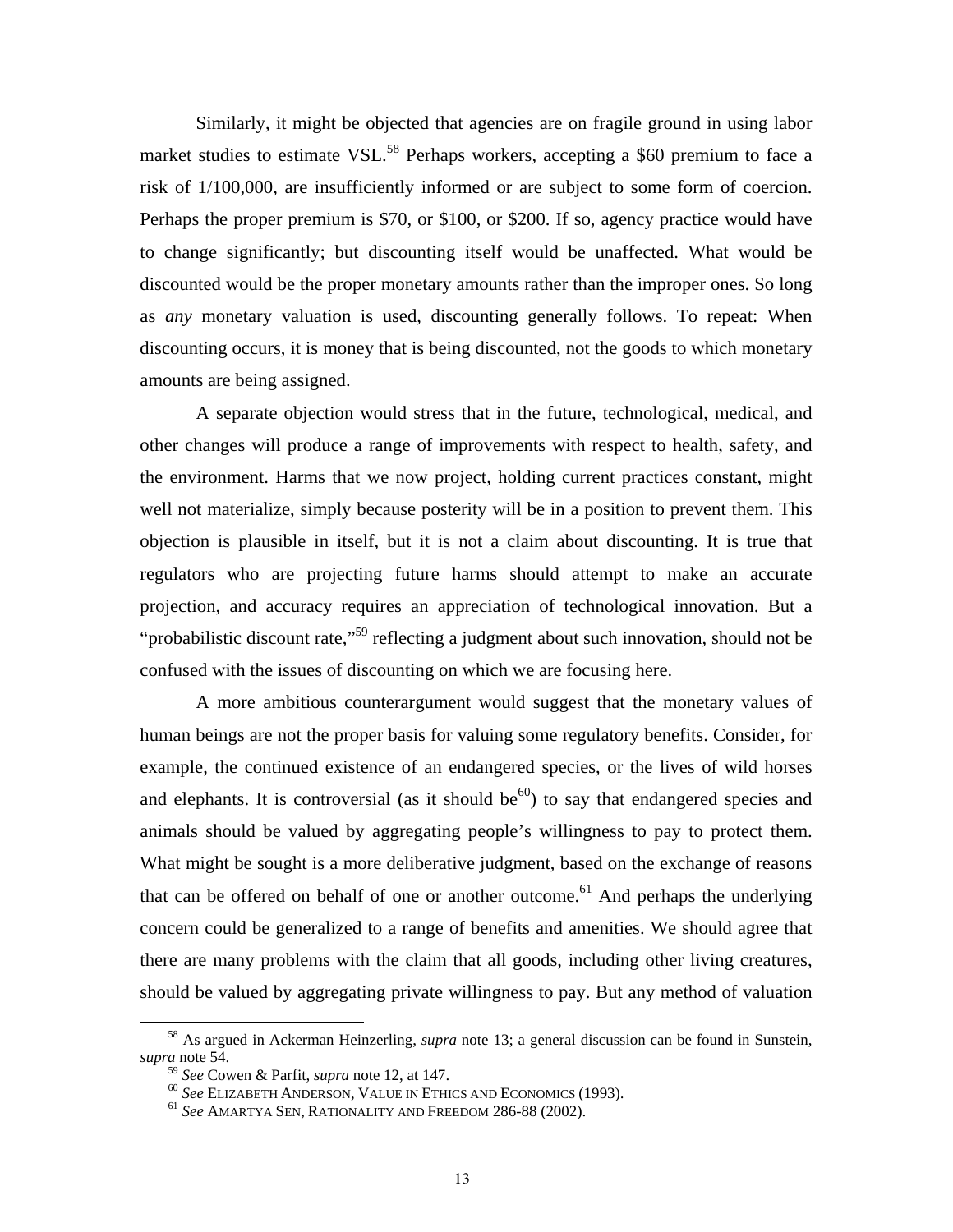will necessarily include the explicit or implicit assignment of monetary values. So long as that assignment is made, discounting is generally appropriate, because no one doubts that it is appropriate to discount money.<sup>62</sup>

A final objection would ask some questions about the temporal distribution of the risks to be faced by the citizens of the Last Generation. Suppose that some citizens will face risks imminently, whereas others will face risks in a decade, and still others will face risks in twenty or even thirty years. It should be readily apparent that with discounting, imminent mortality risks will receive higher values than risks that will not materialize for many years, and that the same level and kind of risk will elicit a different regulatory expenditure, depending on when the risk will be faced. Is this wrong or unfair? The simplest answer assumes that each citizen pays, in full, for the relevant risk reduction. With that assumption, it should be clear that there is no error or unfairness. It is not unfair to believe that John will pay \$50 to reduce an imminent risk of 1/100,000 while also assuming that Jane—or even John himself—will pay only some fraction of that amount to reduce a risk of 1/100,000 in thirty years. That belief follows from the fact that the monetary value of the future risk can and should be discounted.

But if each citizen will not pay, in full, for the relevant risk reduction, then the analysis cannot be so simple. When regulatory benefits are enjoyed by people who have not paid for them, regulations will have a distributional effect, and that effect should be taken into account.<sup>63</sup> It is possible that cost-benefit analysis with discounting will create distributional problems even within the Last Generation.<sup>64</sup> But as we shall now see, this is not a point about discounting as such, and it does not affect the analysis of discounting for the Last Generation.

 $62$  Insofar as (future) animals are involved, however, some of the problems described in connection with future generations apply here as well.<br><sup>63</sup> This point is explored in Sunstein, *supra* note 54.<br><sup>64</sup> To say how this might occur, suppose that everyone in the Last Generation faces a statistical risk of

<sup>1/100,000 –</sup> a risk that 30% of the population faces immediately, that 20% would face in ten years, that 20% faces in twenty years, and that 30% faces in thirty years. Suppose that regulators aggregate and then discount the total cost, and proceed on the ground that the regulation is worthwhile. Suppose finally that every member of the Last Generation is asked to spend \$30, right now, to eliminate the risk. It should be clear that those who benefit immediately are being subsidized by those who benefit in the future.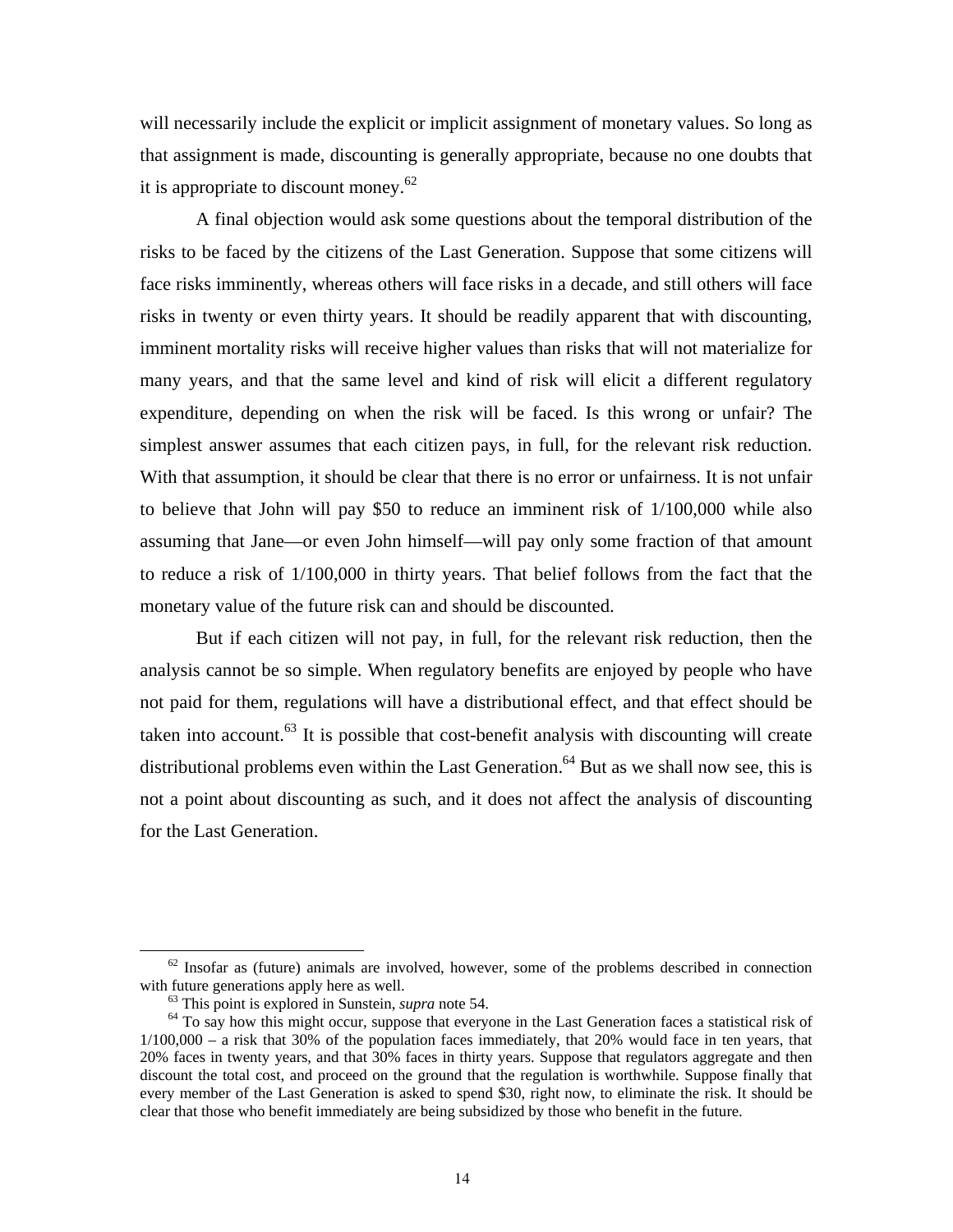#### **IV. Intergenerational Equity**

#### **A. The Basic Problem**

The argument thus far has not explored the question of intergenerational equity. Of course the amounts spent by future generations involve money, and at first glance that money must be discounted, simply because it is money. But critics are correct to say that discounting might contribute to serious problems of intergenerational equity.<sup>65</sup> The reason is that with discounting, a cost-benefit analysis can lead the current generation to impose extremely high costs on future generations, and such costs might be imposed without offering compensating benefits to the losers—leading to a net welfare loss, a serious distributional problem, or both.<sup>66</sup> To be sure, people might well have a pure time preference for money, choosing one hundred dollars today over the financially equivalent sum in a year<sup>67</sup>; but a pure time preference on the part of those now living cannot justify a discount rate with respect to harms faced by people not yet born.<sup>68</sup>

It is possible, of course, that the current generation will effectively "pay off" the future generation, making it more than worthwhile for it to bear those costs; the problem of intergenerational equity would be appear to be resolved if future generations are in fact compensated for some risk because (for example) adequate sums of money have been invested for their eventual benefit.<sup>69</sup> And the course of human history, with astounding improvements in wealth, health, and longevity, makes it plausible to suggest that something like this does happen over time.<sup>70</sup> But there is no assurance that it will continue to occur, in general or for particular risks.<sup>71</sup> It follows that in principle and all by itself, a cost-benefit analysis, based on discounting, can create genuine risks of both net welfare losses and distributional inequity.<sup>72</sup>

<sup>&</sup>lt;sup>65</sup> See Revesz, *supra* note 7.<br><sup>66</sup> See Portney & Weyant, *supra* note 27, at 6 (emphasizing the distributional problem).<br><sup>67</sup> As noted, a pure time preference is challenged as irrational in Cowen and Parfit, *supra* no 155. 68 *See* Cowen & Parfit, *supra* note 12, at 155. 69 This statement raises a number of puzzles, to which we will return.

<sup>70</sup> *See* Remarks of Vernon Smith, *in* GLOBAL CRISES, GLOBAL SOLUTIONS 630, 635 (Bjorn Lomborg

ed. 2004); Remarks of Thomas Schelling, *in id.* at 627.<br><sup>71</sup> *See* POSNER, *supra* note 8, at 151-53; Robert C. Lind, *Analysis for Intergenerational Decisionmaking, in* DISCOUNTING AND INTERGENERATIONAL EQUITY, *supr* 

 $^{72}$  Baumol suggests that a low discount rate, or even a zero discount rate, might make sense in narrow circumstances, such as those in which the goal is to prevent environmental damage that is both irreversible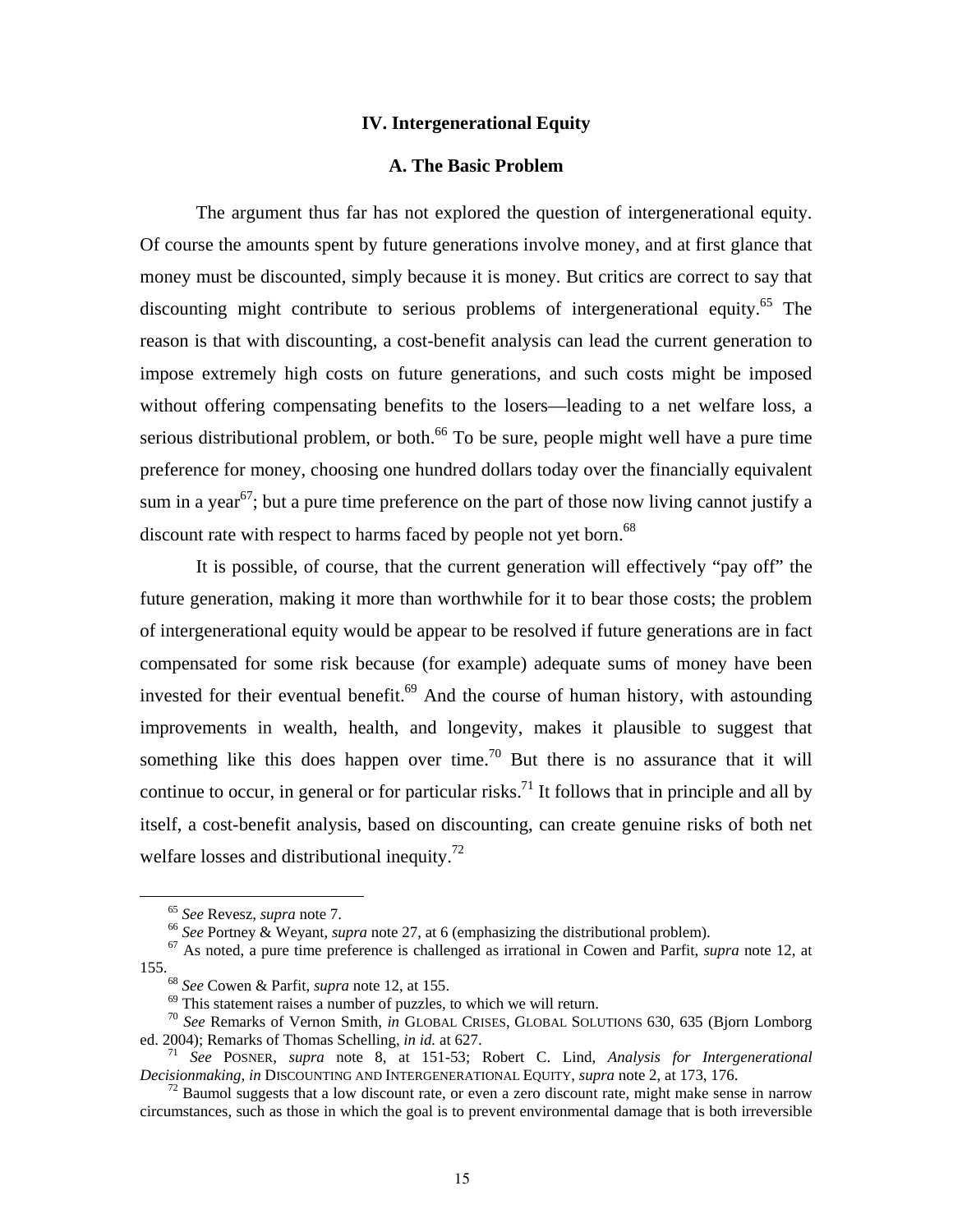It is not at all clear, however, that a refusal to discount is the best way of reducing those risks. On the contrary, any such refusal might well harm members of future generations. Our primary submission is that the question of discounting should be separated from the question of obligations to future generations; it is not productive to collapse those two questions. If cost-benefit analysis with discounting imposes a serious loss on members of future generations, the current generation should be asked to fulfill whatever moral obligations it has. A refusal to discount is a crude and possibly even perverse way of doing that.

#### **B. Methuselah, Paretoville, and Beyond**

To see the relevant considerations, consider five problems. Of these, the fourth and fifth are most important, but they are best understood in light of those that precede them.

1*. Methuselah*. Suppose that society consists of only one person, who, it turns out, will live for a great many years, even centuries. Let us call him Methuselah. Suppose that Methuselah will face a set of health risks (by hypothesis, none of them fatal) over time. Suppose that each risk of concern—those that involve a significant malady—is in the vicinity of 1/100, and that Methuselah is willing to pay \$3000 to eliminate each of these risks. On standard assumptions, it is fully appropriate to discount, by the appropriate amount, the monetary value of the relevant risks. If a 1/100 risk will be faced in 2020, it is worth not \$3000, but \$3000 discounted to present value. Methuselah can invest that discounted amount and watch it grow.<sup>73</sup> Money is being discounted, not health—a restatement of our conclusion in Part II.

This conclusion might be questioned if Methuselah is seen as a series of selves extending over time and if an early self does not act as an appropriate agent for the later one.<sup>74</sup> It is possible that Methuselah should be required to take steps to insure against serious harms in old age, especially if self-control problems loom large. But if we indulge

 $\overline{a}$ 

and potentially catastrophic. *See* Baumol, *supra* note 8, at 801. In our view, this suggestion is best taken as an effort to ensure that future generations are not net losers from the actions of the current generation. On the particular problem, see Cass R. Sunstein, *Irreversible and Catastrophic*, CORNELL L. REV. (forthcoming 2006). <sup>73</sup> By itself, this argument rejects Revesz' claims about the appropriate treatment of latent harms.

<sup>74</sup> *See* Parfit, *supra* note 12.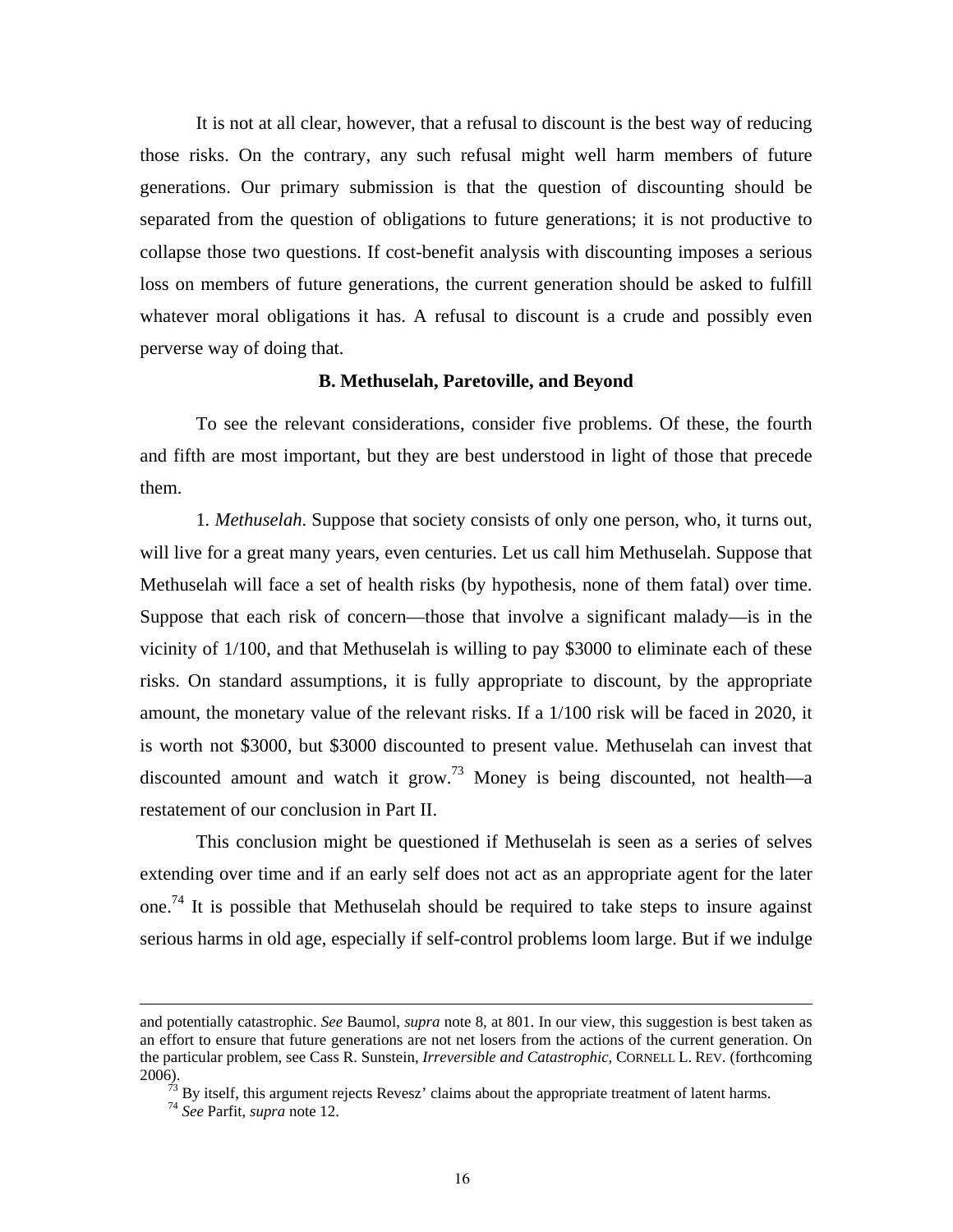the not implausible assumption that Methuselah is a good agent for his later self, discounting is fully appropriate.

2. *Paretoville*. Suppose that everyone in a small town, Paretoville, faces a current risk of 1/100,000, and that every resident of Paretoville is willing to pay \$50, but no more, to eliminate that risk. The mayor of Paretoville takes this figure very seriously, and decides not to eliminate risks of 1/100,000 if the cost of doing so is greater than \$50. Under plausible assumptions, involving adequate information and sufficient rationality, $\frac{1}{5}$ the mayor is properly using cost-benefit analysis in deciding how to proceed, and there is no objection from the standpoint of equity. The reason is that every member of Paretoville pays, in full, for risk reduction, and people should not be required to pay more than they wish unless there is a problem of inadequate information, bounded rationality, or harms to third parties.<sup>76</sup>

In some regulatory contexts, all three problems introduce serious complications<sup>77</sup>; but we are assuming that they are absent in Paretoville. For the citizens of Paretoville, the argument for discounting is straightforward.

3. *Dirtyville and Cleanville in Kaldorhicksiana*. Two towns, Dirtyville and Cleanville, are adjacent to one another in the large and somewhat messy state of Kaldorhicksiana. Dirtyville engages in polluting activity that produces \$60 in benefits to each of its 100,000 citizens. That activity creates a risk of 1/100,000, faced by each of the 100,000 citizens of Cleanville. Each citizen of Cleanville is willing to pay \$50, but no more, to eliminate the risk of 1/100,000 caused by Dirtyville's polluting activity. On costbenefit grounds, the polluting activity should be allowed; its value is \$6 million, which is higher than its \$5 million cost.

But this problem is importantly different from problem (2), because there is a distributional issue: The citizens of Cleanville are uncompensated losers. If we were committed to economic efficiency, we would want the polluting activity to continue, but the distributional problem much complicates matters. And the problem may be worse still. Because monetized figures rather than direct measurements of welfare are involved, it is possible that the activity actually creates a net welfare loss, with the citizens of

<sup>75</sup> *See* Sunstein, *supra* note 54, for a detailed treatment. 76 *Id.* <sup>77</sup> *Id.*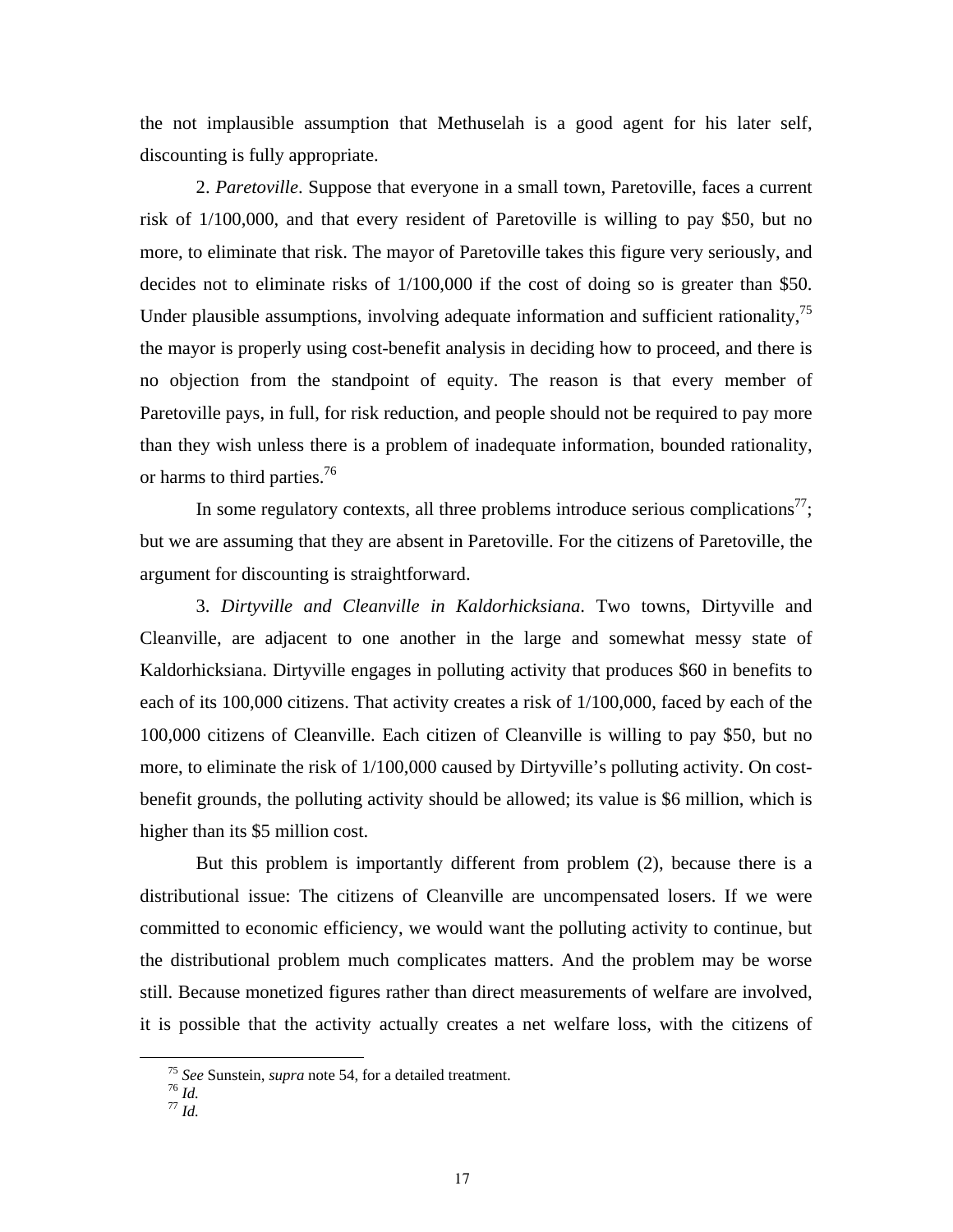Cleanville losing more, in welfare terms, than the citizens of Dirtyville gain.<sup>78</sup> Suppose, for instance, that the citizens of Cleanville are relatively poor, and hence their willingness to pay only \$50 to eliminate a risk of 1/100,000 is consistent with the conclusion that they are facing a huge welfare loss from their subjection to that risk. The relatively small amount each citizen is willing to pay—\$50—reflects their relative poverty, not a relatively small welfare loss. On plausible assumptions about the situation, the state of Kaldorhicksiana, containing these two towns, is not living up to its name, because the losers are not, in welfare terms, losing less than the winners gain.

The welfare question could be tested, and the problem could be made analytically equivalent to problem (2), if the citizens of Dirtyville could be forced to compensate those of Cleanville, through law or some process of bargaining. But let us suppose that this is not feasible. In that event, we cannot be sure whether the efficient solution is also the solution that promotes social welfare. An additional question, a familiar one in regulatory policy, is whether there should be some kind of equitable or distributional barrier to the use of cost-benefit balancing.<sup>79</sup> If the citizens of Dirtyville are wealthy, and those of Cleanville are poor, the barrier might well be justified, at least if there is no mechanism by which the citizens of Cleanville can capture some of the benefits of the activity.

4. *Presentville and Futureville*. Presentville engages in polluting activity that produces \$60 in benefits to each of its 100,000 citizens. But the polluting activity does not harm citizens of Presentville or any other current place; instead it harms members of future generations. More particularly, the activity creates a risk that will materialize in one hundred years, in the town of Futureville—which, as it happens, is Presentville a century from now. In that time, the one million citizens of Futureville will face a death risk of 1/10,000—meaning that 100 people are expected to die. If the lives of the people of Futureville are valued at \$8 million, it is clear that the polluting activity should stop, because \$800 million is far greater than \$6 million. But if money is discounted at an annual rate of 7%, each of their lives is worth only \$581, and hence the polluting activity should continue, because \$6 million is far greater than \$58,100.

78 Matthew Adler & Eric A. Posner, *Implementing Cost-Benefit Analysis When Preferences Are* 

<sup>&</sup>lt;sup>79</sup> See Portney & Weyant, *supra* note 27, at 6.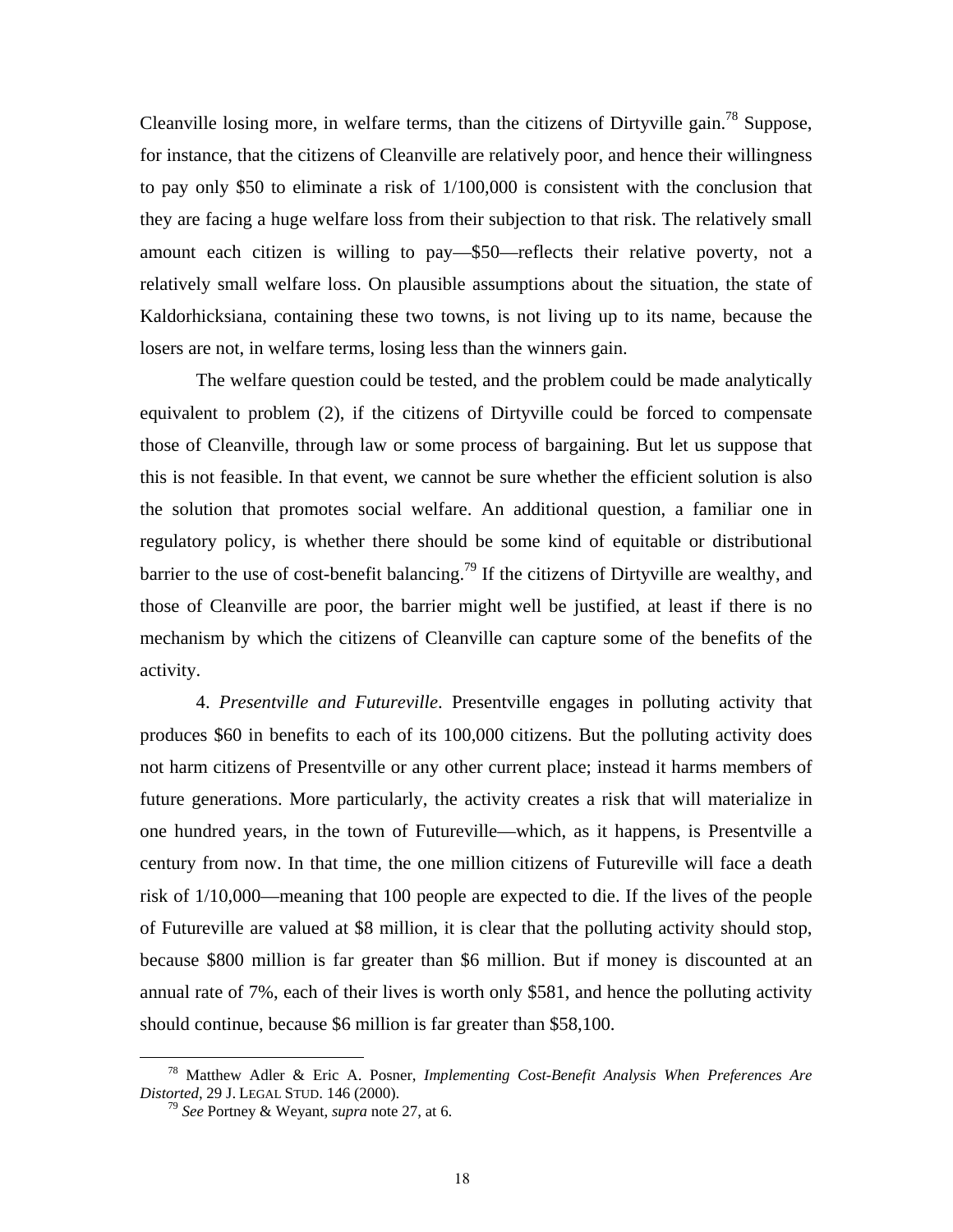But on what premises does it make sense to refuse a \$6 million (current) expenditure to save 100 future lives? If all the people of Presentville and Futureville were treated as a single person extending over time, then the case would be similar to Methuselah's, and discounting would be appropriate. In that case, the various people would amount to just one person who could invest the relevant resources and use them later. And it is tempting to suppose that if there were an intergenerational negotiation between the people of Presentville and the people of Futureville, discounting would be part of a mutually beneficial trade.<sup>80</sup> Here is the reason: The people of Presentville could agree not to squander or to consume the benefits they receive, but instead to invest a relevant sum and offer that amount to the people of Futureville, making them better off on balance. Those who emphasize the opportunity costs of investments as a reason for discounting, including OMB, implicitly appeal to the idea that future generations will in fact benefit from the investments that current generations make.<sup>81</sup> Hence discounting might be seen as a part of a (hypothetical) mutually beneficial intergenerational negotiation.

But there are two problems with relying on that idea. The first is conceptual: What is the set of background entitlements against which this purely hypothetical negotiation is occurring? At first glance, the people of Presentville are literally dictators; they can decide to consume all existing resources, to ruin the environment, to impoverish posterity, even to remain childless and not create later generations at all. In the (hypothetical) negotiating process, are the people of Presentville permitted to threaten the (hypothetical) people of Futureville with nonexistence? If so, how much will Futureville be able to extract? If not, is this because hypothetical people have some entitlement to be permitted to exist? And if Presentville merely threatens Futureville with impoverishment and desperation, the people of Futureville will be in a singularly weak position to extract protection against (say) individual risks of 1/100,000. In short, the idea of a mutually beneficial deal raises serious conceptual difficulties. At the very least, it is necessary to identify some entitlements on the part of both Presentville and Futureville, setting the background against which they might bargain. To be plausible, any such specification

<sup>80</sup> *See* Lind, *supra* note 71, at 176-77; Dexter Samida, Improving Lives by Discounting Them (unpublished draft, March 2005). 81 *See supra*.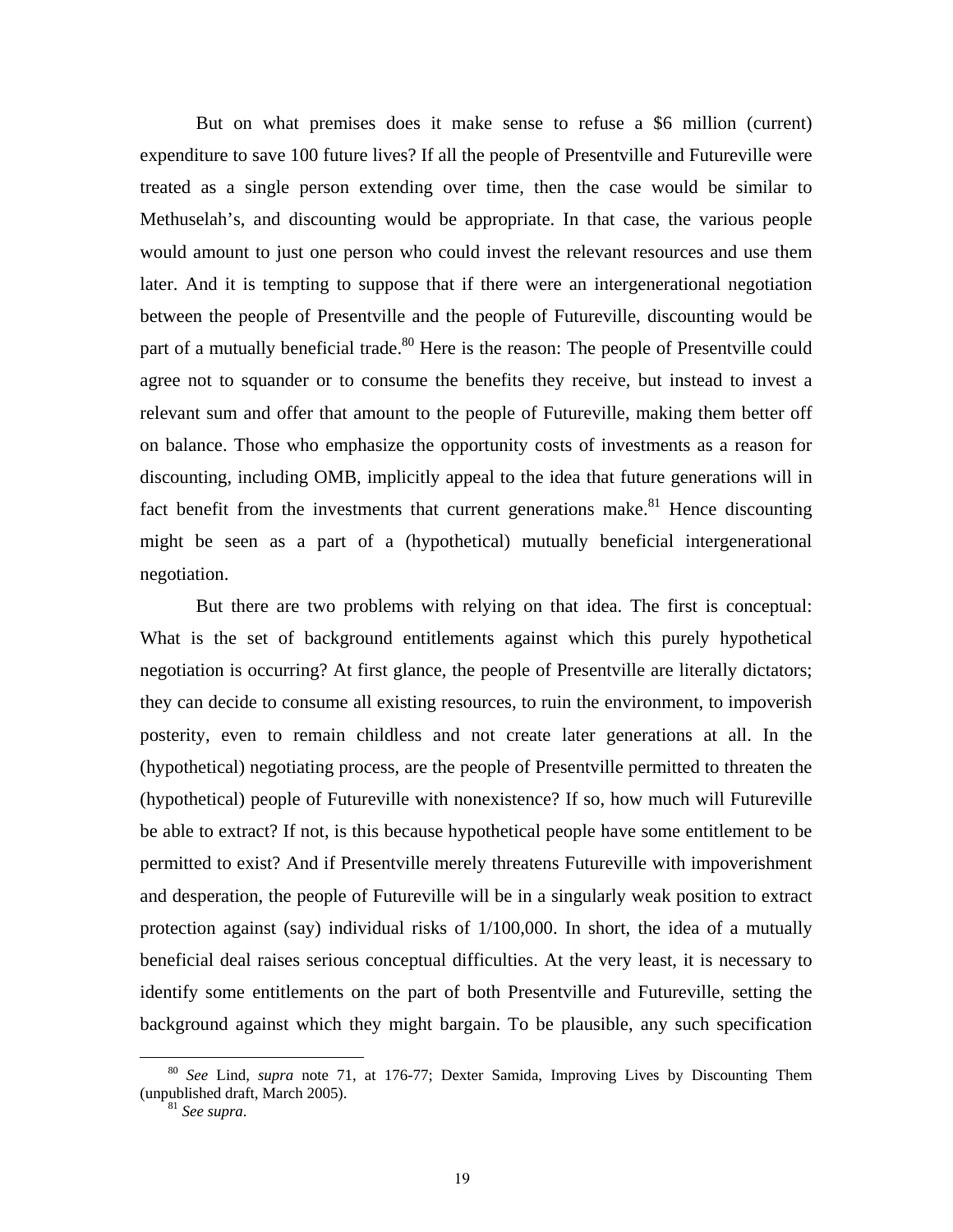will inevitably have to depend on an independent normative account of some kind, and that independent account, rather than a notion of intergenerational bargaining as such, will be doing the crucial work. $82$ 

The second problem is pragmatic. Suppose, as is plausible, that there is no mechanism to ensure that any mutually beneficial bargain will be enforceable; the citizens of Presentville might simply consume their resources instead.<sup>83</sup> To be sure, the problem could be solved with compensation, and the discounted value of the 100 future deaths should be used if Futureville will benefit from the investment of that sum. If so, the case would be quite similar to case (2) (back to Paretoville). But as we have noted, there is no assurance that this will be the case.  $84$ 

It should be clear that as a result of cost-benefit analysis with discounting, the problem of Presentville and Futureville has many features in common with that of Cleanville and Dirtyville. But the problem of Presentville and Futureville nonetheless raises distinct questions: What does the present owe the future? Is the present obliged to compensate the future for the injuries it causes? What can the idea of "compensation" mean in this context? We will shortly return to these questions.

5. *Reality*. Turn now to a more realistic example, involving global warming.85 Suppose, as is plausible, that the primary victims of global warming will include poor people in India and Africa.<sup>86</sup> Suppose that social planners concerned about global warming decide what to do by engaging in cost-benefit analysis and discounting the victims' costs to present value. If so, such victims will not be much helped, because no one is planning to invest the discounted sum to create a fund to compensate them in the future. It is true that on an optimistic view, technological innovations might mean that what we see as likely deaths end up as mere illnesses (and perhaps minor illnesses at

 $82$  Hence Rawls rejects the idea of intergenerational bargaining in favor of a just savings principle; see below. 83 *See* Portney & Weyant, *supra* note 27, at 6; Lind, supra note 71, at 176-77; Cowen & Parfit, *supra*

note 12, at 151-52. Donohue, *supra* note 11, defends discounting on the ground that it "is appropriate in that, if invested, our resources are expected to grow at [the stated] rate, so that if we forego spending and invest the money instead, we can save more lives in the future with the amount foregone today." *Id.* at 1905. The problem with this argument is that it assumes that case (4) is the same as case (1) — that society is a kind of giant Methuselah, which it clearly is not.<br>  $^{84}$  See Lind, *supra* note 71, at 176-77.<br>  $^{85}$  See POSNER, *supra* note 8, at 151-52.<br>  $^{86}$  WILLIAM NORDHAUS & JOSEPH BOYER, WARMING THE WORLD: ECONOMIC MOD

WARMING (2000).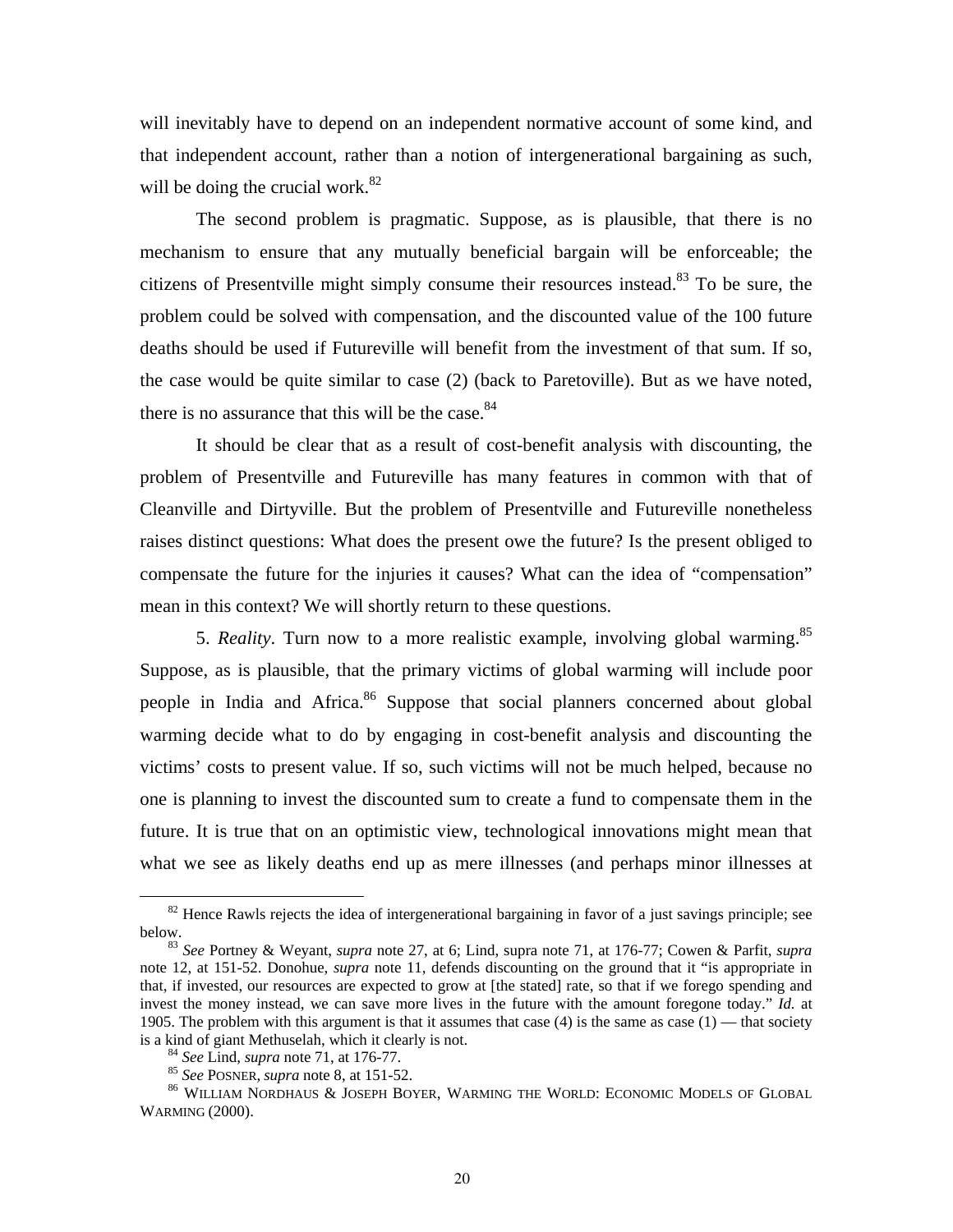that). But this possibility does not justify discounting; it is instead an effort to deny that the anticipated harms will be as large as we project. If that number is inflated, then of course the analysis must change.

It is also true that future generations are likely to be wealthier than our own, and hence it might not make much sense for the relatively poor present to transfer resources to the relatively rich future.<sup>87</sup> This would be a perverse form of redistribution. If future generations can be expected to be richer, that point must be part of the analysis of what equity requires. And if future generations can be expected to be richer, their anticipated wealth is produced by some combination of the efforts, investments, and altruism of their predecessors—a point that compounds the concern about perverse redistribution. But suppose, for example, that a relatively poor community is gaining \$5 million as a result of activity that will cause 100 deaths in a relatively wealthier community. Is the activity justified merely because poorer people are obtaining the benefit, which by hypothesis is much smaller than the cost? That claim would be exceedingly difficult to defend. It is in this light that cost-benefit analysis with discounting can indeed produce serious problems across generations, including a net welfare loss and distributional unfairness.

Responding to concerns of this sort, Thomas Schelling argues that "[g]reenhouse gas abatement is a foreign aid program, not a saving-investment problem of the familiar kind."88 For long-term problems, including global warming, it might be thought that the question is whether the current generation should provide "foreign aid" to posterity. And because posterity is likely to be wealthier than we are,  $89$  there is a serious question whether such aid will or even should be provided. As Schelling suggests, citizens of the developed world are not now willing to make significant sacrifices to help people in poor nations; it would seem extremely unlikely that such citizens would be willing to make significant sacrifices to assist people in those same nations in the distant and probably less-poor future.<sup>90</sup>

But Schelling's analogy runs into serious difficulties. In our example, Futureville is not merely a foreign country; it consists to a large extent of Presentville's own

<sup>&</sup>lt;sup>87</sup> *See* Schelling, *supra* note 70. **88** Thomas Schelling, *Intergenerational Discounting*, *in* DISCOUNTING AND INTERGENERATIONAL EQUITY, *supra* note 2, at 99, 100.

<sup>89</sup> *Id.* at 100-101.

<sup>90</sup> *Id.* at 101.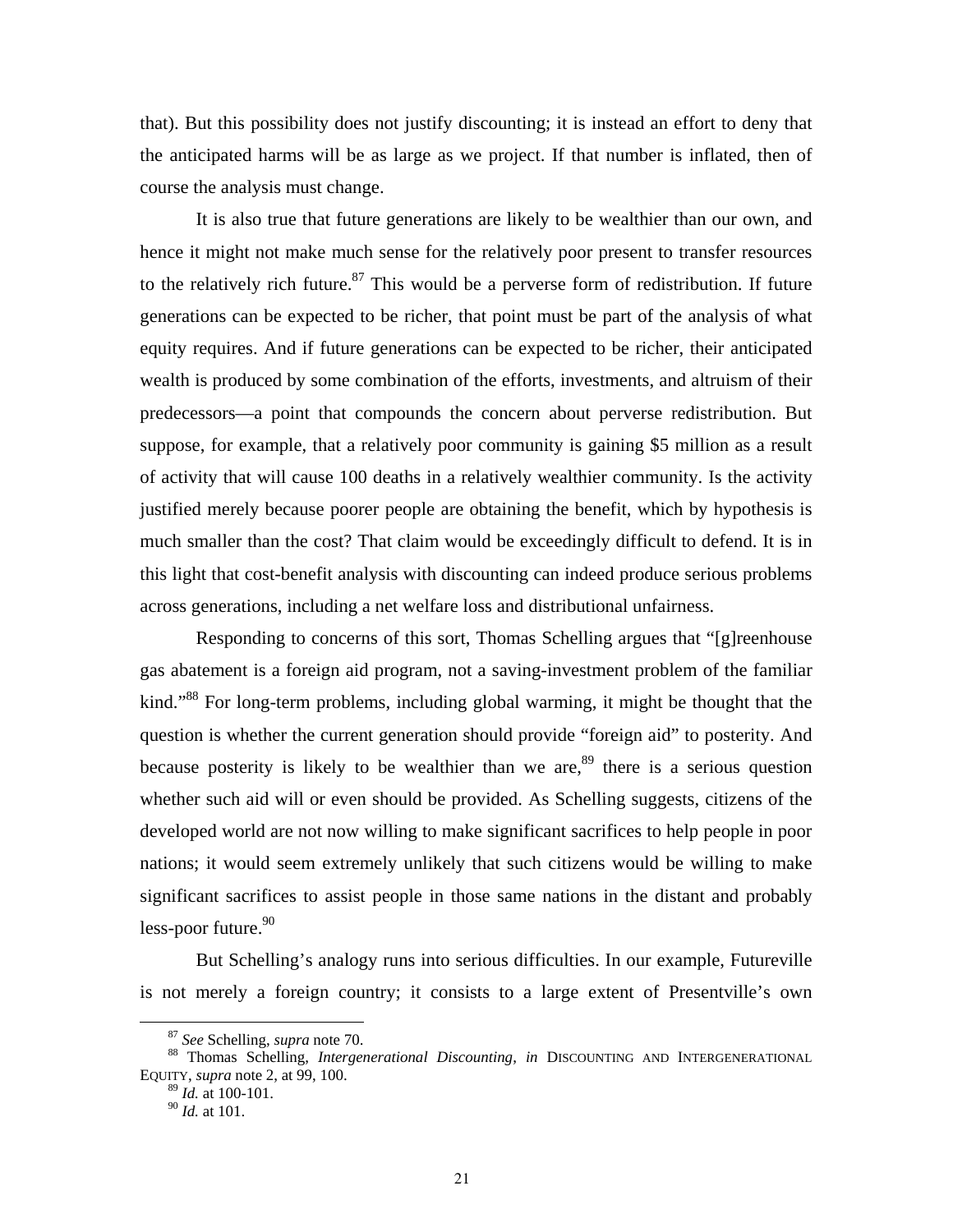descendents, and the risks faced in Futureville are a direct result of Presentville's actions—both plausible reasons to think that Futureville might have special obligations towards Presentville. The idea of "foreign aid" seems an exceedingly poor fit for problems like that of global warming, in which environmental and health risks in some Futureville are a product of actions undertaken knowingly (and perhaps negligently) by some Presentville. In that event, the present might well be seen to have committed a kind of tort on the future, and the argument for compensation is hardly a claim for some kind of subsidy, or "aid."

To give a stark example, imagine that present generations plant a bomb that will explode in two centuries. Is this a violation of the obligation to provide "foreign aid"? Environmental problems are rarely bombs, for they are not created with malice or any kind of self-consciously destructive goal; but if they result from activities that are projected to create risks, they must be analyzed in the general terms of tort law. This point has important implications for global warming. The risks, faced above all by poor nations, are a result of actions from which wealthier nations have benefited.

#### **C. Not Discounting as a Crude Response to the Intergenerational Problem**

1. *Discounting and moral obligations to posterity*. Suppose that those of us in the present generation believes that we have moral obligations to our successors, either because those successors will be our children's children, or because whoever they are, they will be injured by our actions. The key point—what we seek to emphasize here—is that refusing to discount is not a good way of fulfilling these obligations.<sup>91</sup> Indeed, any such refusal might well hurt posterity. The moral obligation is best discharged not by a zero discount rate, but by asking the current generation to ask more directly about what it is morally obliged to do.

91 As argued in Samida, *supra* note 80; see also Cowen & Parfit, *supra* note 12, at 158-59, for the brief suggestion that while remoteness in time is not a reason to care less about social harms, it might make sense to take account of the possibility that "it would be cheaper now to ensure compensation." William D. Nordhaus, *Discounting and Public Policies That Affect the Distant Future*, *in* DISCOUNTING AND INTERGENERATIONAL EQUITY, *supra* note 2, at 145, provides a powerful argument against responding to the ethically unacceptable consequences of cost-benefit analysis by altering discount rates, on the view that "ad hoc manipulation of discount rates is a very poor substitute for policies that focus directly on the ultimate objective."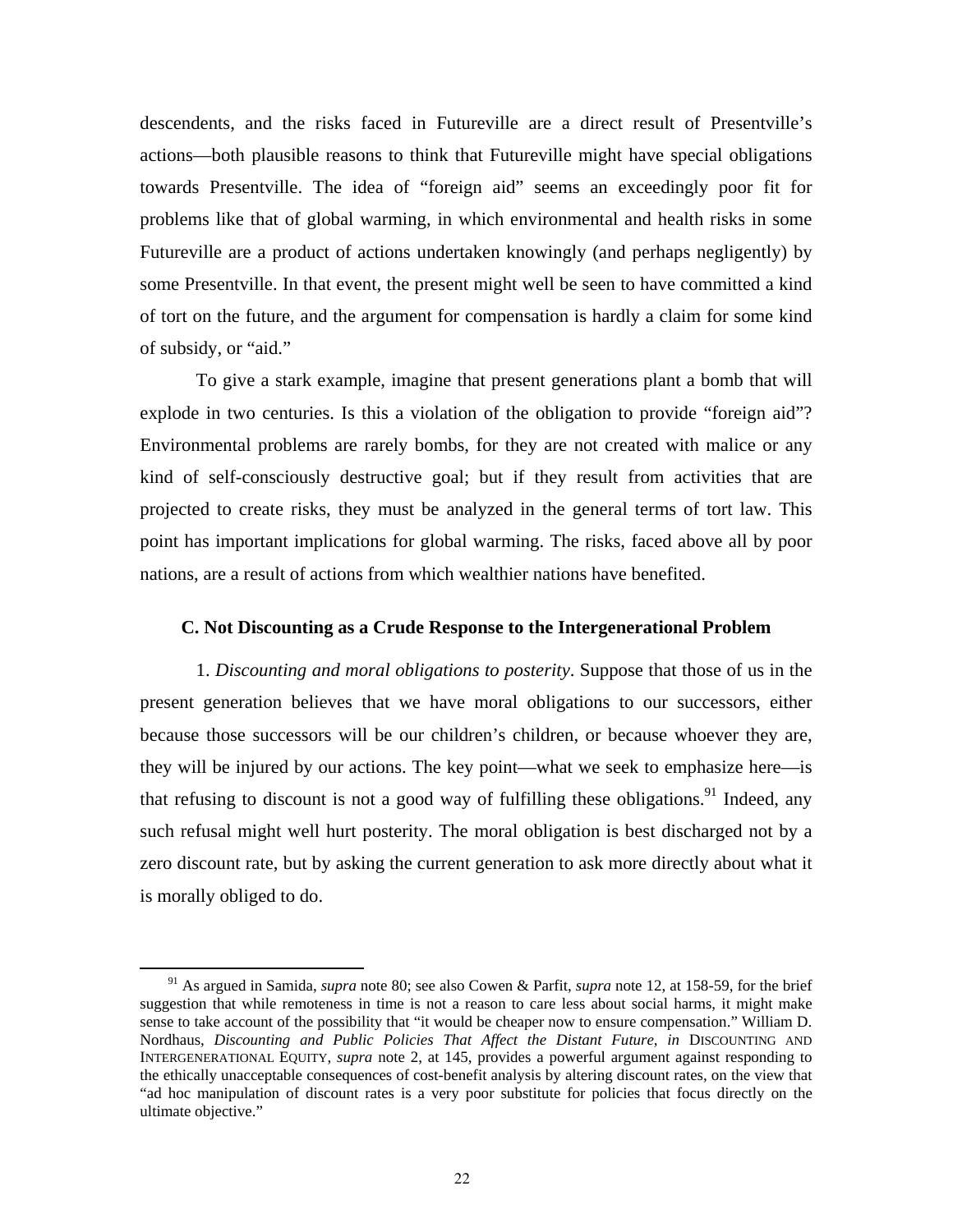A refusal to discount, often justified as a way of assisting the future,  $92$  is a singularly crude way of attempting to fulfill any obligation to future generations. The consequence of refusing to discount might well be to reduce investments, economic and otherwise, that will lead to long-term prosperity. If so, then discounting is hardly helpful to future generations, which greatly benefit from economic growth, not least because growth can lead increase the amounts spent on environmental protection. Alternatively, a refusal to discount might well result in the postponement of protective programs, environmental and otherwise. $93$  In that event as well, the future is to that extent hurt rather than helped. $94$  Our simple point is this: The moral obligations of current generations should be uncoupled from the question of discounting, because refusing to discount is not an effective way of ensuring that those obligations are fulfilled. The moral issues should be investigated directly, and they should be disentangled from the practice of discounting.

2. *Theory*. We have argued that future generations might well have a legitimate complaint if current generations follow the path indicated by cost-benefit analysis with discounting. But what kind of complaint do they have? To answer that question, it is necessary to say something about the nature of intergenerational equity.

It is tempting to think of ethical obligations in compensatory terms, as in the idea that ethical obligations are satisfied if the present can make it worthwhile for future generations to run the risks to which it subjects them. But this idea turns out to be a false start, because it is hard to know what the idea of compensation means in this context. Must the present compensate the future for each particular risk? That conclusion would be implausible; surely it would be acceptable to impose a risk of 1/100,000 on ten million future people if the very step that imposes that risk also eliminates a 1/10,000 risk that would be faced by one hundred million future people (including the ten million future people subjected to the new 1/100,000 risk). At first glance, then, the goal should be to produce an overall "risk package" for which adequate compensation has been paid. But to what, exactly, is this overall risk package being compared? To a situation in which future generations face extreme poverty and catastrophic global warming? To a situation in

<sup>92</sup> *See* Revesz, *supra* note 7, at 987-1007; Ackerman & Heinzerling, *supra* note 13.

<sup>93</sup> See Keeler & Cretin, *supra* note 21.

<sup>94</sup> *See* id.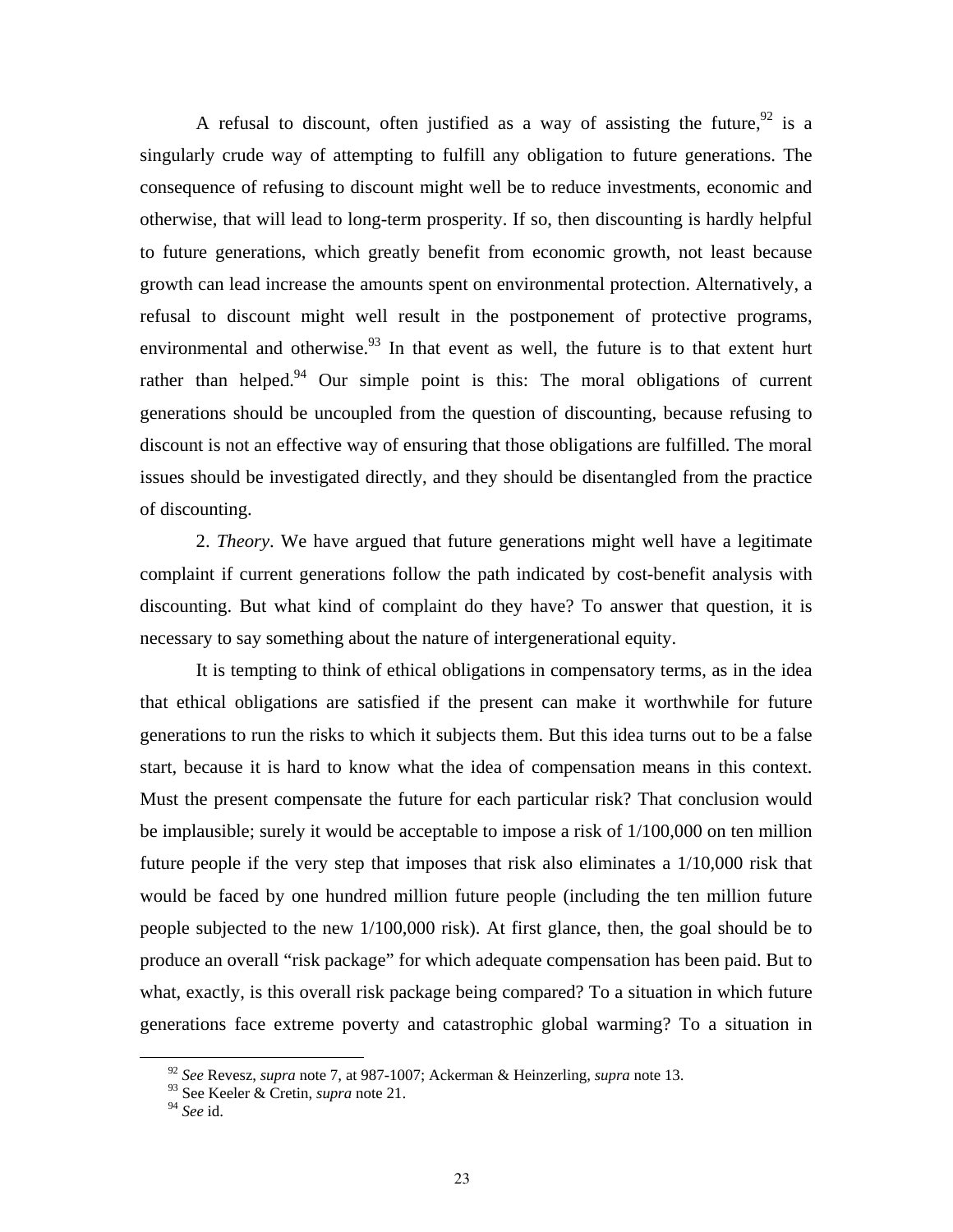which future generations do not exist at all? Do members of future generations have rights to exist? These questions are closely connected with the difficulty of specifying the background entitlements against which any hypothetical bargaining occurs.<sup>95</sup>

In short, it is necessary to specify the baseline against which any "compensation" must be paid, and the real moral work is being done by that baseline, not by the idea of compensation. The relevant baseline must consist of a more general account of the ethical obligations owed by the present to the future.<sup>96</sup> Some people believe that current generations are obliged not to make the environment worse than it is today.<sup>97</sup> On this view, current generations are environmental trustees; as such, they must adhere to a kind of environmental nondegradation principle. But there is a problem with this position, which is its selective focus on environmental quality. Suppose that the current generation sacrifices a pristine area, or a remote island, but that as a direct result of that action, it is able to confer significant economic and even environmental benefits on posterity. Is it so clear that the sacrifice is morally unacceptable?

John Rawls emphasizes a more promising approach, embodied in a "just savings" principle, to be chosen by people behind a veil of ignorance in which "they do not know to which generation they belong or, what comes to the same thing, the stage of civilization of their society."98 For Rawls, the key point is the extension of the device of the veil of ignorance to the intergenerational question. What approach would people

<sup>&</sup>lt;sup>95</sup> Note too that Rawls's just savings principle would be satisfied by less than full compensation. The reason is that it is possible to imagine, without full compensation for risks, a system of savings that will bring "about the full realization of just institutions and the equal liberties," with particular reference to the "standpoint of the least advantaged of each generation." JOHN RAWLS, POLITICAL LIBERALISM 287-88 (1993). Indeed, it is possible to imagine situations in which full compensation might well be too demanding. Suppose, for example, that the result of full compensation would be to impoverish the most disadvantaged members of the current generation, in order to ensure compensation to the already-wealthy members of future generations. Current generations might, in principle, be able to claim that full compensation is not necessary when the distributive consequences are perverse. In fact, this claim raises some causal and even conceptual difficulties: If future generations are significantly wealthier than past generations, their wealth is partly attributable to the actions and omissions of their predecessors; once the causal chains have been sorted out, we might well conclude that adequate compensation has been paid for any risks, taken not separately but as a whole.<br><sup>96</sup> For an influential view, see JOHN RAWLS, A THEORY OF JUSTICE 251-58 (revised ed. 1999); for a

helpful overview, see Lukas Meyer, *Intergenerational Justice*, THE STANFORD ENCYCLOPEDIA OF PHILOSOPHY (Edward N. Zalta ed. Summer 2003 ed.), *available at*

http://plato.stanford.edu/archives/sum2003/entries/justice-intergenerational/. 97 Edith Brown Weiss, *Intergenerational Equity: A Legal Framework for Global Environmental Change*, *in* ENVIRONMENTAL CHANGE AND INTERNATIONAL LAW: NEW CHALLENGES AND DIMENSIONS 385 (Edith Brown Weiss ed. 1991).

<sup>98</sup> RAWLS, *supra* note 96, at 254.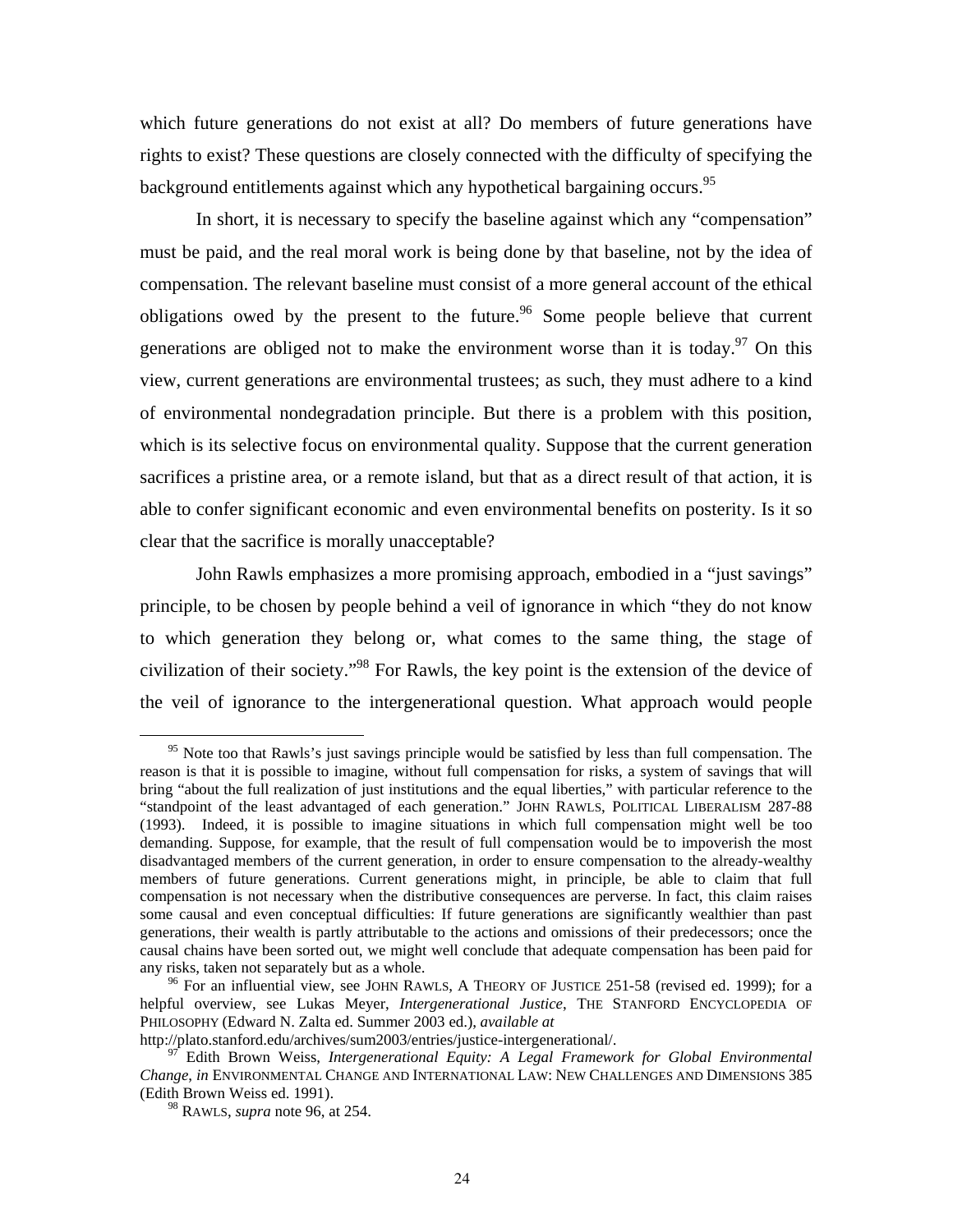select if they were unaware of the generation in which they will find themselves? Rawls also contends that his conception of justice as fairness ought to inform choices behind the veil. What is required, on his view, is a system of savings that will bring "about the full realization of just institutions and the equal liberties,<sup>"99</sup> with close attention to the "standpoint of the least advantaged of each generation."100 Under this approach, costbenefit analysis with discounting is morally problematic if it leads to decisions that (for example) greatly injure the most disadvantaged members of future societies. The proper response would be to take steps to conform to the just savings principle, chosen behind the veil of ignorance.

On this view, for example, it would be unacceptable to refuse to take steps to protect against global warming if the refusal meant that the least advantaged members of future generations would suffer hardship well beyond that of the least advantaged members of the current generation. On the other hand the current generation would not be required to take protective measures that would produce extreme hardship for its own least advantaged members, at least if that hardship would exceed what is anticipated for the least advantaged members of future societies. And indeed, some debates over global warming devote attention to issues of exactly this sort.<sup>101</sup>

In a later treatment, Rawls contends that it is unhelpful to "imagine a (hypothetical and nonhistorical) direct agreement between all generations."<sup>102</sup> Instead the parties, behind the veil of ignorance, might be "required to agree to a savings principle subject to the further condition that they must want all *previous* generations to have followed it."<sup>103</sup> This savings principle, thus understood, has the advantage of treating all generations the same, thus protecting against the dual problems of impoverishing the present and impoverishing the future. Here as well, an approach that harmed the most disadvantaged members of current generations for the sake of the future would be disfavored, and a key question would be whether that approach was necessary to protect

<sup>&</sup>lt;sup>99</sup> *Id.* at 257.<br><sup>100</sup> *Id.* at 258.<br><sup>101</sup> See INDUR GOKLANY, THE PRECAUTIONARY PRINCIPLE (2002).<br><sup>102</sup> RAWLS, *supra* note 93, at 274.<br><sup>103</sup> *Id.*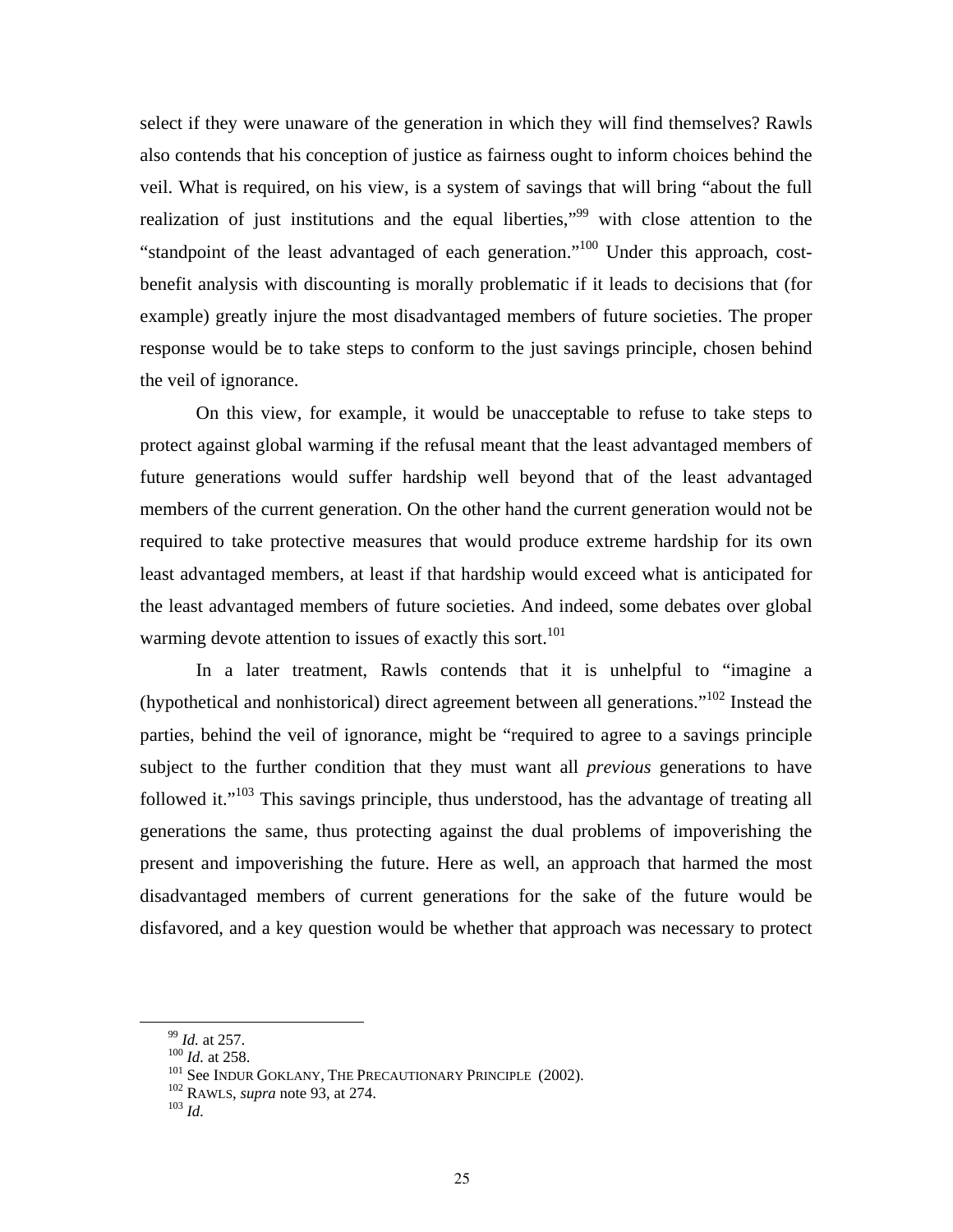the most disadvantaged members of future generations from still greater harm (as, on a pessimistic view, is the case of emissions of greenhouse gases  $104$ ).

Rawls' own approach, emphasizing equal liberties and the least advantaged members of society, is not utilitarian or welfarist; it builds on his idea of justice as fairness. But it would be easy to adapt the idea of a veil of ignorance for utilitarian or welfarist purposes. From the welfarist point of view, the goal should be to maximize welfare over time. Welfarists would want current generations to give members of future generations the same moral weight that they give to existing people. Hence the current generation violates its ethical responsibilities if it engages in projects that lead to net welfare losses, measured after including the interests of all generations.<sup>105</sup> If existing practice produce significant long-term environmental harm, in a way that lead to serious health risks for posterity, the current generation is violating its duties.

We believe that the idea of a veil of ignorance is both helpful and appealing, and that it points in the right directions for thinking about intergenerational equity. But our aim here is to sketch rather than to solve that problem. Our simple point is that behind the veil, a refusal to discount would not be chosen, because the refusal would often hurt future generations as well as the current one. Whatever the proper approach to intergenerational equity, the debate over that issue should be separated from the debate over discounting, and the former debate should be engaged directly.

3. *Conclusions*. Some simple conclusions follow from this analysis. Cost-benefit analysis with discounting can produce serious distributional problems, and can easily lead to a net welfare loss. The proper response is to take steps to ensure that present generations do not violate their obligations to posterity. On an optimistic view, no special steps are necessary. Some combination of market forces and ordinary altruism tends to ensure that those who come later are, in all relevant respects, significantly better off than those who came before. $106$ 

But perhaps the optimistic view is unrealistic for some problems, such as global warming. Suppose that global warming imposes truly catastrophic losses on the world as

<sup>&</sup>lt;sup>104</sup> See POSNER, *supra* note 8.<br><sup>105</sup> We are putting to one side the question whether the focus should be on average welfare or total welfare; an emphasis on total welfare seems to lead to the puzzling suggestion that it is important to ensure that there are as many people as possible. See Parfit, supra note. 106 *See* Schelling, *supra* note 88; Schelling, *supra* note 70.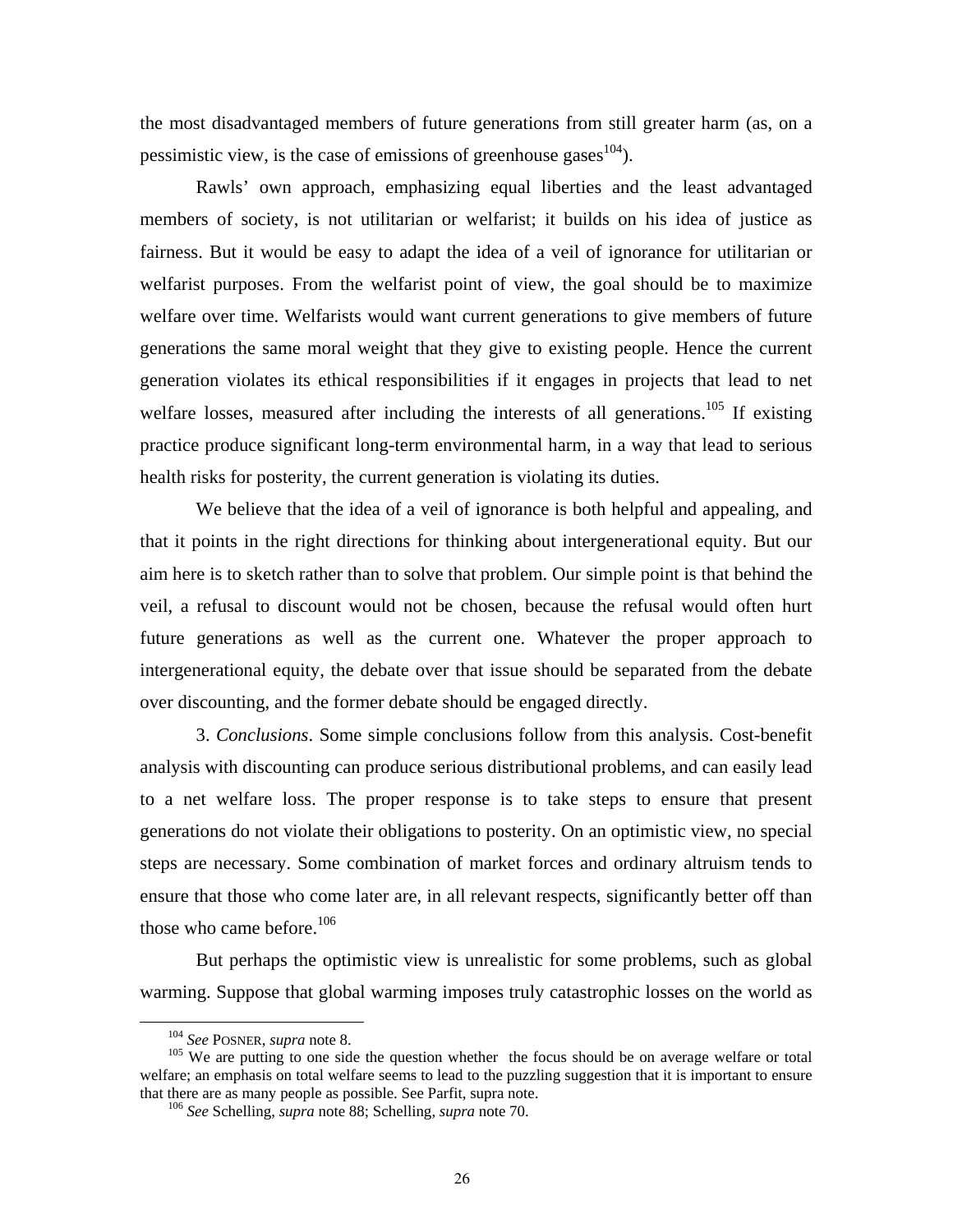a whole, or at least on the most vulnerable members of the most vulnerable nations.<sup>107</sup> Even if the losses from global warming are not catastrophic, it would be surprising if the gains from refusing to spend money on greenhouse gas emissions turned out to protect those who are most likely to suffer as a result of greenhouse gas emissions. When the optimistic view fails, the current generation is obliged take self-conscious steps to protect its successors. Our goal is not to specify the mechanisms by which the current generation fulfills that obligation, but to suggest that whether or not the optimistic view is right, a refusal to discount is not the appropriate response to the risk of intergenerational inequity.

#### **D. A Note on Sustainable Development**

 In recent years, a great deal of attention has been devoted to the topic of "sustainable development," an idea that has considerable force in international law.<sup>108</sup> Unfortunately, the idea of sustainability remains poorly defined. An influential report suggests that development is sustainable if it "meets the needs of the present without compromising the ability of future generations to meet their own needs."<sup>109</sup> Implicitly using a framework not unlike Rawls', Robert Solow defines sustainability to require each generation to have the capacity to attain the same levels of welfare as those that preceded it.<sup>110</sup> For the environmental context, Solow contends that this definition means that nonrenewable resources must be used so as not to make it impossible for future generations to acquire the same standard of living.<sup>111</sup> Edith Brown Weiss argues that each generation has a duty not to make the environmental quality of the planet worse and also to preserve the essential options available to future generations.<sup>112</sup>

 Each of these specifications is contentious, for reasons that should be clear from the discussion thus far. But if the idea of sustainable development is designed to require present generations to pay attention to the interests of those who will follow, it points in

<sup>&</sup>lt;sup>107</sup> *See* POSNER, *supra* note 8, at 43-58.<br><sup>108</sup> *See* Revesz, *supra* note 7, at 1009-1014; SUSTAINABLE DEVELOPMENT (Julian Morris ed. 2002); MODELS OF SUSTAINABLE DEVELOPMENT (Sylvie Faucheux et al. eds., 1996).<br><sup>109</sup> See WORLD COMMISSION ON ENVIRONMENT AND DEVELOPMENT, OUR COMMON FUTURE 43 (1987).

<sup>&</sup>lt;sup>110</sup> Robert Solow, *An Almost Practical Step Toward Sustainability*, 19 RESOURCES POL'Y 162 (1993).<br><sup>111</sup> *Id.* Edith Brown Weiss, *Intergenerational Equity: A Legal Framework for Global Environmental* 

*Change*, *in* ENVIRONMENTAL CHANGE AND INTERNATIONAL LAW: NEW CHALLENGES AND DIMENSIONS 385 (Edith Brown Weiss ed. 1991). Brown's account, like Solow's, goes well beyond what is required by Rawls's just savings principle. On the relevance of options, see Sunstein, *supra* note 72.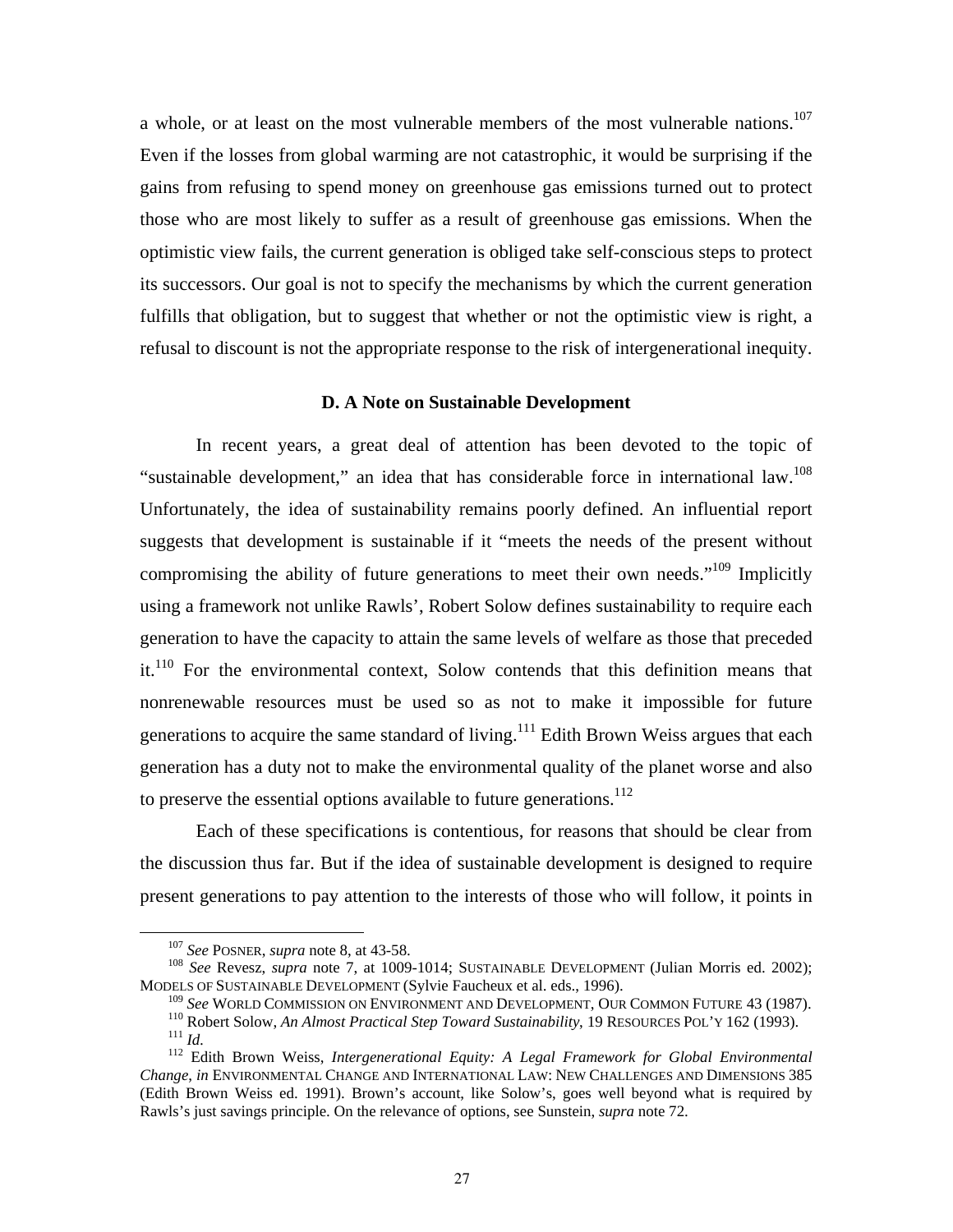the right directions and should have considerable practical importance. Of course most people are willing to sacrifice their own well-being for the benefit of their children; and as we have noted, the arc of human history suggests that the standard of living increases over time in any case. But for some goods, including some environmental amenities, long-term losses are possible unless steps are self-consciously taken to avoid them; and depletion of the ozone layer, threats to endangered species, and global warming threaten to impose large-scale risks on posterity.<sup>113</sup>

 To the extent that the idea of sustainable development is meant to require a specific policy of preserving *environmental* goods, it offers a valuable reminder that current actions can produce short-run economic benefits while also creating long-term environmental problems. The reminder is especially important in the face of potentially irreversible environmental change.<sup>114</sup> But environmental protection can burden the future too, especially if it is extremely costly, and there is no abstract reason to believe that preserving a particular environmental amenity (a forest, a lake) is always better for posterity than other investments that do not involve the environment in particular (expenditures on basic research, reductions in national debt). The appropriate conclusion is that an emphasis on sustainable development must be taken as a placeholder for a set of conclusions, requiring specification and independent justification, about what intergenerational equity requires.

#### **E. Implications**

 What are the implications for reviewing courts and for regulatory practice? The question of judicial review is the easiest to handle. Courts are correct to require some kind of rationale for any particular discount rate (including a discount rate of zero).<sup>115</sup> An implausibly high discount rate (say, 10%) would have to be explained, as would an implausibly low one (say, 1%). But the great complexity of the underlying issues, and the continued existence of reasonable disagreement, argue for a cautious judicial role,

<sup>&</sup>lt;sup>113</sup> POSNER, *supra* note 8; WILLIAM NORDHAUS & JOSEPH BOYER, WARMING THE WORLD: ECONOMIC MODELS OF GLOBAL WARMING (2000).

<sup>&</sup>lt;sup>114</sup> *See* POSNER, *supra* note 8, at 162; Kenneth Arrow, *Discounting, Morality, and Gaming, in* DISCOUNTING AND INTERGENERATIONAL EQUITY, *supra* note 2, at 17-20; Sunstein, *supra* note 72.

<sup>&</sup>lt;sup>115</sup> Natural Resources Defense Council, Inc v. Herrington, 768 F.2d 1355, 1410-14 (D.C. Cir. 1985); Northern California Power Agency v. FERC, 37 F.3d 1517 (D.C. Cir. 1994).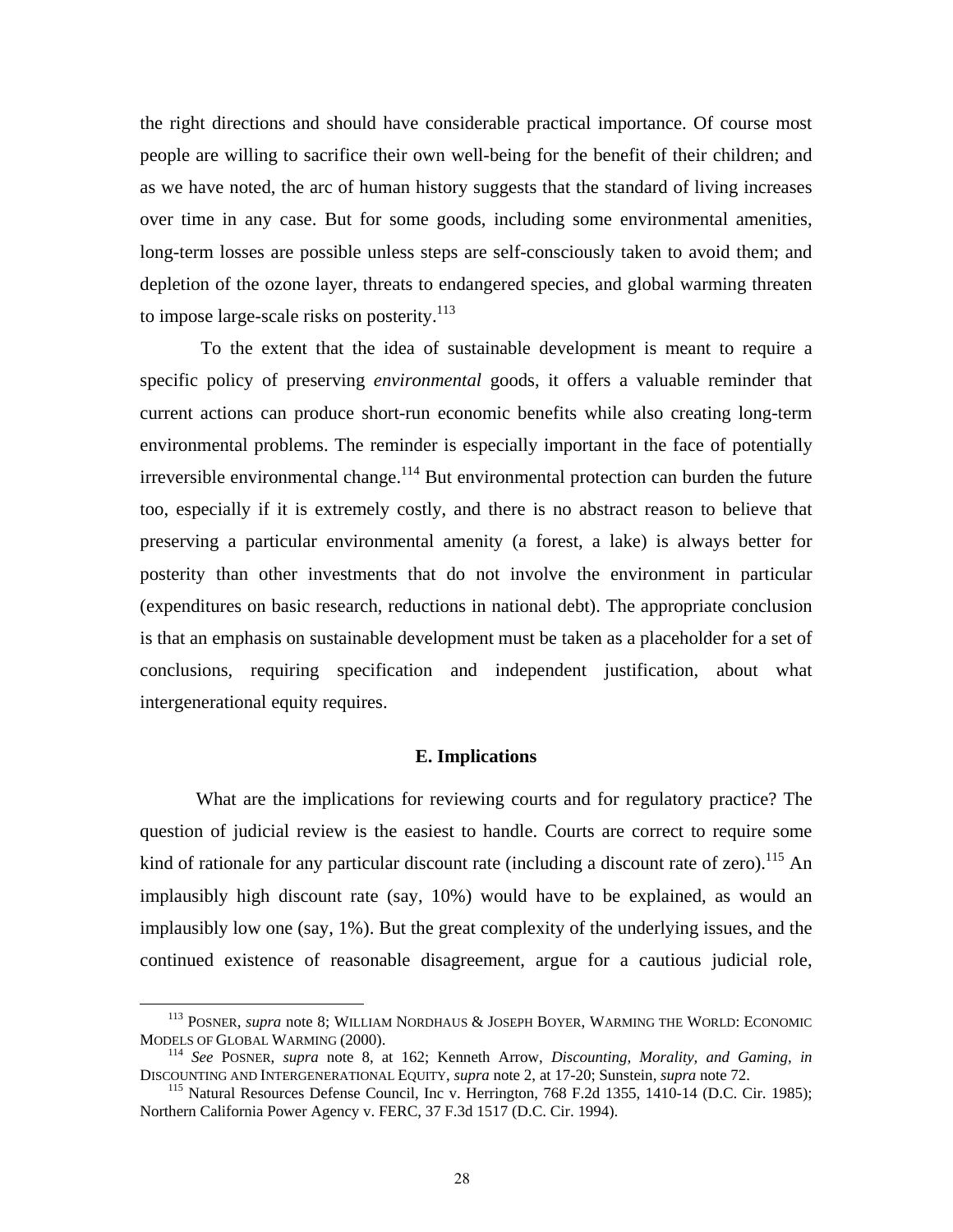especially because of the risk that judicial invalidations will simply stall desirable regulation.<sup>116</sup> Of course extreme cases can be imagined.<sup>117</sup> Suppose that an agency refuses to discount the monetary value of health and safety benefits at all. If so, it would be reasonable to rule that the agency's refusal is arbitrary, and perhaps any resulting regulation should be struck down if the refusal to discount is responsible for its content. Under current circumstances, a discount rate of 10% would be extremely difficult to defend. But across a wide range of agency choices, judicial deference is the best general orientation.

 Our discussion provides considerable support for OMB's general posture of requiring the same discount rate for all costs and benefits.<sup>118</sup> It does so not on the basis of OMB's unruly and complex rationale,  $119$  but on the ground that for latent harms, what is being discounted is money, and not risks to life and health as such. To the extent that regulations will mostly affect currently living people, a uniform discount rate is fully appropriate. Unfortunately, agencies have not always followed OMB's guidance with respect to discount rates.<sup>120</sup> On this issue, at least, they ought to so do.

The analysis must be more complicated when planners are affecting the welfare of future generations—as, for example, in the assessments of values associated with protection against global warming. It is standard to use a uniform discount rate for such values.<sup>121</sup> Nothing said here suggests that the standard practice is wrong. But we have emphasized that for such problems as global warming, cost-benefit analysis with the usual discount rate can produce both welfare losses and serious unfairness.<sup>122</sup> In this context, social planners should not base their decisions solely on such analysis with discounting; any judgments about appropriate regulation must include steps that will fulfill the present generation's moral obligations to the future. For global warming, a separate international fund, provided mostly by wealthy nations and accompanying

<sup>&</sup>lt;sup>116</sup> See JERRY MASHAW & DAVID HARFST, THE STRUGGLE FOR AUTO SAFETY (1990).<br><sup>117</sup> The cost-benefit analysis for arsenic is an example. See *supra* note 57.<br><sup>118</sup> See *supra*.<br><sup>119</sup> See *supra*.<br><sup>120</sup> See Morrison, Comment rate, and hence have not taken a position on the two options suggested by OMB: 7% and 3%. The most careful analyses argue in favor of the lower figure. *See, e.g.*, Arrow, *supra* note 114. 121 *See, e.g.*, NORDHAUS & BOYER, *supra* note 113. 122 *See* POSNER, *supra* note 8, at 151-52.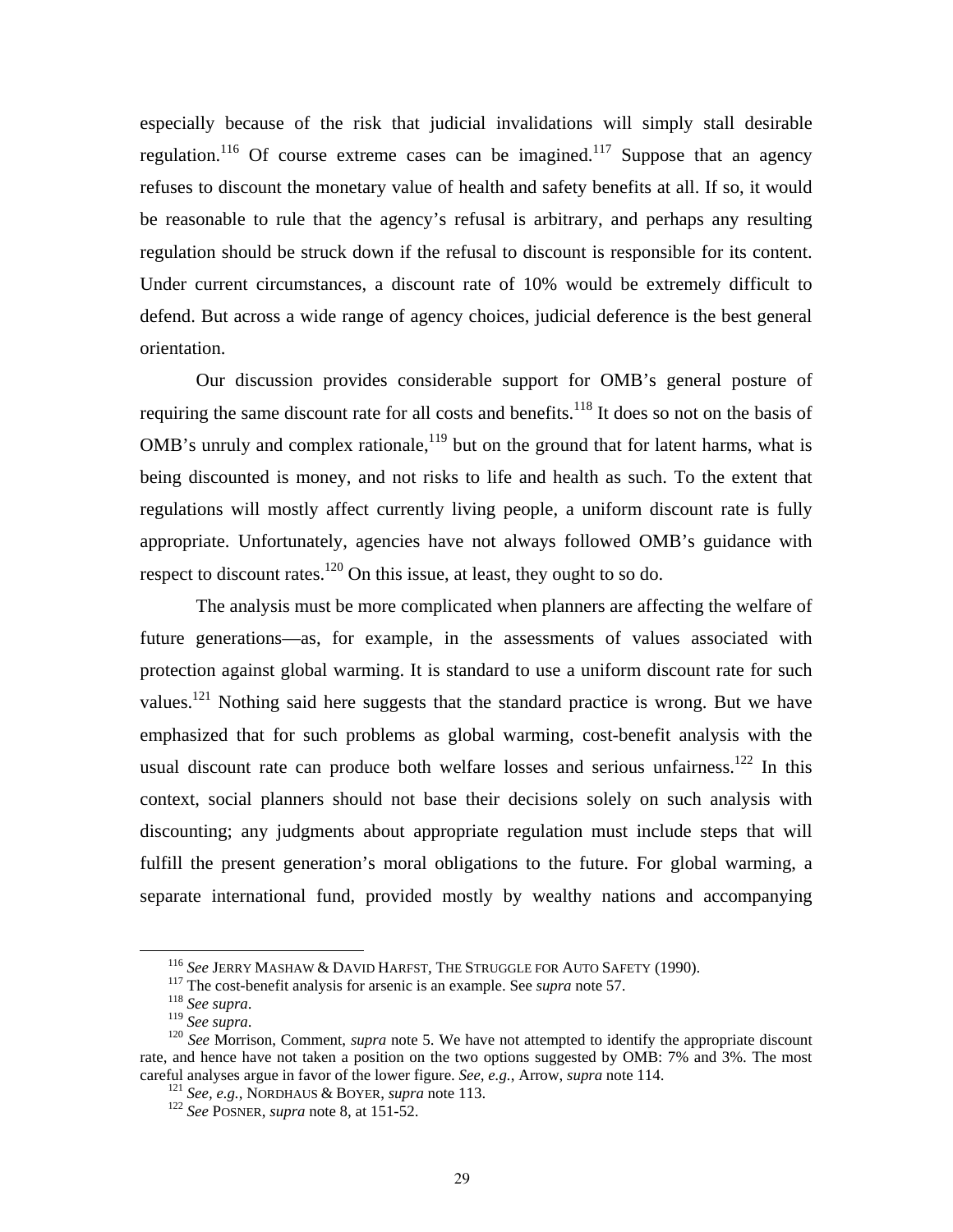reductions in greenhouse gases, may well be a place to start. Such a fund could be used to promote further reductions and also to help nations that most suffer from global warming—by, for example, furnishing technological assistance to facilitate adaptations to hotter climates. Of course it is possible that the feasible steps to assist adaptation would not be adequate, and that prevention is therefore preferable.

#### **Conclusion**

The debate over discounting regulatory benefits has become both vigorous and exceedingly complicated. In our view, both advocates and critics of discounting have missed a central point. So long as monetary values are assigned to the relevant variables, it is only money, and not any variable as such, that is being discounted. If a discount rate is properly applied to money, it is properly applied to the money that public or private actors are willing to devote to regulatory benefits. There is no need for a separate assessment of the discount rate applied to "latent harms." What is being discounted is the money that is used to combat those harms.

In many respects, current valuations may be too low—perhaps because they do not consider national income growth, perhaps because cancer risks deserve particular attention,<sup>123</sup> perhaps because they do not include the valuations of those whose friends and family members are at risk.<sup>124</sup> But as a general rule, it should not be controversial to apply the monetary discount rate to monetized regulatory benefits, simply because no one doubts that money should be discounted.

It is true that cost-benefit analysis with discounting, no less than cost-benefit analysis of any kind, can produce a net welfare loss, significant distributional difficulties, or both. For this reason, decisions based on that form of analysis can create severe ethical problems. But a refusal to discount might well fail to solve those problems. It may even

<sup>123</sup> *See* James K. Hammitt & Jin-Tan Liu, *Effects of Disease Type and Latency on the Value of Mortality Risk*, 28 J. RISK & UNCERTAINTY 73, 80 (2004) ("The value of preventing a fatal cancer is often considered to be greater than the value of preventing a fatal trauma in a workplace or transportation accident."); Revesz, *supra* note 7. Some people, however, have expressed skepticism about the argument for adjustments. *See* EPA, An SAB Report on EPA's White Paper Valuing the Benefits of Fatal Cancer Risk Reduction (2000), *available at* http://www.epa.gov/science1/pdf/eeacf013.pdf (last visited May 6, 2004) ("[T]he Committee does not believe that the current literature supports adjustments to the VSL for differences in age, health status, or risk aversion."). 124 *See* Eric A. Posner & Cass R. Sunstein, *Dollars and Death*, U. CHI. L. REV. (forthcoming 2005).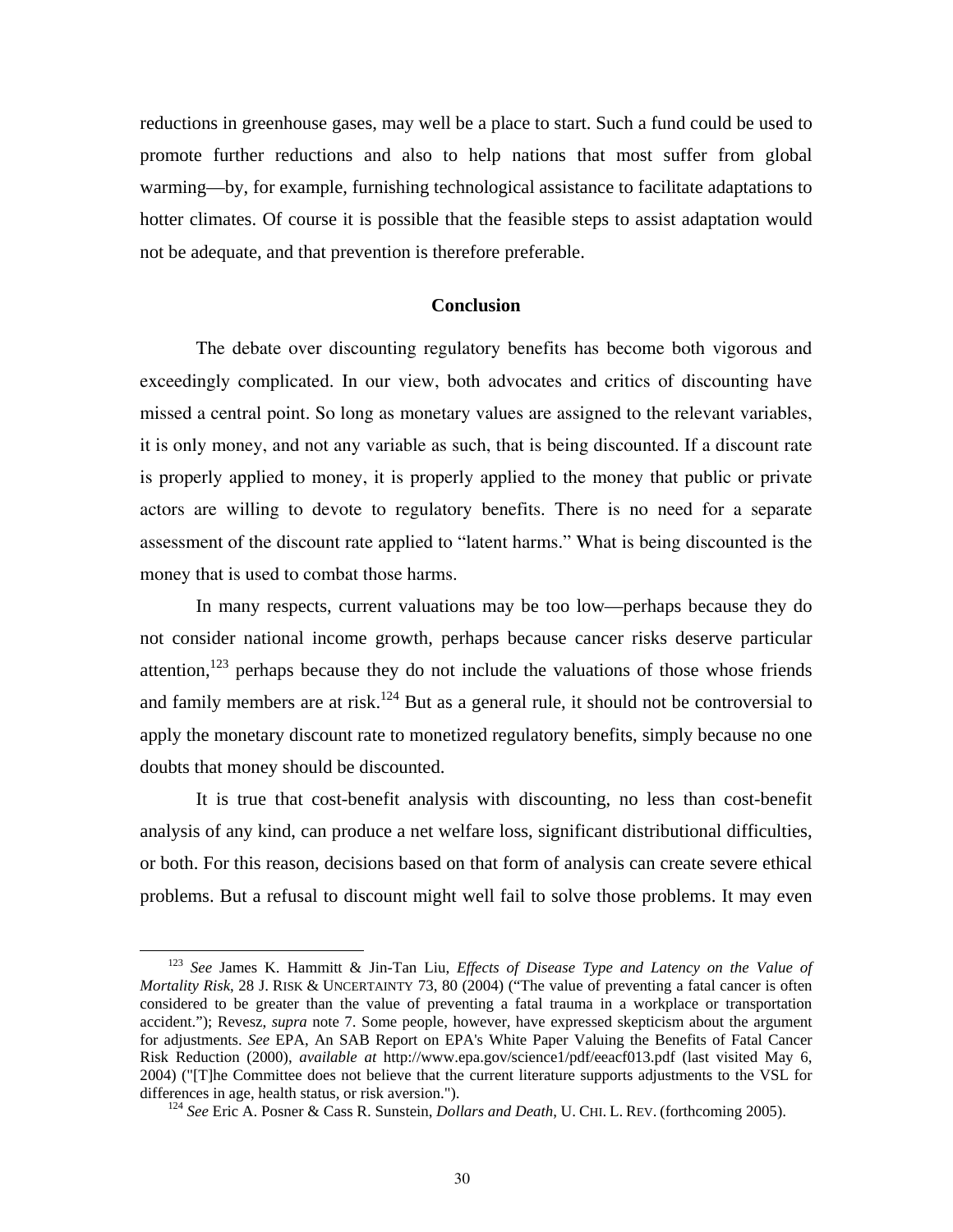aggravate them, either by impoverishing the present (to the detriment of the future) or by requiring the delay of life-saving programs (also to the detriment of the future). Current generations do owe moral duties to posterity, and it is important to prevent actions that impose serious losses on those who will follow. We have suggested that the idea of a veil of ignorance is the appropriate foundation for thinking about the problem intergenerational equity. But that problem should be engaged directly; it should not be conflated with the question of discounting.

Readers with comments should address them to:

Professor Cass Sunstein University of Chicago Law School 1111 East 60th Street Chicago, IL 60637 csunstei@uchicago.edu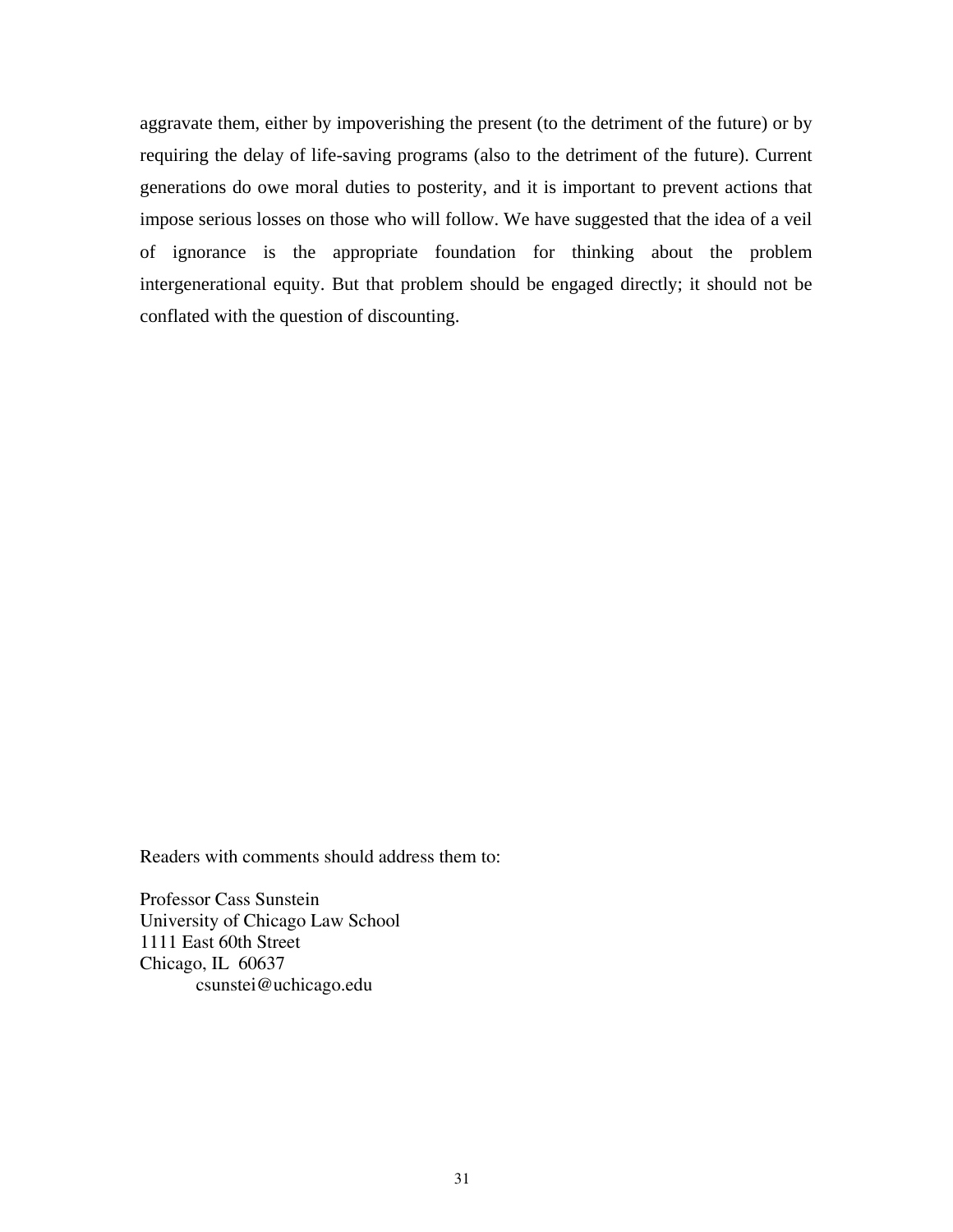#### Chicago Working Papers in Law and Economics (Second Series)

- 1. William M. Landes, Copyright Protection of Letters, Diaries and Other Unpublished Works: An Economic Approach (July 1991)
- 2. Richard A. Epstein, The Path to *The T.J. Hooper*: The Theory and History of Custom in the Law of Tort (August 1991)
- 3. Cass R. Sunstein, On Property and Constitutionalism (September 1991)
- 4. Richard A. Posner, Blackmail, Privacy, and Freedom of Contract (February 1992)
- 5. Randal C. Picker, Security Interests, Misbehavior, and Common Pools (February 1992)
- 6. Tomas J. Philipson & Richard A. Posner, Optimal Regulation of AIDS (April 1992)
- 7. Douglas G. Baird, Revisiting Auctions in Chapter 11 (April 1992)
- 8. William M. Landes, Sequential versus Unitary Trials: An Economic Analysis (July 1992)
- 9. William M. Landes & Richard A. Posner, The Influence of Economics on Law: A Quantitative Study (August 1992)
- 10. Alan O. Sykes, The Welfare Economics of Immigration Law: A Theoretical Survey With An Analysis of U.S. Policy (September 1992)
- 11. Douglas G. Baird, 1992 Katz Lecture: Reconstructing Contracts (November 1992)
- 12. Gary S. Becker, The Economic Way of Looking at Life (January 1993)
- 13. J. Mark Ramseyer, Credibly Committing to Efficiency Wages: Cotton Spinning Cartels in Imperial Japan (March 1993)
- 14. Cass R. Sunstein, Endogenous Preferences, Environmental Law (April 1993)
- 15. Richard A. Posner, What Do Judges and Justices Maximize? (The Same Thing Everyone Else Does) (April 1993)
- 16. Lucian Arye Bebchuk and Randal C. Picker, Bankruptcy Rules, Managerial Entrenchment, and Firm‐Specific Human Capital (August 1993)
- 17. J. Mark Ramseyer, Explicit Reasons for Implicit Contracts: The Legal Logic to the Japanese Main Bank System (August 1993)
- 18. William M. Landes and Richard A. Posner, The Economics of Anticipatory Adjudication (September 1993)
- 19. Kenneth W. Dam, The Economic Underpinnings of Patent Law (September 1993)
- 20. Alan O. Sykes, An Introduction to Regression Analysis (October 1993)
- 21. Richard A. Epstein, The Ubiquity of the Benefit Principle (March 1994)
- 22. Randal C. Picker, An Introduction to Game Theory and the Law (June 1994)
- 23. William M. Landes, Counterclaims: An Economic Analysis (June 1994)
- 24. J. Mark Ramseyer, The Market for Children: Evidence from Early Modern Japan (August 1994)
- 25. Robert H. Gertner and Geoffrey P. Miller, Settlement Escrows (August 1994)
- 26. Kenneth W. Dam, Some Economic Considerations in the Intellectual Property Protection of Software (August 1994)
- 27. Cass R. Sunstein, Rules and Rulelessness, (October 1994)
- 28. David Friedman, More Justice for Less Money: A Step Beyond *Cimino* (December 1994)
- 29. Daniel Shaviro, Budget Deficits and the Intergenerational Distribution of Lifetime Consumption (January 1995)
- 30. Douglas G. Baird, The Law and Economics of Contract Damages (February 1995)
- 31. Daniel Kessler, Thomas Meites, and Geoffrey P. Miller, Explaining Deviations from the Fifty Percent Rule: A Multimodal Approach to the Selection of Cases for Litigation (March 1995)
- 32. Geoffrey P. Miller, Das Kapital: Solvency Regulation of the American Business Enterprise (April 1995)
- 33. Richard Craswell, Freedom of Contract (August 1995)
- 34. J. Mark Ramseyer, Public Choice (November 1995)
- 35. Kenneth W. Dam, Intellectual Property in an Age of Software and Biotechnology (November 1995)
- 36. Cass R. Sunstein, Social Norms and Social Roles (January 1996)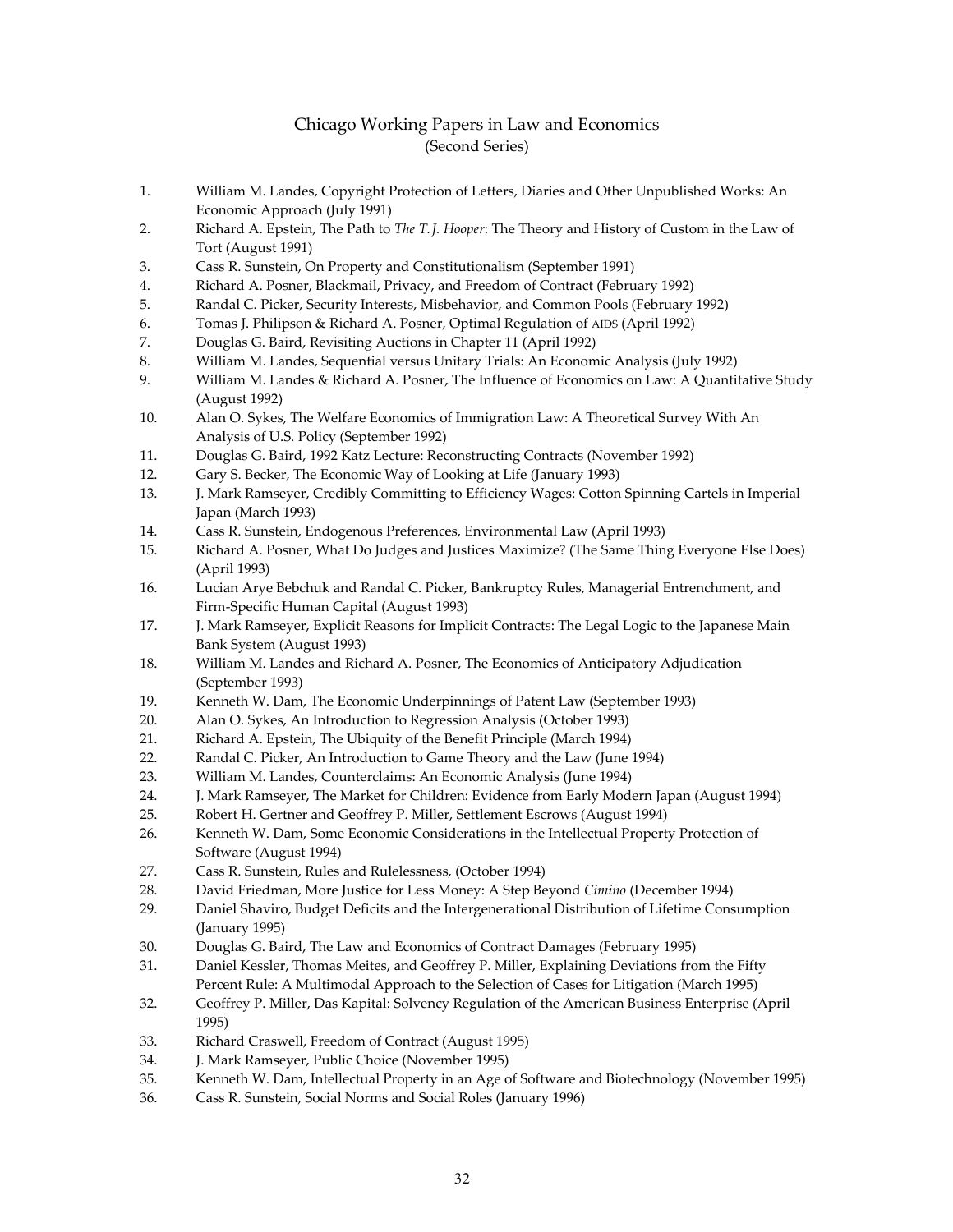- 37. J. Mark Ramseyer and Eric B. Rasmusen, Judicial Independence in Civil Law Regimes: Econometrics from Japan (January 1996)
- 38. Richard A. Epstein, Transaction Costs and Property Rights: Or Do Good Fences Make Good Neighbors? (March 1996)
- 39. Cass R. Sunstein, The Cost‐Benefit State (May 1996)
- 40. William M. Landes and Richard A. Posner, The Economics of Legal Disputes Over the Ownership of Works of Art and Other Collectibles (July 1996)
- 41. John R. Lott, Jr. and David B. Mustard, Crime, Deterrence, and Right-to-Carry Concealed Handguns (August 1996)
- 42. Cass R. Sunstein, Health‐Health Tradeoffs (September 1996)
- 43. G. Baird, The Hidden Virtues of Chapter 11: An Overview of the Law and Economics of Financially Distressed Firms (March 1997)
- 44. Richard A. Posner, Community, Wealth, and Equality (March 1997)
- 45. William M. Landes, The Art of Law and Economics: An Autobiographical Essay (March 1997)
- 46. Cass R. Sunstein, Behavioral Analysis of Law (April 1997)
- 47. John R. Lott, Jr. and Kermit Daniel, Term Limits and Electoral Competitiveness: Evidence from California's State Legislative Races (May 1997)
- 48. Randal C. Picker, Simple Games in a Complex World: A Generative Approach to the Adoption of Norms (June 1997)
- 49. Richard A. Epstein, Contracts Small and Contracts Large: Contract Law through the Lens of Laissez‐Faire (August 1997)
- 50. Cass R. Sunstein, Daniel Kahneman, and David Schkade, Assessing Punitive Damages (with Notes on Cognition and Valuation in Law) (December 1997)
- 51. William M. Landes, Lawrence Lessig, and Michael E. Solimine, Judicial Influence: A Citation Analysis of Federal Courts of Appeals Judges (January 1998)
- 52. John R. Lott, Jr., A Simple Explanation for Why Campaign Expenditures are Increasing: The Government is Getting Bigger (February 1998)
- 53. Richard A. Posner, Values and Consequences: An Introduction to Economic Analysis of Law (March 1998)
- 54. Denise DiPasquale and Edward L. Glaeser, Incentives and Social Capital: Are Homeowners Better Citizens? (April 1998)
- 55. Christine Jolls, Cass R. Sunstein, and Richard Thaler, A Behavioral Approach to Law and Economics (May 1998)
- 56. John R. Lott, Jr., Does a Helping Hand Put Others At Risk?: Affirmative Action, Police Departments, and Crime (May 1998)
- 57. Cass R. Sunstein and Edna Ullmann‐Margalit, Second‐Order Decisions (June 1998)
- 58. Jonathan M. Karpoff and John R. Lott, Jr., Punitive Damages: Their Determinants, Effects on Firm Value, and the Impact of Supreme Court and Congressional Attempts to Limit Awards (July 1998)
- 59. Kenneth W. Dam, Self-Help in the Digital Jungle (August 1998)
- 60. John R. Lott, Jr., How Dramatically Did Women's Suffrage Change the Size and Scope of Government? (September 1998)
- 61. Kevin A. Kordana and Eric A. Posner, A Positive Theory of Chapter 11 (October 1998)
- 62. David A. Weisbach, Line Drawing, Doctrine, and Efficiency in the Tax Law (November 1998)
- 63. Jack L. Goldsmith and Eric A. Posner, A Theory of Customary International Law (November 1998)
- 64. John R. Lott, Jr., Public Schooling, Indoctrination, and Totalitarianism (December 1998)
- 65. Cass R. Sunstein, Private Broadcasters and the Public Interest: Notes Toward A "Third Way" (January 1999)
- 66. Richard A. Posner, An Economic Approach to the Law of Evidence (February 1999)
- 67. Yannis Bakos, Erik Brynjolfsson, Douglas Lichtman, Shared Information Goods (February 1999)
- 68. Kenneth W. Dam, Intellectual Property and the Academic Enterprise (February 1999)
- 69. Gertrud M. Fremling and Richard A. Posner, Status Signaling and the Law, with Particular Application to Sexual Harassment (March 1999)
- 70. Cass R. Sunstein, Must Formalism Be Defended Empirically? (March 1999)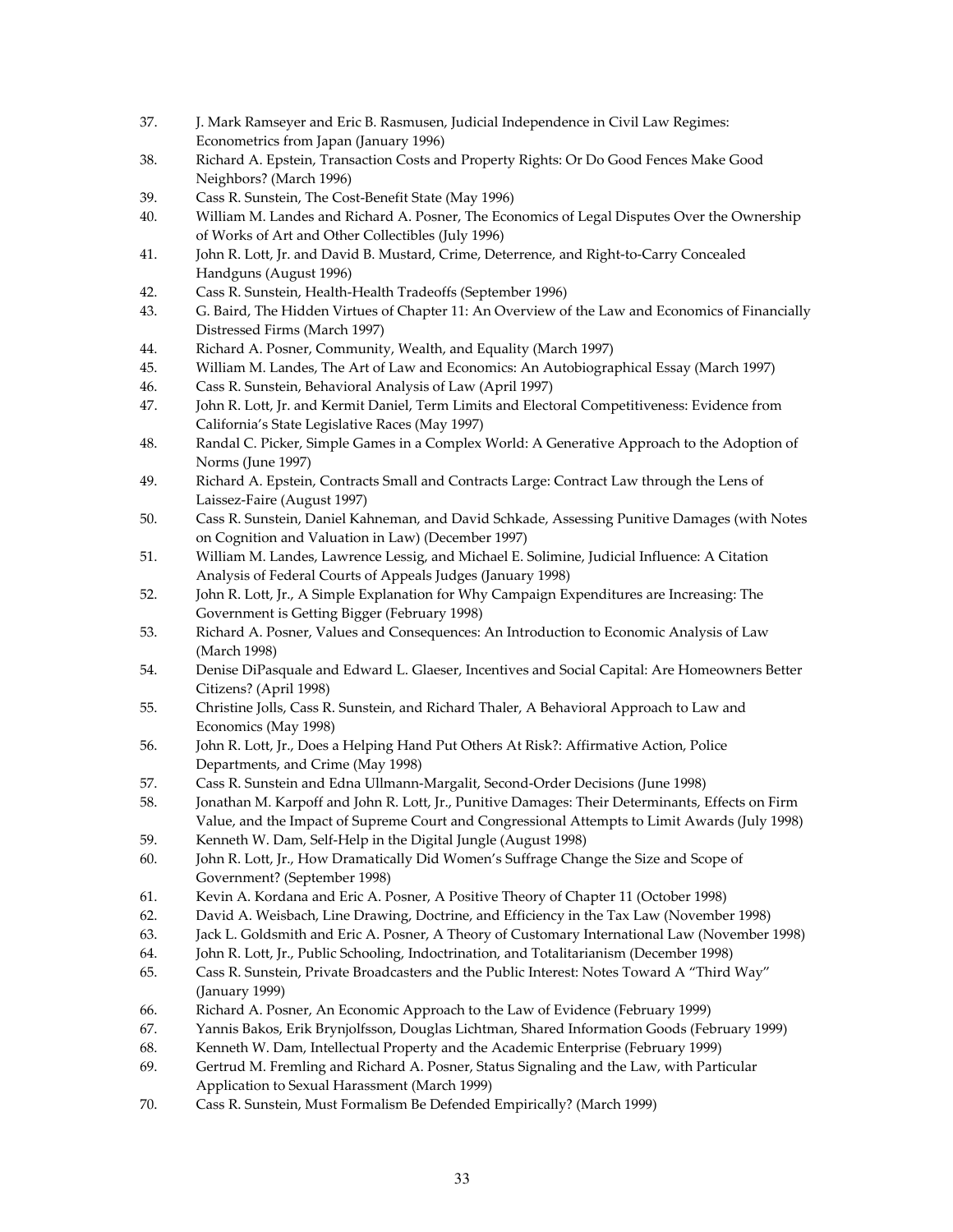- 71. Jonathan M. Karpoff, John R. Lott, Jr., and Graeme Rankine, Environmental Violations, Legal Penalties, and Reputation Costs (March 1999)
- 72. Matthew D. Adler and Eric A. Posner, Rethinking Cost‐Benefit Analysis (April 1999)
- 73. John R. Lott, Jr. and William M. Landes, Multiple Victim Public Shooting, Bombings, and Right-to-Carry Concealed Handgun Laws: Contrasting Private and Public Law Enforcement (April 1999)
- 74. Lisa Bernstein, The Questionable Empirical Basis of Article 2's Incorporation Strategy: A Preliminary Study (May 1999)
- 75. Richard A. Epstein, Deconstructing Privacy: and Putting It Back Together Again (May 1999)
- 76. William M. Landes, Winning the Art Lottery: The Economic Returns to the Ganz Collection (May 1999)
- 77. Cass R. Sunstein, David Schkade, and Daniel Kahneman, Do People Want Optimal Deterrence? (June 1999)
- 78. Tomas J. Philipson and Richard A. Posner, The Long‐Run Growth in Obesity as a Function of Technological Change (June 1999)
- 79. David A. Weisbach, Ironing Out the Flat Tax (August 1999)
- 80. Eric A. Posner, A Theory of Contract Law under Conditions of Radical Judicial Error (August 1999)
- 81. David Schkade, Cass R. Sunstein, and Daniel Kahneman, Are Juries Less Erratic than Individuals? Deliberation, Polarization, and Punitive Damages (September 1999)
- 82. Cass R. Sunstein, Nondelegation Canons (September 1999)
- 83. Richard A. Posner, The Theory and Practice of Citations Analysis, with Special Reference to Law and Economics (September 1999)
- 84. Randal C. Picker, Regulating Network Industries: A Look at *Intel* (October 1999)
- 85. Cass R. Sunstein, Cognition and Cost‐Benefit Analysis (October 1999)
- 86. Douglas G. Baird and Edward R. Morrison, Optimal Timing and Legal Decisionmaking: The Case of the Liquidation Decision in Bankruptcy (October 1999)
- 87. Gertrud M. Fremling and Richard A. Posner, Market Signaling of Personal Characteristics (November 1999)
- 88. Matthew D. Adler and Eric A. Posner, Implementing Cost-Benefit Analysis When Preferences Are Distorted (November 1999)
- 89. Richard A. Posner, Orwell versus Huxley: Economics, Technology, Privacy, and Satire (November 1999)
- 90. David A. Weisbach, Should the Tax Law Require Current Accrual of Interest on Derivative Financial Instruments? (December 1999)
- 91. Cass R. Sunstein, The Law of Group Polarization (December 1999)
- 92. Eric A. Posner, Agency Models in Law and Economics (January 2000)
- 93. Karen Eggleston, Eric A. Posner, and Richard Zeckhauser, Simplicity and Complexity in Contracts (January 2000)
- 94. Douglas G. Baird and Robert K. Rasmussen, Boyd's Legacy and Blackstone's Ghost (February 2000)
- 95. David Schkade, Cass R. Sunstein, Daniel Kahneman, Deliberating about Dollars: The Severity Shift (February 2000)
- 96. Richard A. Posner and Eric B. Rasmusen, Creating and Enforcing Norms, with Special Reference to Sanctions (March 2000)
- 97. Douglas Lichtman, Property Rights in Emerging Platform Technologies (April 2000)
- 98. Cass R. Sunstein and Edna Ullmann-Margalit, Solidarity in Consumption (May 2000)
- 99. David A. Weisbach, An Economic Analysis of Anti-Tax Avoidance Laws (May 2000, revised May 2002)
- 100. Cass R. Sunstein, Human Behavior and the Law of Work (June 2000)
- 101. William M. Landes and Richard A. Posner, Harmless Error (June 2000)
- 102. Robert H. Frank and Cass R. Sunstein, Cost-Benefit Analysis and Relative Position (August 2000)
- 103. Eric A. Posner, Law and the Emotions (September 2000)
- 104. Cass R. Sunstein, Cost-Benefit Default Principles (October 2000)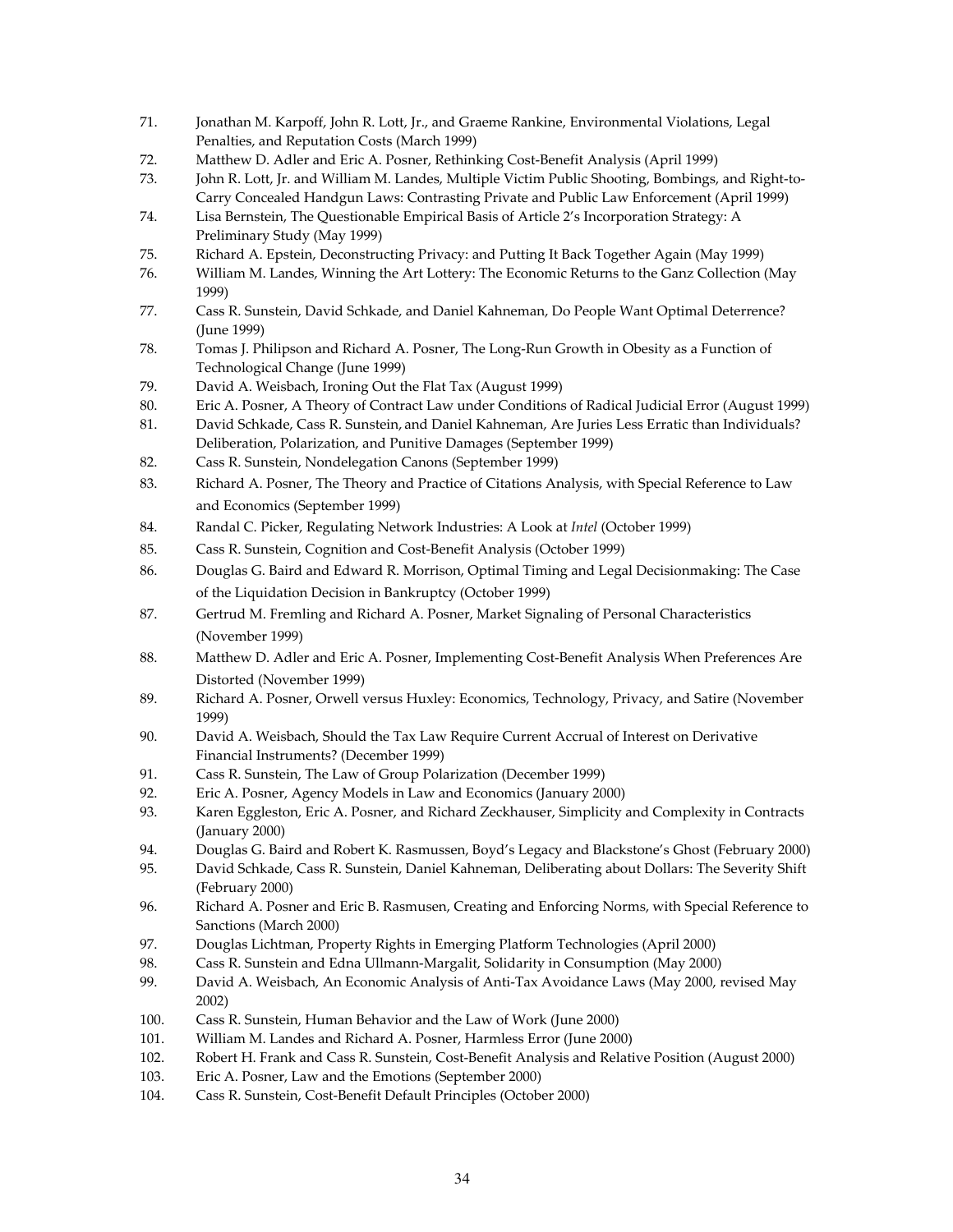- 105. Jack Goldsmith and Alan Sykes, The Dormant Commerce Clause and the Internet (November 2000)
- 106. Richard A. Posner, Antitrust in the New Economy (November 2000)
- 107. Douglas Lichtman, Scott Baker, and Kate Kraus, Strategic Disclosure in the Patent System (November 2000)
- 108. Jack L. Goldsmith and Eric A. Posner, Moral and Legal Rhetoric in International Relations: A Rational Choice Perspective (November 2000)
- 109. William Meadow and Cass R. Sunstein, Statistics, Not Experts (December 2000)
- 110. Saul Levmore, Conjunction and Aggregation (December 2000)
- 111. Saul Levmore, Puzzling Stock Options and Compensation Norms (December 2000)
- 112. Richard A. Epstein and Alan O. Sykes, The Assault on Managed Care: Vicarious Liability, Class Actions and the Patient's Bill of Rights (December 2000)
- 113. William M. Landes, Copyright, Borrowed Images and Appropriation Art: An Economic Approach (December 2000)
- 114. Cass R. Sunstein, Switching the Default Rule (January 2001)
- 115. George G. Triantis, Financial Contract Design in the World of Venture Capital (January 2001)
- 116. Jack Goldsmith, Statutory Foreign Affairs Preemption (February 2001)
- 117. Richard Hynes and Eric A. Posner, The Law and Economics of Consumer Finance (February 2001)
- 118. Cass R. Sunstein, Academic Fads and Fashions (with Special Reference to Law) (March 2001)
- 119. Eric A. Posner, Controlling Agencies with Cost-Benefit Analysis: A Positive Political Theory Perspective (April 2001)
- 120. Douglas G. Baird, Does Bogart Still Get Scale? Rights of Publicity in the Digital Age (April 2001)
- 121. Douglas G. Baird and Robert K. Rasmussen, Control Rights, Priority Rights and the Conceptual Foundations of Corporate Reorganization (April 2001)
- 122. David A. Weisbach, Ten Truths about Tax Shelters (May 2001)
- 123. William M. Landes, What Has the Visual Arts Rights Act of 1990 Accomplished? (May 2001)
- 124. Cass R. Sunstein, Social and Economic Rights? Lessons from South Africa (May 2001)
- 125. Christopher Avery, Christine Jolls, Richard A. Posner, and Alvin E. Roth, The Market for Federal Judicial Law Clerks (June 2001)
- 126. Douglas G. Baird and Edward R. Morrison, Bankruptcy Decision Making (June 2001)
- 127. Cass R. Sunstein, Regulating Risks after ATA (June 2001)
- 128. Cass R. Sunstein, The Laws of Fear (June 2001)
- 129. Richard A. Epstein, In and Out of Public Solution: The Hidden Perils of Property Transfer (July 2001)
- 130. Randal C. Picker, Pursuing a Remedy in *Microsoft*: The Declining Need for Centralized Coordination in a Networked World (July 2001)
- 131. Cass R. Sunstein, Daniel Kahneman, David Schkade, and Ilana Ritov, Predictably Incoherent Judgments (July 2001)
- 132. Eric A. Posner, Courts Should Not Enforce Government Contracts (August 2001)
- 133. Lisa Bernstein, Private Commercial Law in the Cotton Industry: Creating Cooperation through Rules, Norms, and Institutions (August 2001)
- 134. Richard A. Epstein, The Allocation of the Commons: Parking and Stopping on the Commons (August 2001)
- 135. Cass R. Sunstein, The Arithmetic of Arsenic (September 2001)
- 136. Eric A. Posner, Richard Hynes, and Anup Malani, The Political Economy of Property Exemption Laws (September 2001)
- 137. Eric A. Posner and George G. Triantis, Covenants Not to Compete from an Incomplete Contracts Perspective (September 2001)
- 138. Cass R. Sunstein, Probability Neglect: Emotions, Worst Cases, and Law (November 2001)
- 139. Randall S. Kroszner and Philip E. Strahan, Throwing Good Money after Bad? Board Connections and Conflicts in Bank Lending (December 2001)
- 140. Alan O. Sykes, TRIPs, Pharmaceuticals, Developing Countries, and the Doha "Solution" (February 2002)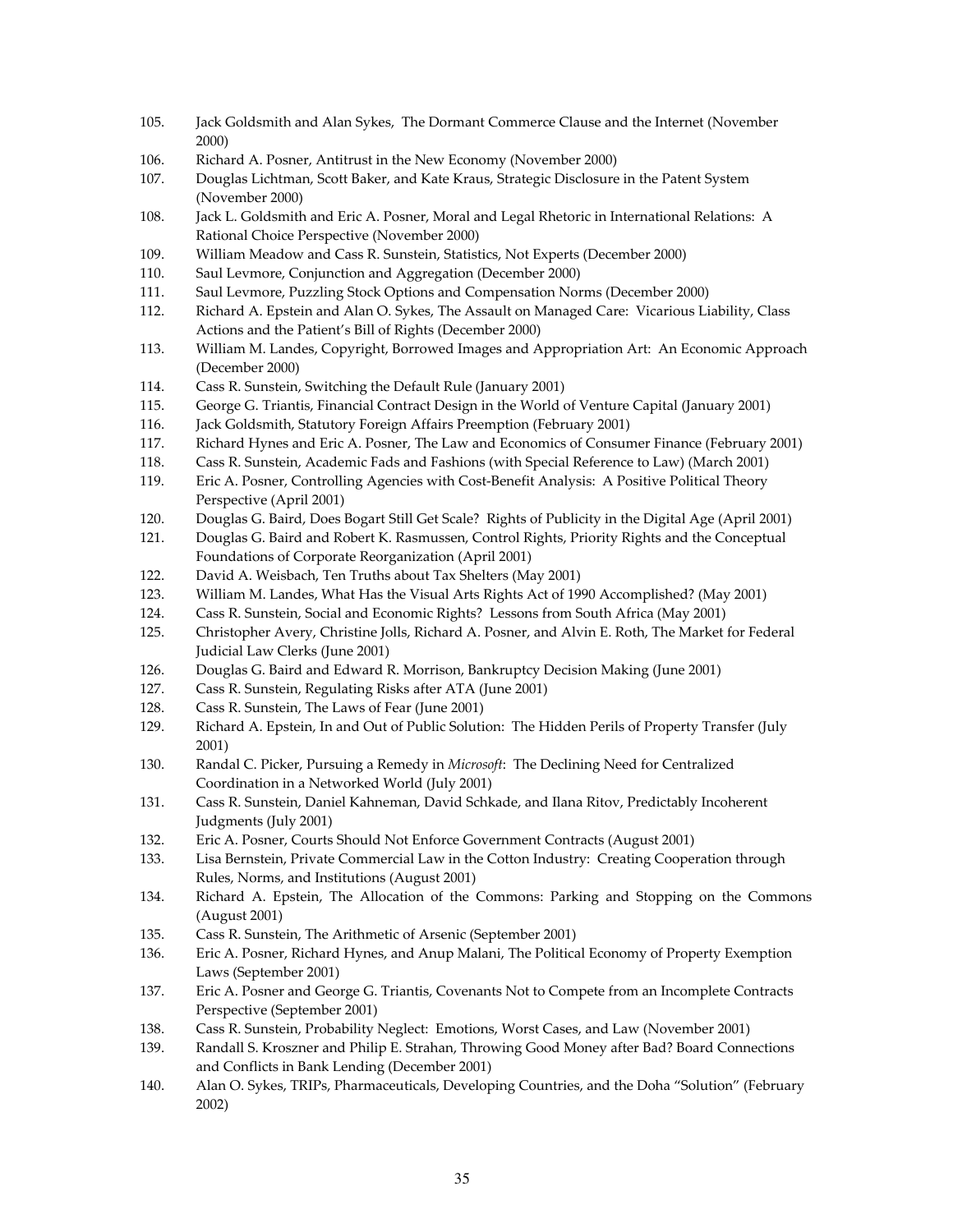- 141. Edna Ullmann‐Margalit and Cass R. Sunstein, Inequality and Indignation (February 2002)
- 142. Daniel N. Shaviro and David A. Weisbach, The Fifth Circuit Gets It Wrong in *Compaq v. Commissioner* (February 2002) (Published in *Tax Notes*, January 28, 2002)
- 143. Warren F. Schwartz and Alan O. Sykes, The Economic Structure of Renegotiation and Dispute Resolution in the WTO/GATT System (March 2002, *Journal of Legal Studies* 2002)
- 144. Richard A. Epstein, HIPAA on Privacy: Its Unintended and Intended Consequences (March 2002, forthcoming *Cato Journal*, summer 2002)
- 145. David A. Weisbach, Thinking Outside the Little Boxes (March 2002, *Texas Law Review*)
- 146. Eric A. Posner, Economic Analysis of Contract Law after Three Decades: Success or Failure (March 2002)
- 147. Randal C. Picker, Copyright as Entry Policy: The Case of Digital Distribution (April 2002, The Antitrust Bulletin)
- 148. David A. Weisbach, Taxes and Torts in the Redistribution of Income (April 2002, Coase Lecture February 2002)
- 149. Cass R. Sunstein, Beyond the Precautionary Principle (April 2002)
- 150. Robert W. Hahn and Cass R. Sunstein, A New Executive Order for Improving Federal Regulation? Deeper and Wider Cost‐Benefit Analysis (April 2002)
- 151. Douglas Lichtman, Copyright as a Rule of Evidence (May 2002, updated January 2003)
- 152. Richard A. Epstein, Steady the Course: Property Rights in Genetic Material (May 2002; revised March 2003)
- 153. Jack Goldsmith and Cass R. Sunstein, Military Tribunals and Legal Culture: What a Difference Sixty Years Makes (June 2002)
- 154. William M. Landes and Richard A. Posner, Indefinitely Renewable Copyright (July 2002)
- 155. Anne Gron and Alan O. Sykes, Terrorism and Insurance Markets: A Role for the Government as Insurer? (July 2002)
- 156. Cass R. Sunstein and Adrian Vermeule, Interpretation and Institutions (July 2002)
- 157. Cass R. Sunstein, The Rights of Animals: A Very Short Primer (August 2002)
- 158. Cass R. Sunstein, Avoiding Absurdity? A New Canon in Regulatory Law (with Notes on Interpretive Theory) (August 2002)
- 159. Randal C. Picker, From Edison to the Broadcast Flag: Mechanisms of Consent and Refusal and the Propertization of Copyright (September 2002)
- 160. Eric A. Posner, A Theory of the Laws of War (September 2002)
- 161 Eric A. Posner, Probability Errors: Some Positive and Normative Implications for Tort and Contract Law (September 2002)
- 162. Lior Jacob Strahilevitz, Charismatic Code, Social Norms, and the Emergence of Cooperation on the File‐Swapping Networks (September 2002)
- 163. David A. Weisbach, Does the X‐Tax Mark the Spot? (September 2002)
- 164. Cass R. Sunstein, Conformity and Dissent (September 2002)
- 165. Cass R. Sunstein, Hazardous Heuristics (October 2002)
- 166. Douglas Lichtman, Uncertainty and the Standard for Preliminary Relief (October 2002)
- 167. Edward T. Swaine, Rational Custom (November 2002)
- 168. Julie Roin, Truth in Government: Beyond the Tax Expenditure Budget (November 2002)
- 169. Avraham D. Tabbach, Criminal Behavior: Sanctions and Income Taxation: An Economic Analysis (November 2002)
- 170. Richard A. Epstein, In Defense of "Old" Public Health: The Legal Framework for the Regulation of Public Health (December 2002)
- 171. Richard A. Epstein, Animals as Objects, or Subjects, of Rights (December 2002)
- 172. David A. Weisbach, Taxation and Risk‐Taking with Multiple Tax Rates (December 2002)
- 173. Douglas G. Baird and Robert K. Rasmussen, The End of Bankruptcy (December 2002)
- 174. Richard A. Epstein, Into the Frying Pan: Standing and Privity under the Telecommunications Act of 1996 and Beyond (December 2002)
- 175. Douglas G. Baird, In Coase's Footsteps (January 2003)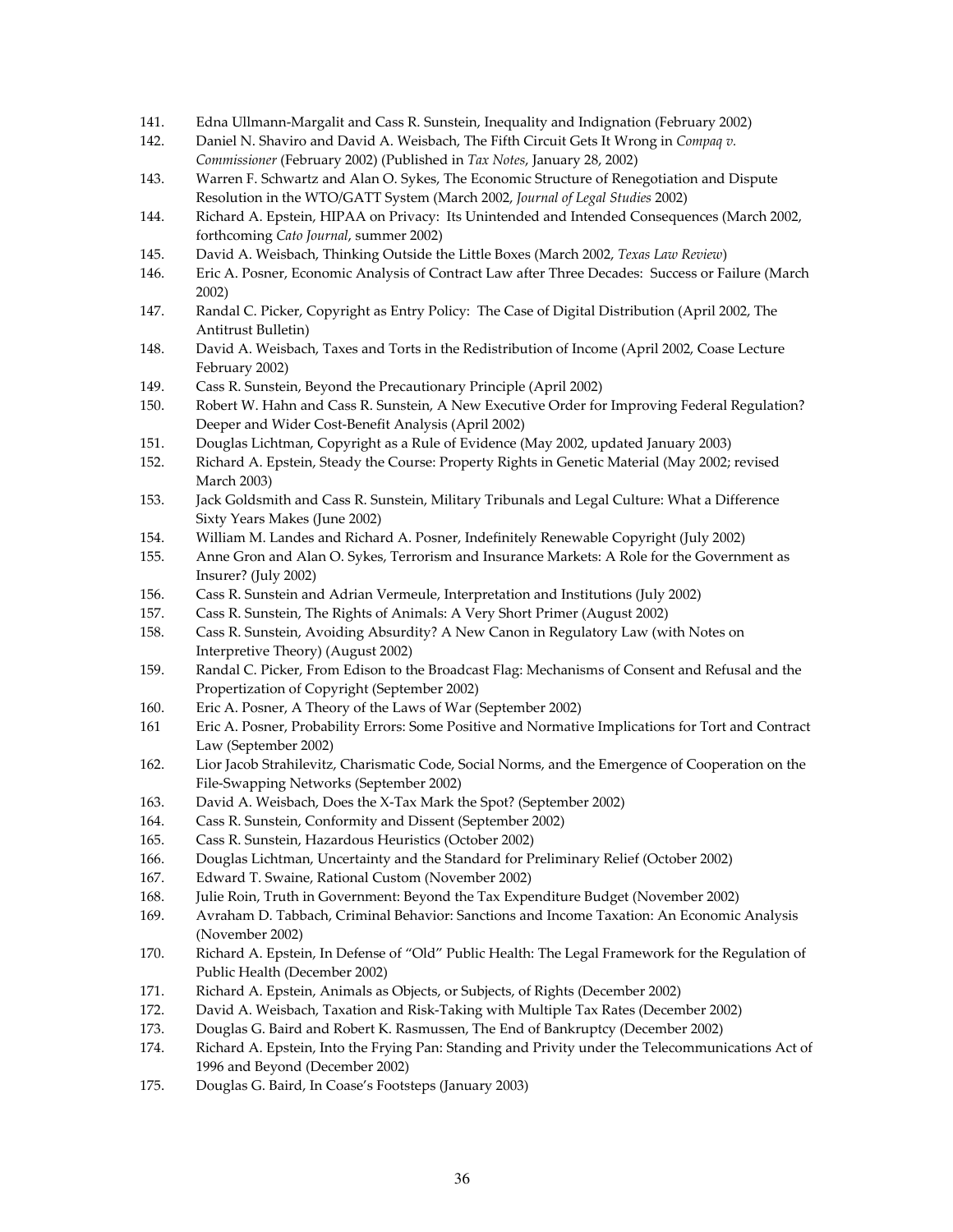- 176. David A. Weisbach, Measurement and Tax Depreciation Policy: The Case of Short‐Term Assets (January 2003)
- 177. Randal C. Picker, Understanding Statutory Bundles: Does the Sherman Act Come with the 1996 Telecommunications Act? (January 2003)
- 178. Douglas Lichtman and Randal C. Picker, Entry Policy in Local Telecommunications: *Iowa Utilities* and *Verizon* (January 2003)
- *179. William Landes and Douglas Lichtman, Indirect Liability for Copyright Infringement: An Economic Perspective (February 2003)*
- 180. Cass R. Sunstein, Moral Heuristics (March 2003)
- 181. Amitai Aviram, Regulation by Networks (March 2003)
- 182. Richard A. Epstein, Class Actions: Aggregation, Amplification *and* Distortion (April 2003)
- 183. Richard A. Epstein, The "Necessary" History of Property and Liberty (April 2003)
- 184. Eric A. Posner, Transfer Regulations and Cost‐Effectiveness Analysis (April 2003)
- 185. Cass R. Sunstein and Richard H. Thaler, Libertarian Paternalizm Is Not an Oxymoron (May 2003)
- 186. Alan O. Sykes, The Economics of WTO Rules on Subsidies and Countervailing Measures (May 2003)
- 187. Alan O. Sykes, The Safeguards Mess: A Critique of WTO Jurisprudence (May 2003)
- 188. Alan O. Sykes, International Trade and Human Rights: An Economic Perspective (May 2003)
- 189. Saul Levmore and Kyle Logue, Insuring against Terrorism—and Crime (June 2003)
- 190. Richard A. Epstein, Trade Secrets as Private Property: Their Constitutional Protection (June 2003)
- 191. Cass R. Sunstein, Lives, Life-Years, and Willingness to Pay (June 2003)
- 192. Amitai Aviram, The Paradox of Spontaneous Formation of Private Legal Systems (July 2003)
- 193. Robert Cooter and Ariel Porat, Decreasing Liability Contracts (July 2003)
- 194. David A. Weisbach and Jacob Nussim, The Integration of Tax and Spending Programs (September 2003)
- 195. William L. Meadow, Anthony Bell, and Cass R. Sunstein, Statistics, Not Memories: What Was the Standard of Care for Administering Antenatal Steroids to Women in Preterm Labor between 1985 and 2000? (September 2003)
- 196. Cass R. Sunstein, What Did *Lawrence* Hold? Of Autonomy, Desuetude, Sexuality, and Marriage (September 2003)
- 197. Randal C. Picker, The Digital Video Recorder: Unbundling Advertising and Content (September 2003)
- 198. Cass R. Sunstein, David Schkade, and Lisa Michelle Ellman, Ideological Voting on Federal Courts of Appeals: A Preliminary Investigation (September 2003)
- 199. Avraham D. Tabbach, The Effects of Taxation on Income Producing Crimes with Variable Leisure Time (October 2003)
- 200. Douglas Lichtman, Rethinking Prosecution History Estoppel (October 2003)
- 201. Douglas G. Baird and Robert K. Rasmussen, Chapter 11 at Twilight (October 2003)
- 202. David A. Weisbach, Corporate Tax Avoidance (January 2004)
- 203. David A. Weisbach, The (Non)Taxation of Risk (January 2004)
- 204. Richard A. Epstein, Liberty versus Property? Cracks in the Foundations of Copyright Law (April 2004)
- 205. Lior Jacob Strahilevitz, The Right to Destroy (January 2004)
- 206. Eric A. Posner and John C. Yoo, A Theory of International Adjudication (February 2004)
- 207. Cass R. Sunstein, Are Poor People Worth Less Than Rich People? Disaggregating the Value of Statistical Lives (February 2004)
- 208. Richard A. Epstein, Disparities and Discrimination in Health Care Coverage; A Critique of the Institute of Medicine Study (March 2004)
- 209. Richard A. Epstein and Bruce N. Kuhlik, Navigating the Anticommons for Pharmaceutical Patents: Steady the Course on Hatch‐Waxman (March 2004)
- 210. Richard A. Esptein, The Optimal Complexity of Legal Rules (April 2004)
- 211. Eric A. Posner and Alan O. Sykes, Optimal War and *Jus Ad Bellum* (April 2004)
- 212. Alan O. Sykes, The Persistent Puzzles of Safeguards: Lessons from the Steel Dispute (May 2004)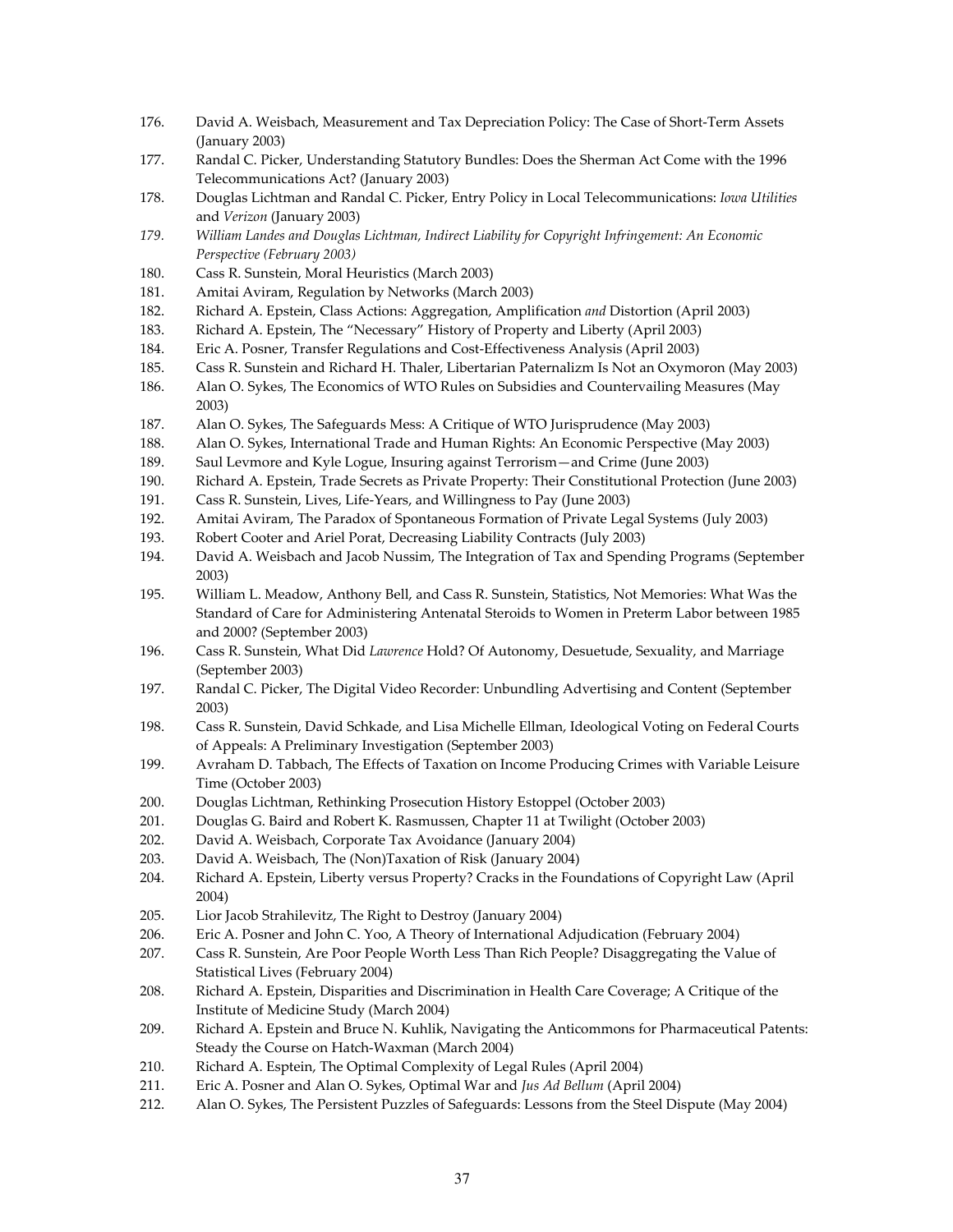- 213. Luis Garicano and Thomas N. Hubbard, Specialization, Firms, and Markets: The Division of Labor within and between Law Firms (April 2004)
- 214. Luis Garicano and Thomas N. Hubbard, Hierarchies, Specialization, and the Utilization of Knowledge: Theory and Evidence from the Legal Services Industry (April 2004)
- 215. James C. Spindler, Conflict or Credibility: Analyst Conflicts of Interest and the Market for Underwriting Business (July 2004)
- 216. Alan O. Sykes, The Economics of Public International Law (July 2004)
- 217. Douglas Lichtman and Eric Posner, Holding Internet Service Providers Accountable (July 2004)
- 218. Shlomo Benartzi, Richard H. Thaler, Stephen P. Utkus, and Cass R. Sunstein, Company Stock, Market Rationality, and Legal Reform (July 2004)
- 219. Cass R. Sunstein, Group Judgments: Deliberation, Statistical Means, and Information Markets (August 2004, revised October 2004)
- 220. Cass R. Sunstein, Precautions against What? The Availability Heuristic and Cross-Cultural Risk Perceptions (August 2004)
- 221. M. Todd Henderson and James C. Spindler, Corporate Heroin: A Defense of Perks (August 2004)
- 222. Eric A. Posner and Cass R. Sunstein, Dollars and Death (August 2004)
- 223. Randal C. Picker, Cyber Security: Of Heterogeneity and Autarky (August 2004)
- 224. Randal C. Picker, Unbundling Scope-of-Permission Goods: When Should We Invest in Reducing Entry Barriers? (September 2004)
- 225. Christine Jolls and Cass R. Sunstein, Debiasing through Law (September 2004)
- 226. Richard A. Posner, An Economic Analysis of the Use of Citations in the Law (2000)
- 227. Cass R. Sunstein, Cost-Benefit Analysis and the Environment (October 2004)
- 228. Kenneth W. Dam, Cordell Hull, the Reciprocal Trade Agreement Act, and the WTO (October 2004)
- 229. Richard A. Posner, The Law and Economics of Contract Interpretation (November 2004)
- 230. Lior Jacob Strahilevitz, A Social Networks Theory of Privacy (December 2004)
- 231. Cass R. Sunstein, Minimalism at War (December 2004)
- 232. Douglas Lichtman, How the Law Responds to Self-Help (December 2004)
- 233. Eric A. Posner, The Decline of the International Court of Justice (December 2004)
- 234. Eric A. Posner, Is the International Court of Justice Biased? (December 2004)
- 235. Alan O. Sykes, Public vs. Private Enforcement of International Economic Law: Of Standing and Remedy (February 2005)
- 236. Douglas G. Baird and Edward R. Morrison, Serial Entrepreneurs and Small Business Bankruptcies (March 2005)
- 237. Eric A. Posner, There Are No Penalty Default Rules in Contract Law (March 2005)
- 238. Randal C. Picker, Copyright and the DMCA: Market Locks and Technological Contracts (March 2005)
- 239. Cass R. Sunstein and Adrian Vermeule, Is Capital Punishment Morally Required? The Relevance of Life‐Life Tradeoffs (March 2005)
- 240. Alan O. Sykes, Trade Remedy Laws (March 2005)
- 241. Randal C. Picker, Rewinding *Sony*: The Evolving Product, Phoning Home, and the Duty of Ongoing Design (March 2005)
- 242. Cass R. Sunstein, Irreversible and Catastrophic (April 2005)
- 243. James C. Spindler, IPO Liability and Entrepreneurial Response (May 2005)
- 244. Douglas Lichtman, Substitutes for the Doctrine of Equivalents: A Response to Meurer and Nard (May 2005)
- 245. Cass R. Sunstein, A New Progressivism (May 2005)
- 246. Douglas G. Baird, Property, Natural Monopoly, and the Uneasy Legacy of *INS v. AP* (May 2005)
- 247. Douglas G. Baird and Robert K. Rasmussen, Private Debt and the Missing Lever of Corporate Governance (May 2005)
- 248. Cass R. Sunstein, Administrative Law Goes to War (May 2005)
- 249. Cass R. Sunstein, Chevron Step Zero (May 2005)
- 250. Lior Jacob Strahilevitz, Exclusionary Amenities in Residential Communities (July 2005)